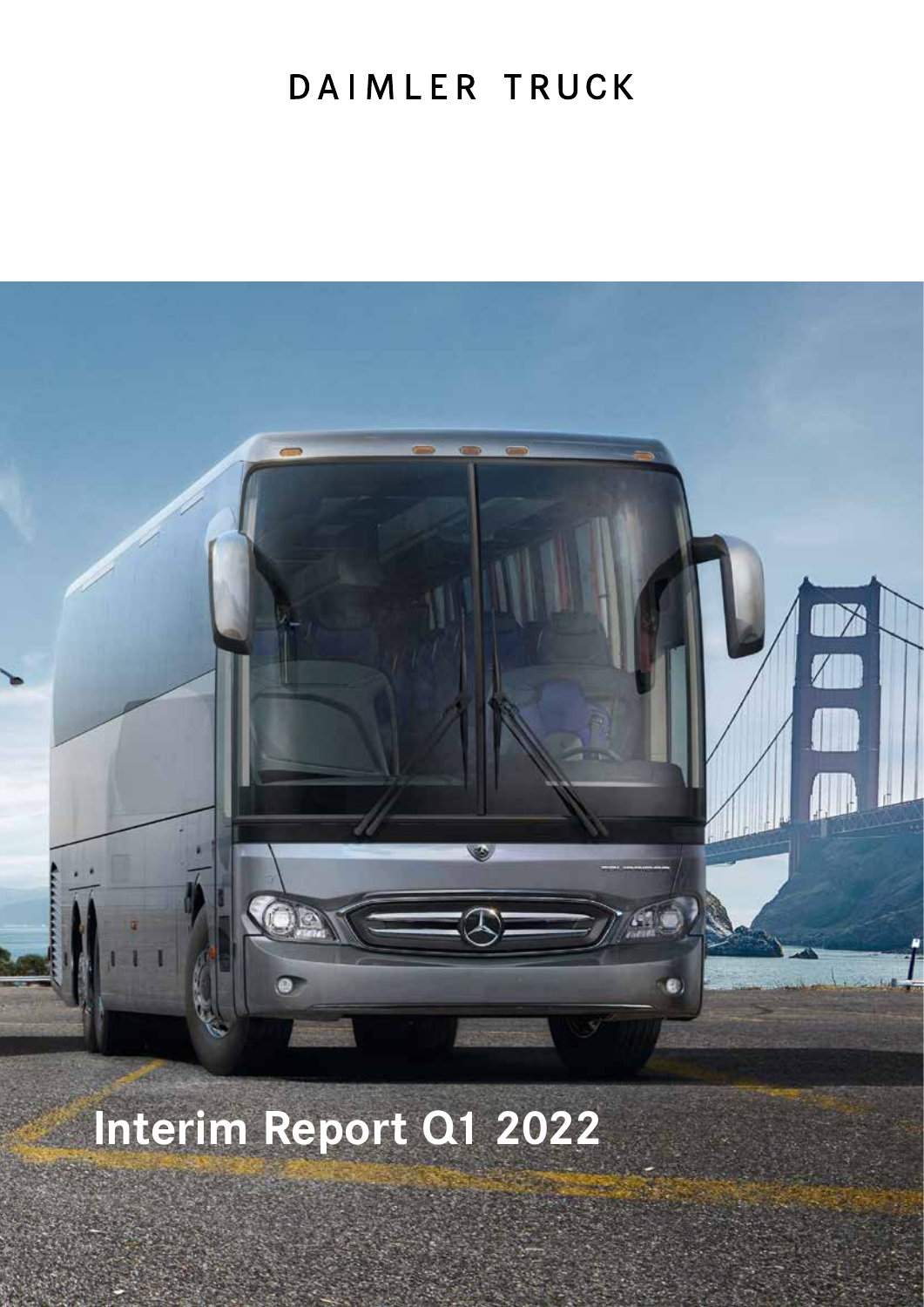## **Contents**

| A   Key Figures                                                                            | 3         |
|--------------------------------------------------------------------------------------------|-----------|
| B   Interim Group                                                                          |           |
| Management Report                                                                          | $5 - 20$  |
| <b>Business Development</b><br><b>Important Events</b>                                     | 5<br>7    |
| Profitability                                                                              | 8         |
| <b>Liquidity and Capital Resources</b>                                                     | 12        |
| <b>Financial Position</b>                                                                  | 16        |
| Risk and Opportunity Report<br>Outlook                                                     | 18<br>19  |
|                                                                                            |           |
| C   Interim Consolidated                                                                   |           |
| <b>Financial Statements</b>                                                                | $21 - 42$ |
| <b>Consolidated Statement of Income</b><br><b>Consolidated Statement of</b>                | 21        |
| Comprehensive Income/Loss                                                                  | 22        |
| <b>Consolidated Statement of Financial Position</b>                                        | 23        |
| <b>Consolidated Statement of Cash Flows</b>                                                | 24        |
| Consolidated Statement of Changes in Equity<br>Notes to the Condensed Interim Consolidated | 25        |
| <b>Financial Statements</b>                                                                | 27        |
| Auditor's Review Report                                                                    | 43        |
| D   Further Informationen,                                                                 |           |

|  | <b>Financial Calender</b> | 44 |
|--|---------------------------|----|
|  |                           |    |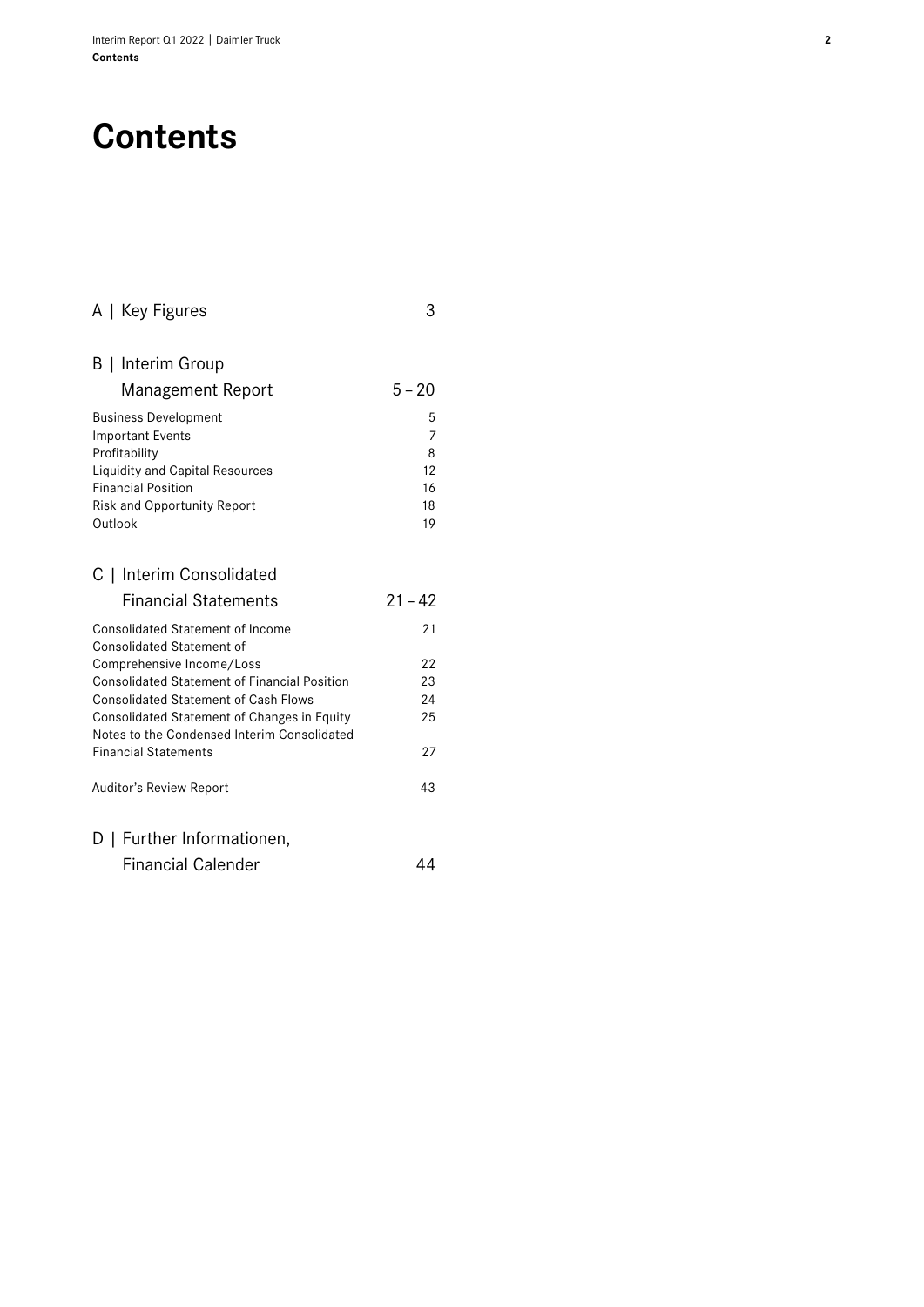## **Q1 Key Figures for the Group**

#### **A.01**

#### **Key figures Daimler Truck Group**

|                                                    | Q1 2022 | Q1 2021            | % change |
|----------------------------------------------------|---------|--------------------|----------|
| In millions of euros                               |         |                    |          |
| Unit sales                                         | 109,286 | 101,364            | $+8$     |
| Revenue                                            | 10,551  | 9,023              | $+171$   |
| Revenue of the industrial business <sup>2</sup>    | 10,242  | 8,745              | $+17$    |
| EBIT                                               | 461     | 1,699              | $-73$    |
| EBIT of the industrial business                    | 414     | 1,663              | $-75$    |
| <b>Adjusted EBIT</b>                               | 651     | 588                | $+11$    |
| Adjusted EBIT of the industrial business           | 604     | 552                | $+9$     |
| Net profit/loss                                    | 275     | 1,443              | $-81$    |
| Earnings/loss per share (in $\epsilon$ )           | 0.31    | 1.47               | $-79$    |
| Free cash flow of the industrial business          | 73      | 931                | $-92$    |
| Adjusted free cash flow of the industrial business | 206     | 434                | $-53$    |
| Net liquidity of the industrial business           | 6,053   | 6,024 <sup>4</sup> | $+0$     |
| Investments in property, plant and equipment       | 99      | 89                 | $+11$    |
| Research and development expenditure               | 386     | 378                | $+2$     |
| of which capitalized                               | 40      | 45                 | $-10$    |
| Active workforce <sup>3</sup>                      | 101,600 | 99,8494            | $+2$     |

1 Adjusted for the effects of currency translation, revenue increased by13%.

2 The industrial business comprises the automotive segments Trucks North America, Mercedes-Benz, Trucks Asia and Daimler Buses, as well as the reconciliation.

3 This reflects the active workforce as a full-time equivalent.

4 At December 31, 2021.



## **A.02**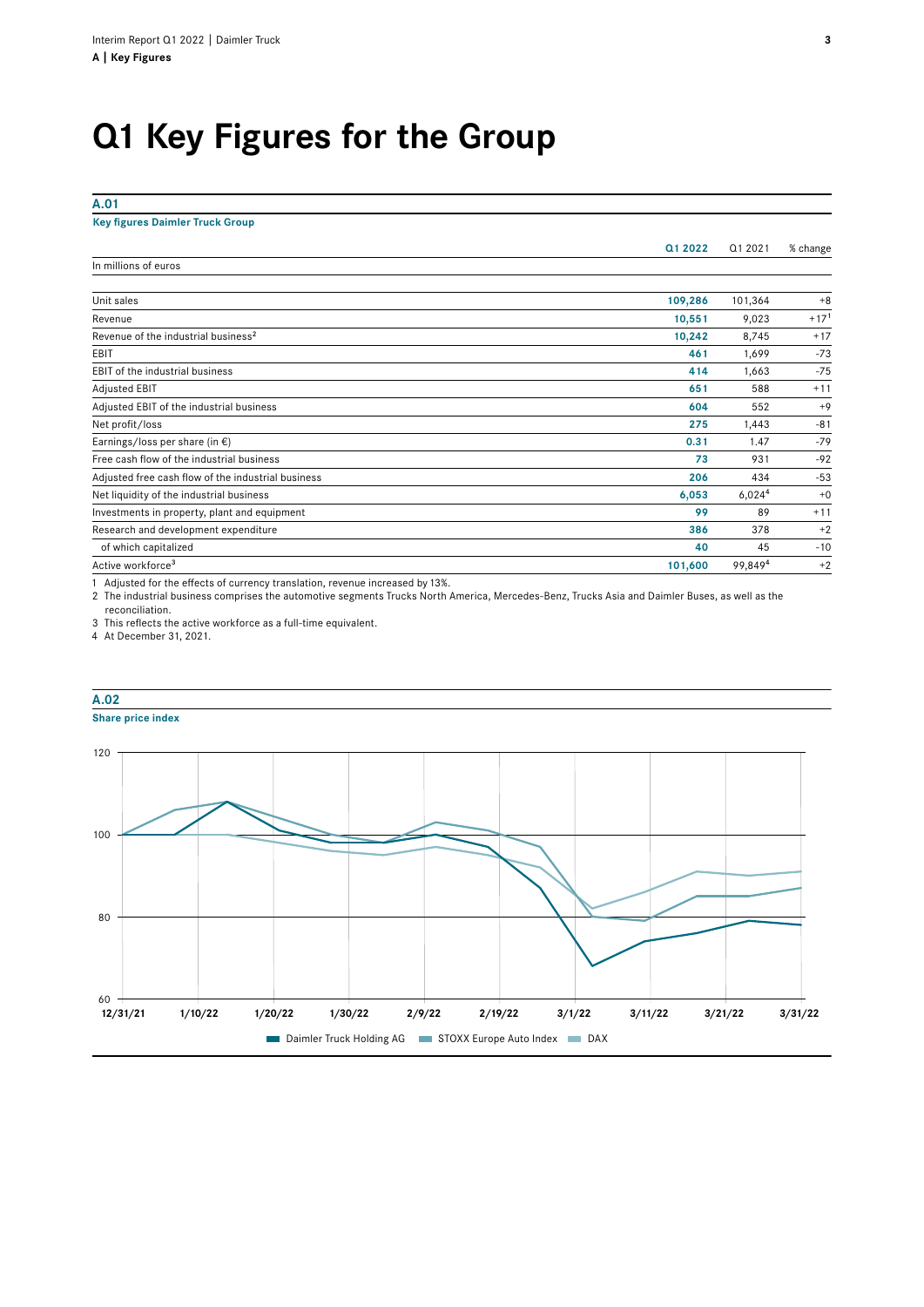## **Q1 Key Figures for the Segments**

| A.03                                        |              |                          |                          |
|---------------------------------------------|--------------|--------------------------|--------------------------|
|                                             | Q1 2022      | Q1 2021                  | % change                 |
| In millions of euros                        |              |                          |                          |
| <b>Trucks North America</b>                 |              |                          |                          |
| Unit sales                                  | 43,477       | 36,693                   | $+18$                    |
| Revenue                                     | 4,583        | 3,496                    | $+31$                    |
| EBIT                                        | 386          | 414                      | $-7$                     |
| <b>Adjusted EBIT</b>                        | 386          | 414                      | $-7$                     |
| Return on sales (in %)                      | 8.4          | 11.9                     | $\overline{\phantom{a}}$ |
| Adjusted return on sales (in %)             | 8.4          | 11.9                     | $\overline{\phantom{a}}$ |
| Investment in property, plant and equipment | 33           | 14                       | $+136$                   |
| Research and development expenditure        | 128          | 108                      | $+19$                    |
| of which capitalized                        |              | $\overline{\phantom{a}}$ |                          |
| Active workforce <sup>1</sup>               | 27,074       | 25,930 <sup>2</sup>      | $+4$                     |
| Mercedes-Benz                               |              |                          |                          |
| Unit sales                                  | 33,763       | 31,375                   | $+8$                     |
| Revenue                                     | 4,305        | 3,805                    | $+13$                    |
| EBIT                                        | 176          | 103                      | $+71$                    |
| <b>Adjusted EBIT</b>                        | 342          | 178                      | $+92$                    |
| Return on sales (in %)                      | 4.1          | 2.7                      | $\overline{\phantom{a}}$ |
| Adjusted return on sales (in %)             | 7.9          | 4.7                      |                          |
| Investment in property, plant and equipment | 41           | 39                       | $+5$                     |
| Research and development expenditure        | 152          | 168                      | $-10$                    |
| of which capitalized                        | 31           | 33                       | -6                       |
| Active workforce <sup>1</sup>               | 40,636       | 40,3272                  | $+1$                     |
| <b>Trucks Asia</b>                          |              |                          |                          |
| Unit sales                                  | 29,993       | 31,770                   | -6                       |
| Revenue                                     | 1,421        | 1,478                    | $-4$                     |
| EBIT                                        | 24           | 59                       | $-59$                    |
| Adjusted EBIT                               | 31           | 59                       | $-47$                    |
| Return on sales (in %)                      | 1.7          | 4.0                      |                          |
| Adjusted return on sales (in %)             | 2.2          | 4.0                      | $\overline{\phantom{a}}$ |
| Investment in property, plant and equipment | 15           | 27                       | $-44$                    |
| Research and development expenditure        | 49           | 48                       | $+2$                     |
| of which capitalized                        | 7            | 8                        | $-13$                    |
| Active workforce <sup>1</sup>               | 15,777       | 15,865 <sup>2</sup>      | $-1$                     |
| <b>Daimler Buses</b>                        |              |                          |                          |
| Unit sales                                  | 3,582        | 3,574                    | $+0$                     |
| Revenue                                     | 626          | 506                      | $+24$                    |
| EBIT                                        | -61          | -88                      | $-31$                    |
| Adjusted EBIT                               | $-45$        | $-73$                    | $-38$                    |
| Return on sales (in %)                      | $-9.8$       | $-17.5$                  |                          |
| Adjusted return on sales (in %)             | $-7.1$       | $-14.5$                  | $\overline{\phantom{a}}$ |
| Investment in property, plant and equipment | 5            | 8                        | $-38$                    |
| Research and development expenditure        | 31           | 34                       | $-9$                     |
| of which capitalized                        | $\mathbf{2}$ | 4                        | $-50$                    |
| Active workforce <sup>1</sup>               | 14,960       | 14,8612                  | $+1$                     |
| <b>Financial Services</b>                   |              |                          |                          |
| Revenue                                     | 309          | 278                      | $+11$                    |
| EBIT                                        | 47           | 36                       | $+31$                    |
| Adjusted EBIT                               | 47           | 36                       | $+31$                    |
| Return on equity (in %)                     | 11.3         | 10.4                     |                          |
| Adjusted return on equity (in %)            | 11.3         | 10.4                     |                          |
| New business                                | 1,568        | 1,234                    | $+27$                    |
| Contract volume                             | 18,007       | 16,866 <sup>2</sup>      | $+7$                     |
| Active workforce <sup>1</sup>               | 1,303        | 1,245 <sup>2</sup>       | $+5$                     |
|                                             |              |                          |                          |

1 This reflects the active workforce as a full-time equivalent.

2 At December 31, 2021.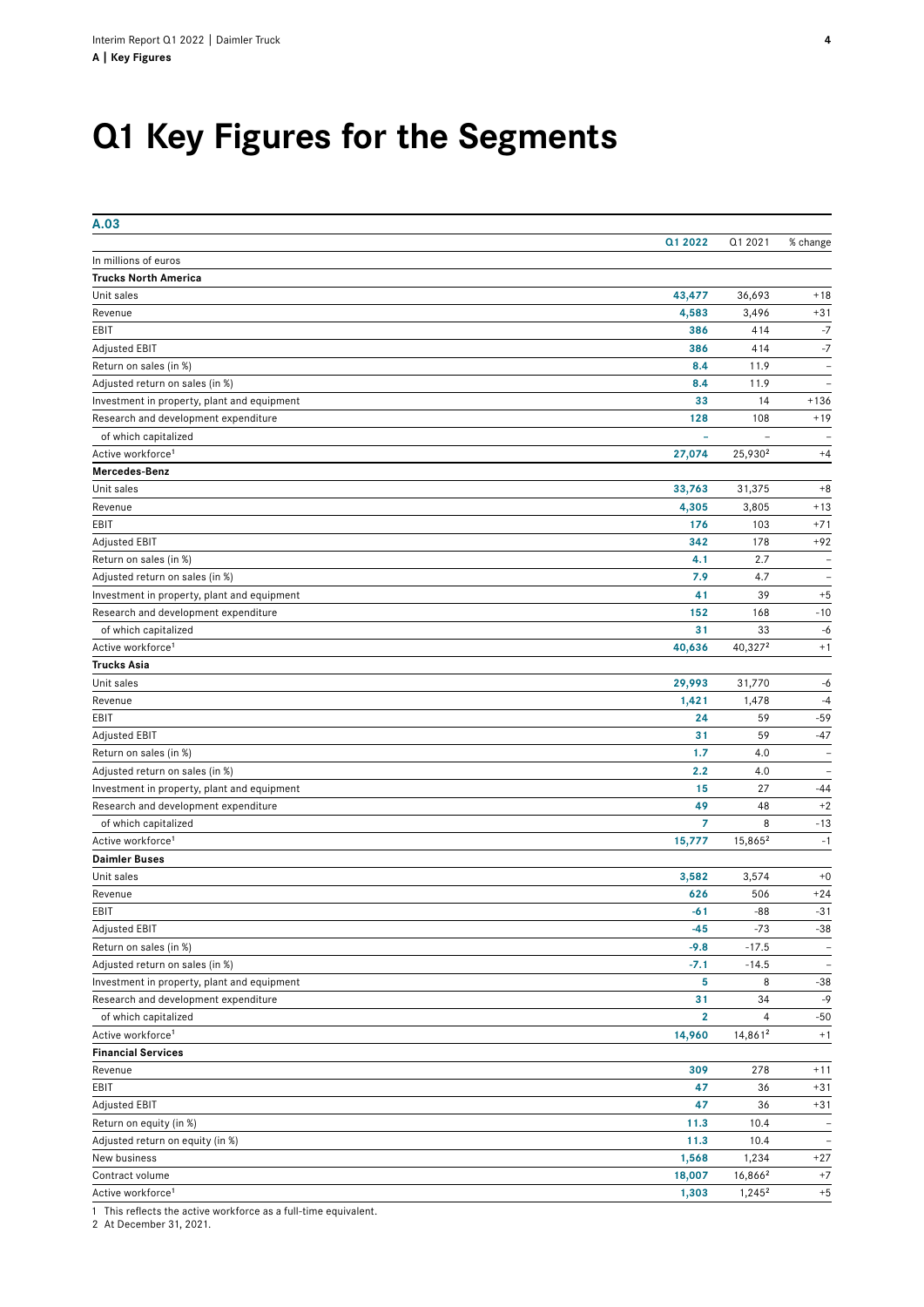## **Interim Group Management Report**

**Significant year-on-year increase in unit sales to109,286 vehicles (Q1 2021:101,364) Revenue of €10.6 billion (Q1 2021: €9.0 billion) Group EBIT of €461 million(Q1 2021: €1.7 billion); adjusted Group EBIT of €651 million (Q1 2021: 588 million)**

**Net profit of €0.3 billion (Q1 2021: €1.4 billion)**

**Free cash flow in the industrial business in the first quarter of 2022 at €73 million (Q1 2021: €931 million) For 2022 as a whole, unit sales of between 500 and 520 thousand units, revenue of between €48.0 and €50.0 billion, EBIT at prior year's level expected** 

**Free cash flow of the industrial business at prior year's level expected**

## Business Development

The global economy had started the year with positive signs until the Russian invasion of Ukraine on February 24, 2022 resulted in a negative impact on global economic performance and the capital markets. In addition, fossil fuels and raw materials, which Russia and Ukraine are important producers of, have become significantly more expensive. These price increases have impacted both businesses and households, accelerating the rise in inflation rates observed since the middle of last year. In addition to the price effects of the crisis, the limited availability of certain raw materials and supplier parts also led to production bottlenecks. Furthermore, the general uncertainty about the length and possible outcome of the conflict also exacerbated investments and consumer confidence. The deteriorating economic conditions have not had a significant impact on economic growth in the first quarter of 2022, but we expect significant effects for 2022 as a whole (see  $\bullet$  [Outlook\).](#page-18-0)

The trend in the truck markets was not significantly influenced by the Russian-Ukraine war in the first quarter of 2022. However, the availability of semiconductors affected truck production, meaning that demand could not always be fully met. At –5%, the North American market for heavy-duty trucks (Class 8) was slightly below that of the prior year. In contrast, the market for heavy trucks in the EU30 region (European Union, United Kingdom, Switzerland, and Norway) is on the level of the prior year.

**Group sales significantly above that of the prior year** In the first quarter of 2022, the Daimler Truck Group (hereinafter also referred to as "Daimler Truck" or "Group")

worldwide sold 109,286 vehicles (Q1 2021: 101,364)  $\overline{A}$  B.01.

| <b>B.01</b>                   |         |         |          |
|-------------------------------|---------|---------|----------|
| Group unit sales <sup>1</sup> |         |         |          |
|                               | Q1 2022 | Q1 2021 | % change |
| Daimler Truck Group           | 109,286 | 101,364 | $+8$     |
| <b>Trucks North America</b>   | 43,477  | 36,693  | $+18$    |
| Mercedes-Benz                 | 33,763  | 31,375  | $+8$     |
| Trucks Asia                   | 29,993  | 31,770  | $-6$     |
| Daimler Buses                 | 3,582   | 3,574   | $+0$     |

1 The total of the segments does not correspond to group sales due to eliminations between the segments.

In the first quarter of 2022, the **Trucks North America** segment recorded sales of 43,477 trucks (Q1 2021: 36,693). Despite the bottlenecks in the supply chains, the increase in sales was primarily due to high demand. In Mexico, unit sales increased by107.0% year on year with 2,279 units. Furthermore, there was a significant increase in unit sales in Canada (+23.4%) and the USA (+14.9%).

In the first quarter of 2022, the **Mercedes-Benz** segment sold 33,763 vehicles (Q1 2021: 31,375). Despite the bottlenecks in the supply chains, the increase in sales was primarily due to market recovery in the EU30 region. In the EU30 region, sales increased by 13.8% to 17,477 units. In contrast, unit sales declined slightly by1.9% to 8,852 units in Brazil, the main market in Latin America.

Unit sales in the **Trucks Asia** segment fell by 5.6% to 29,993 trucks in the first quarter of 2022. The decline in sales was primarily due to bottlenecks in the supply chains. Nevertheless, we achieved a significant increase in unit sales in Indonesia with 6,608 trucks (Q1 2021: 3,684) and in India with 5,251 trucks (Q1 2021: 4,638). In contrast, sales in Japan declined to 6,716 trucks and buses (Q1 2021: 8,929).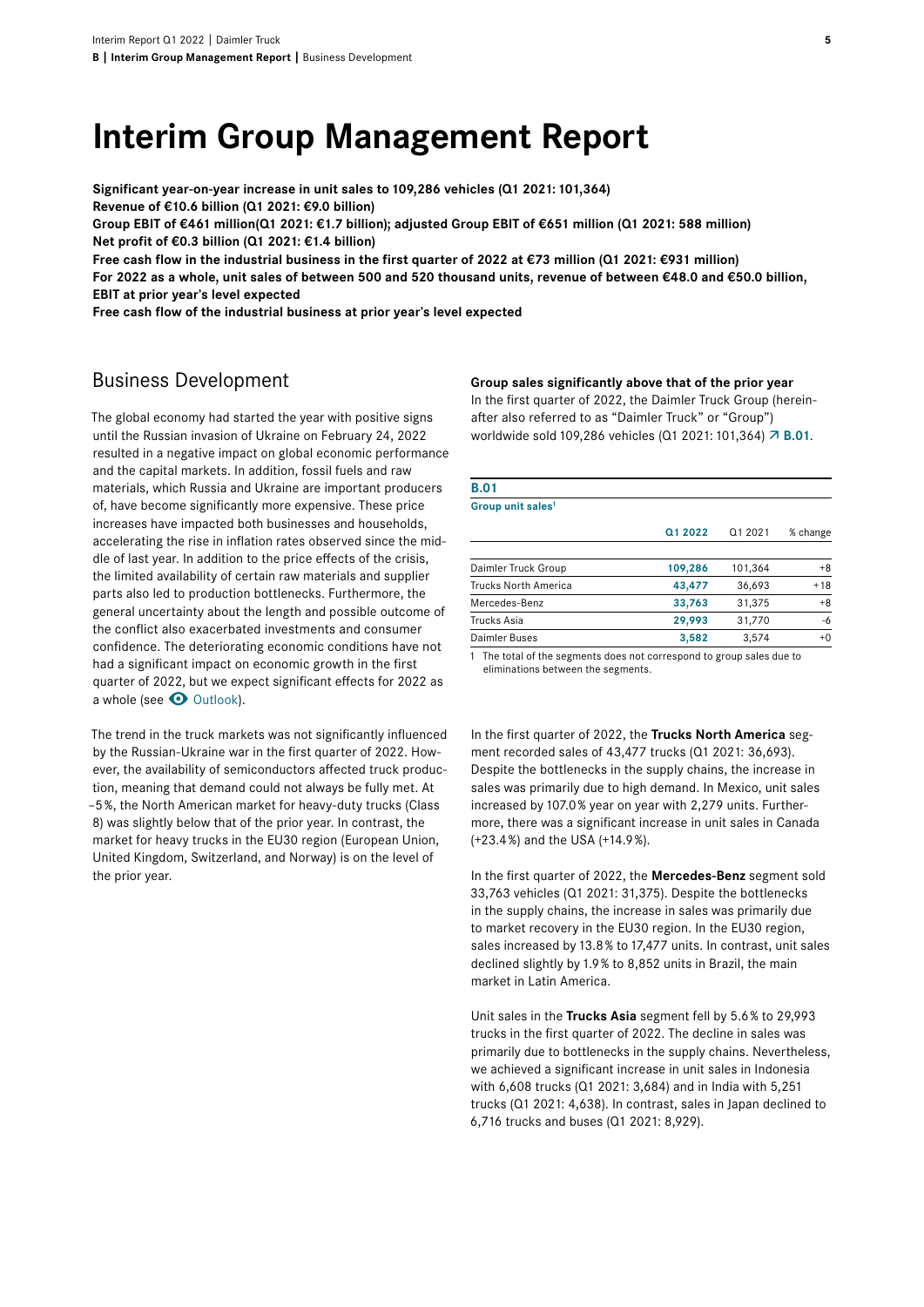Sales of Auman trucks, which are produced in China in the joint venture Beijing Foton Daimler Automotive Co., Ltd. (BFDA), decreased significantly to15,788 units (Q1 2021: 41,855) due to the introduction of the China 6 emission standard.

In the first quarter of 2022, the **Daimler Buses** segment sold 3,582 units (Q1 2021: 3,574). Opposing effects within the segment have led to a change in the product mix. For example, sales in Mexico increased by 29.8% year on year to 536 units. Furthermore, sales increased in the EU30 region by 14.8% to 776 units. In contrast, the segment sold 18.3% fewer complete buses and chassis of the Mercedes-Benz and Setra brands in Brazil, its main market in Latin America, with 1,281 units.

In the first quarter of 2022, the **Financial Services** segment concluded new financing contracts and leases worldwide with a total value of €1.6 billion (+27,1%). New business grew particularly strongly in the North America (+31.0%), Europe, and South America (+62.4%) regions, while Asia and overseas recorded a slight decline (-6.5%). At the end of March 2022, contract volumes amount to €18.0 billion and was thus significantly higher than the prior year (+11.8%). This growth could be attributed in particular to positive exchange rate trends in North and South America compared with the prior-year quarter. Adjusted for exchange-rate effects, contract volumes stabilized with growth of 3.7%.

#### **Investments in property, plant and equipment** of the

Daimler Truck Group amount to €99 million in the first quarter of 2022 (Q1 2021: €89 million).

**Research and development expenditure** including capitalization of Daimler Truck amount to €386 million in the first quarter (Q1 2021: €378 million).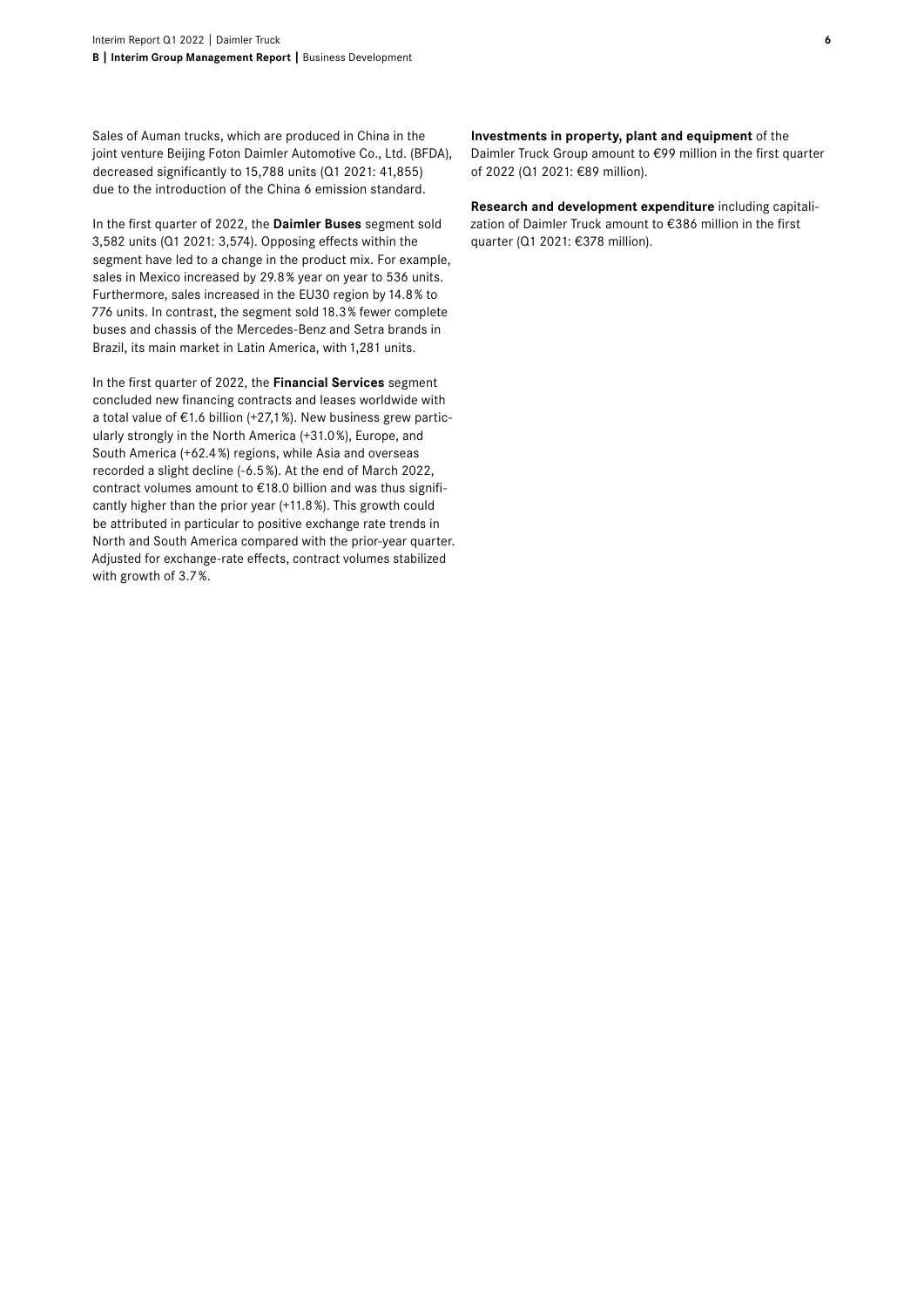### Important Events

#### **Daimler Truck moves into DAX**

Daimler Truck Holding AG moved into the DAX share index with effect from March 21, 2022, after the company had recently been listed on the MDAX. The DAX share index represents the performance of the 40 largest and highest-revenue German equities by market capitalization on the regulated market of the Frankfurt Stock Exchange.

#### **Daimler Truck North America, NextEra Energy, and BlackRock intend to expand the charging infrastructure for commercial vehicles in the USA**

Daimler Truck North America LLC (DTNA), NextEra Energy Resources, LLC, and BlackRock Renewable Power (BlackRock) have signed a letter of intent for a joint venture to cooperatively plan, build, and operate a high-performance charging infrastructure network for battery-electric and fuel-cellpowered commercial vehicles in the USA.

#### **Demonstration charging park for electric trucks in Wörth starts construction phase**

To ensure the best possible entry of its truck customers into e-mobility, Daimler Truck has started to build up a holistic eco-system, including comprehensive consulting services and a suitable charging infrastructure. In the future, truck customers will be able to experience charging stations and charging concepts from different manufacturers in real-life operation with an open mind in terms of technology and develop a charging solution suitable for their specific application together with on-site experts.

#### **Daimler Truck consistently relies on dual strategy**

Daimler Truck has clearly set the strategic course for itself and is consistently pursuing a dual strategy in the electrification of its portfolio: with battery and hydrogen-based drive systems. The combination of battery-electric and hydrogen-based drives allows for the best transport solutions for all applications.

#### **First series-produced eActros operating for DB Schenker**

The first all-electric series-produced Mercedes-Benz eActros is in customer hands: Karin Rådström, CEO Mercedes-Benz Trucks, has handed over an eActros 300 for heavy-duty distribution transport to the logistics service provider DB Schenker. DB Schenker uses the eActros to transport palletized shipments in the Leipzig area.

#### **Premiere of the Mercedes-Benz Tourrider in California**

The new Mercedes-Benz Tourrider, a touring coach specially developed for the North American market, celebrated its premiere at the Motorcoach Expo of the United Motorcoach Association (UMA) in Long Beach (California). Daimler Coaches North America, part of the Daimler Buses segment, presented two versions: the upmarket Tourrider Business and a luxury coach for the first-class segment, the Tourrider Premium.

#### **Top service for Mercedes-Benz and Setra buses**

The groundbreaking ceremony for the new BusWorld Home (BWH) was held in Berlin: Omniplus, the service brand of Daimler Buses, is building a new top-class service center for Mercedes-Benz and Setra buses with a comprehensive range of services and greater capacity. BWH Berlin looks after scheduled-service buses, intercity buses and touring coaches from minibuses to double-decker buses. The center is expected to open in June next year.

#### **New Innovation Center opened in India**

The Daimler Truck Innovation Center India (DTICI) product development and IT center was opened in Bangalore, India in March. With the DTICI, Daimler Truck is creating a new, in-house incubator in which scalable innovations for the worldwide product portfolio will be created in the future. DTICI uses India's comprehensive talent pool in the area of engineering and IT to develop forward-looking products that are intended to give all Daimler Truck brands worldwide a competitive edge.

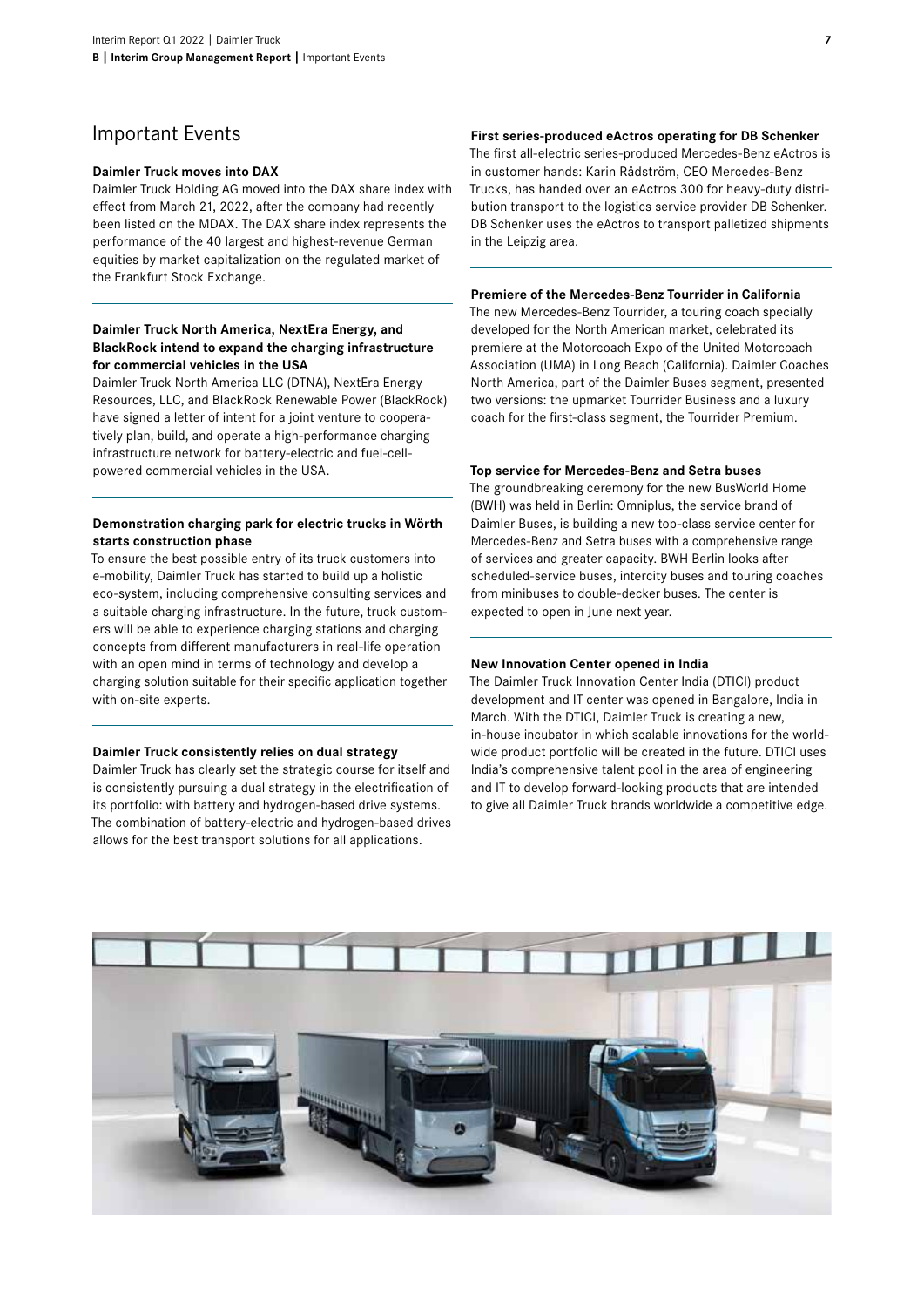## **Profitability, liquidity and capital resources, and financial position**

In order to provide a better insight into profitability, liquidity and capital resources, and financial position, the Condensed Consolidated Statement of Income, Condensed Consolidated Statement of Cash Flows, and Condensed Consolidated Statement of Financial Position are presented, in addition to the Daimler Truck Group, for the "industrial business" and for "Financial Services." The industrial business and Financial Services separation represent a business perspective. The industrial business comprises the automotive segments Trucks North America, Mercedes-Benz, Trucks Asia and Daimler Buses, and the reconciliation. Financial Services corresponds to the Financial Services segment. The eliminations of intra-Group transactions between the industrial business and financial services are allocated to the industrial business and are reported in the reconciliation.

Due to rounding, individual amounts may not add up precisely to the totals shown and percentages presented may not accurately reflect the absolute values to which they relate.

### Profitability

#### **Condensed Consolidated Statement of Income of the Daimler Truck Group in Q1 2022**

The **revenue** of the Daimler Truck Group amount to €10.6 billion in the first quarter of 2022 and was significantly above that of the same quarter in the prior year (Q1 2021: €9.0 billion). Adjusted for positive exchange rate effects, unit sales were also significantly above that of the same quarter in the prior year. The increase in sales of the Daimler Truck Group was primarily due to the higher sales of the Trucks North America and Mercedes-Benz segments as well as the higher prices obtained in the vehicle segments.

Functional costs were above the level of the prior-year quarter due to the higher sales volume and higher raw-material prices. In connection with the Russia-Ukraine war, an impairment of trade receivables of €111 million was recognized in the selling costs.

The at-equity earnings in the first quarter of 2022 of minus €95 million was below that of the same quarter in the prior year (Q1 2021: €34 million). This development was primarily due to the impairment of the equity investment of Daimler Kamaz Truck Holding GmbH ("DKTH") of €71 million.

**EBIT** amount to €461 million in the first quarter of 2022 (Q1 2021: €1,699 million) and was thus significantly below that of the same quarter in the prior year. In the prior-year quarter, income of €1,215 million in connection with the establishment of the fuel-cell joint venture cellcentric GmbH & Co. KG ("cellcentric") had a positive effect. The adjusted EBIT of the Daimler Truck Group of €651 million (Q1 2021: €588 million) was above that of the same quarter in the prior year. The reconciliation from EBIT to adjusted EBIT is shown in table  $\overline{7}$  B.04.

In the first quarter of 2022, **net interest income** amounted to minus €2 million (Q1 2021: minus €23 million).

In the first quarter of 2022, an expense of minus €184 million (Q1 2021: minus €233 million) was recognized under **income taxes.** The effective tax rate was 40.1% (Q1 2021:13.9%).

**Net profit** of €275 million for the first quarter of 2022 was significantly below the prior year (Q1 2021: €1,443 million). Of this, profit of €18 million (Q1 2021: €9 million) was attributable to **non-controlling interests.** The net income attributable to the **share of shareholders of Daimler Truck Holding AG**  amount to €257 million (Q1 2021: €1,434 million). **Earnings per share** amount to €0.31.

The calculation of earnings per share (basic) is based on an average number of outstanding shares of 823 million.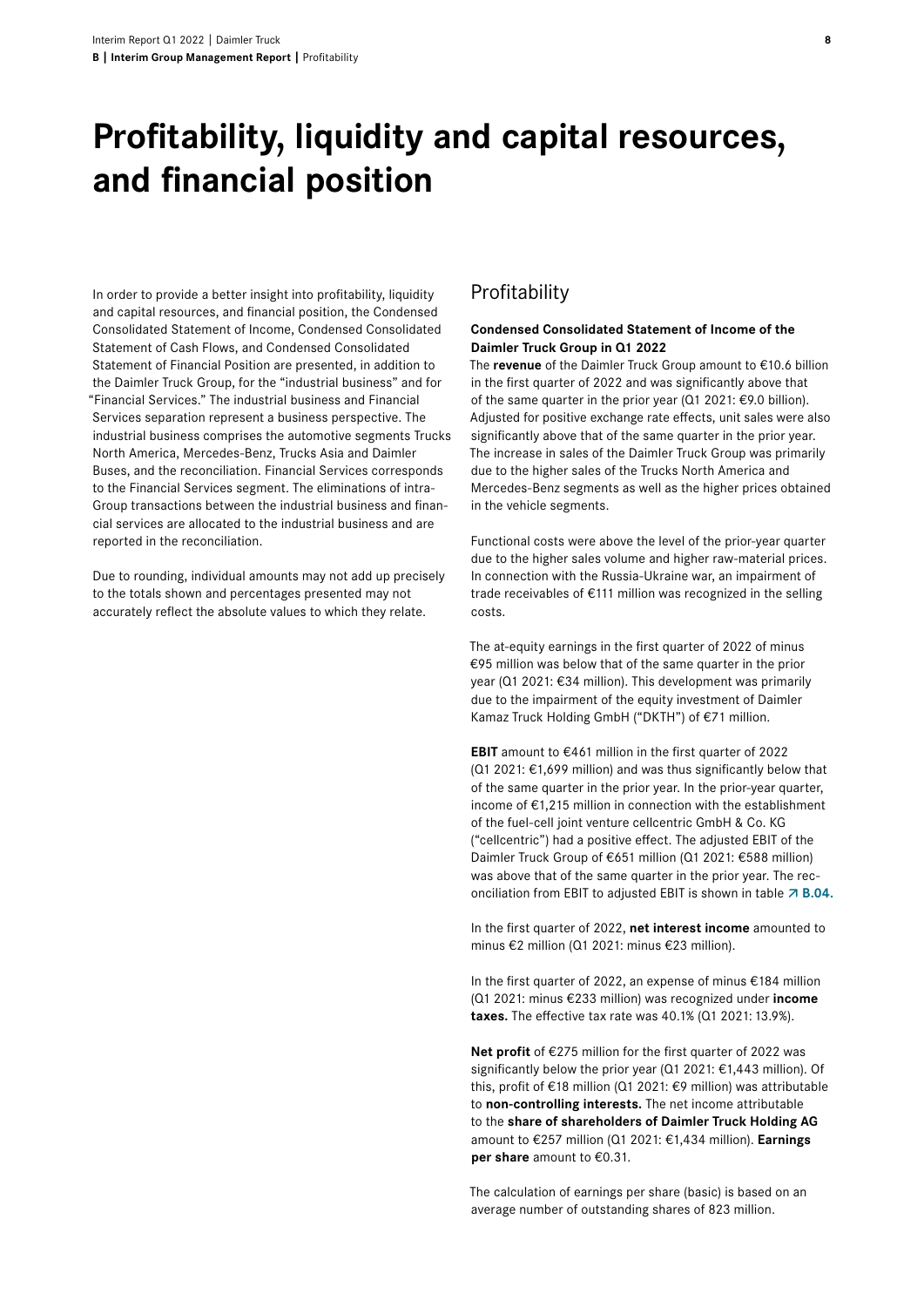Table  $\overline{A}$  B.02 shows the Condensed Consolidated Statement of Income of the Daimler Truck Group as well as of the industrial business and Financial Services. Table  $\overline{A}$  B.03 shows the composition of EBIT for the industrial business.

### **B.02**

| <b>Condensed Consolidated Statement of Income</b>                                  |          | <b>Daimler Truck Group</b> |          | <b>Industrial business</b> |         | <b>Financial Services</b> |  |
|------------------------------------------------------------------------------------|----------|----------------------------|----------|----------------------------|---------|---------------------------|--|
|                                                                                    | Q1 2022  | Q1 2021                    | Q1 2022  | Q1 2021                    | Q1 2022 | Q1 2021                   |  |
| In millions of euros                                                               |          |                            |          |                            |         |                           |  |
| Revenue                                                                            | 10,551   | 9,023                      | 10,242   | 8,745                      | 309     | 278                       |  |
| Cost of sales                                                                      | $-8,662$ | $-7,364$                   | $-8,459$ | $-7,165$                   | $-203$  | $-199$                    |  |
| <b>Gross profit</b>                                                                | 1,889    | 1,659                      | 1,784    | 1,580                      | 106     | 78                        |  |
| Selling expenses                                                                   | $-767$   | $-641$                     | $-743$   | $-613$                     | $-24$   | $-28$                     |  |
| General administrative expenses                                                    | $-370$   | $-388$                     | $-331$   | $-356$                     | $-39$   | $-32$                     |  |
| Research and non-capitalized development costs                                     | $-346$   | $-333$                     | $-346$   | $-333$                     | ۰       | $\overline{\phantom{a}}$  |  |
| Other operating income/expense                                                     | 132      | 1,349                      | 127      | 1,331                      | 5       | 18                        |  |
| Prift/loss on equity-method investments, net                                       | $-95$    | 34                         | $-95$    | 34                         | ۰       | $\overline{\phantom{0}}$  |  |
| Other financial income/expense, net                                                | 18       | 19                         | 19       | 19                         | $-1$    | $\overline{\phantom{0}}$  |  |
| <b>EBIT</b>                                                                        | 461      | 1,699                      | 414      | 1,663                      | 47      | 36                        |  |
| Interest income/expense                                                            | $-2$     | $-23$                      | -1       | $-22$                      | $-1$    | $-1$                      |  |
| Profit/loss before income taxes                                                    | 459      | 1,676                      | 413      | 1,641                      | 46      | 35                        |  |
| Income taxes                                                                       | $-184$   | $-233$                     | $-170$   | $-224$                     | $-14$   | $-9$                      |  |
| Net profit/loss                                                                    | 275      | 1,443                      | 243      | 1,417                      | 32      | 26                        |  |
| thereof profit attributable to non-controlling interests                           | 18       | 9                          |          |                            |         |                           |  |
| thereof profit/loss attributable to shareholders                                   | 257      | 1,434                      |          |                            |         |                           |  |
| Earnings/loss per share (in euros)<br>for profit/loss attributable to shareholders |          |                            |          |                            |         |                           |  |
| <b>Basic and diluted</b>                                                           | 0.31     | 1.74                       |          |                            |         |                           |  |

| <b>B.03</b>                                       |                        |                                      |                        |                                       |                        |                        |                        |                        |                        |                        |                        |                        |
|---------------------------------------------------|------------------------|--------------------------------------|------------------------|---------------------------------------|------------------------|------------------------|------------------------|------------------------|------------------------|------------------------|------------------------|------------------------|
| <b>EBIT of the industrial business</b>            |                        | <b>Industrial</b><br><b>business</b> |                        | <b>Trucks</b><br><b>North America</b> |                        | <b>Mercedes-Benz</b>   |                        | Trucks Asia            |                        | <b>Daimler Buses</b>   |                        | <b>Reconciliation</b>  |
|                                                   | Q <sub>1</sub><br>2022 | Q <sub>1</sub><br>2021               | Q <sub>1</sub><br>2022 | Q <sub>1</sub><br>2021                | Q <sub>1</sub><br>2022 | Q <sub>1</sub><br>2021 | Q <sub>1</sub><br>2022 | Q <sub>1</sub><br>2021 | Q <sub>1</sub><br>2022 | Q <sub>1</sub><br>2021 | Q <sub>1</sub><br>2022 | Q <sub>1</sub><br>2021 |
| In millions of euros                              |                        |                                      |                        |                                       |                        |                        |                        |                        |                        |                        |                        |                        |
| Revenue                                           | 10,242                 | 8,745                                | 4,583                  | 3,496                                 | 4,305                  | 3,805                  | 1,421                  | 1,478                  | 626                    | 506                    | $-693$                 | $-540$                 |
| Cost of sales                                     | $-8,459$               | $-7,165$                             | $-3,874$               | $-2,808$                              | $-3,501$               | $-3,200$               | $-1,153$               | $-1,192$               | $-568$                 | $-493$                 | 637                    | 527                    |
| Gross profit                                      | 1,784                  | 1,580                                | 710                    | 688                                   | 803                    | 605                    | 269                    | 286                    | 57                     | 13                     | $-55$                  | $-13$                  |
| Selling expenses                                  | $-743$                 | $-613$                               | $-88$                  | $-64$                                 | $-448$                 | $-365$                 | $-173$                 | $-147$                 | $-58$                  | $-59$                  | 24                     | 22                     |
| General administrative expenses                   | $-331$                 | $-356$                               | $-130$                 | $-124$                                | $-103$                 | $-115$                 | $-59$                  | $-82$                  | $-49$                  | $-38$                  | 10                     | 3                      |
| Research and non-capitalised<br>development costs | $-346$                 | $-333$                               | $-128$                 | $-108$                                | $-121$                 | $-135$                 | $-42$                  | $-39$                  | $-28$                  | $-30$                  | $-26$                  | $-21$                  |
| Other income/expense                              | 51                     | 1,384                                | 23                     | 22                                    | 45                     | 112                    | 28                     | 41                     | 17                     | 26                     | $-63$                  | 1,185                  |
| <b>EBIT</b>                                       | 414                    | 1,663                                | 386                    | 414                                   | 176                    | 103                    | 24                     | 59                     | $-61$                  | $-88$                  | $-110$                 | 1,175                  |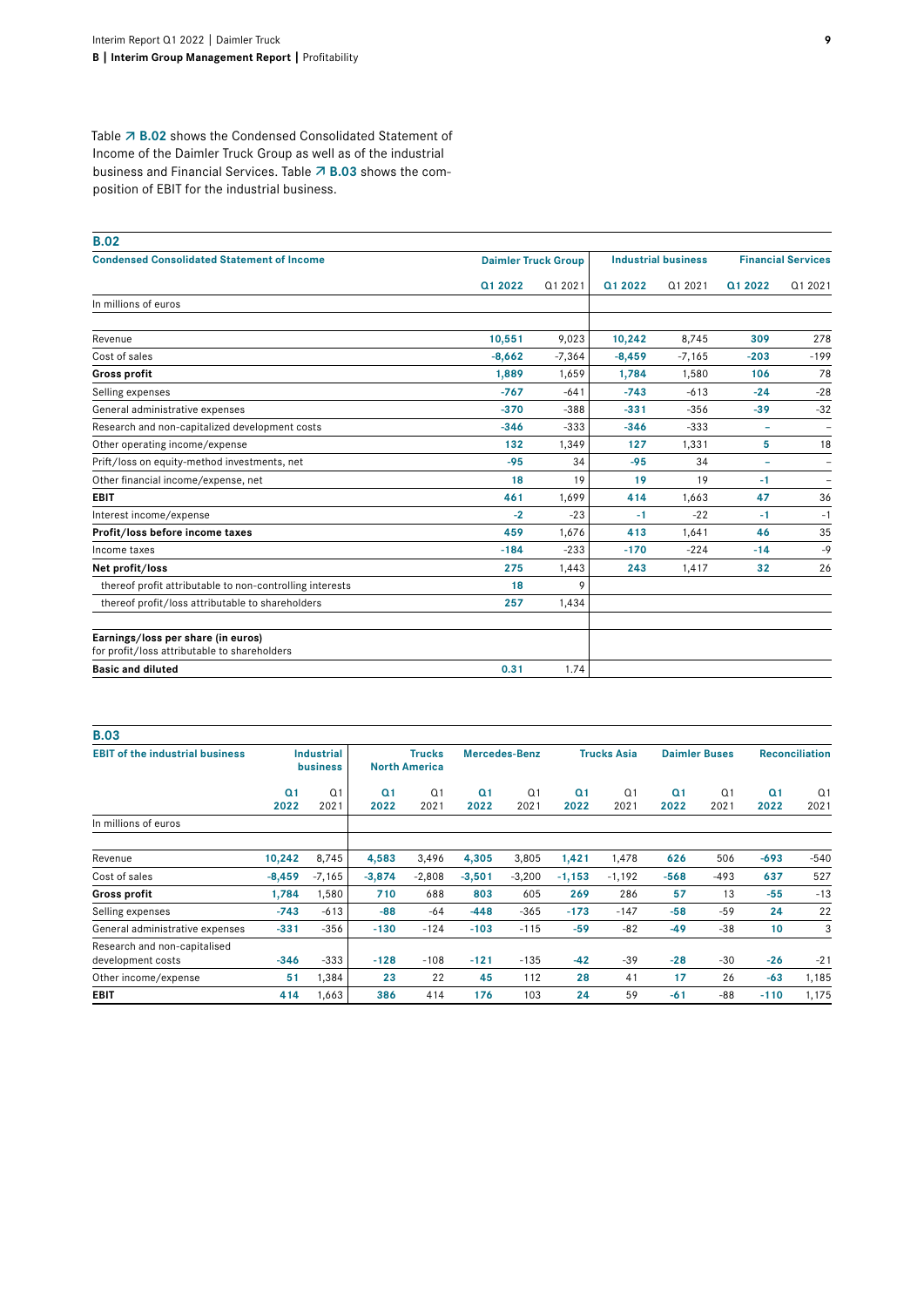#### **Segment EBIT for the first quarter of 2022**

The **Trucks North America** segment was affected by the following key factors compared with the first quarter of 2021:

- + Increased sales volume despite ongoing bottlenecks in the supply chains
- + Improved pricing
- + Improvement in the after-sales business
- Increased raw material prices
- Negative effects from the increase in fixed costs, which were at a very low level in the prior year due to the COVID-19 pandemic

The **Mercedes-Benz** segment was affected by the following key factors compared with the first quarter of 2021:

- + Increased sales volume despite ongoing bottlenecks in the supply chains
- + Improved pricing
- + Positive effects from the used vehicle and after-sales business
- Increased raw material prices
- Negative effects from the Russia-Ukraine war included in the adjustments

Adjustments for the **Mercedes-Benz** segment include:

- Impairment of trade receivables/liabilities in connection with the Russia-Ukraine war of €89 million (M&A transaction)
- Impairment of the equity investment of DKTH in connection with the Russia-Ukraine war of €71 million (M&A transaction)
- Expenses for personnel cost optimization programmes of €5 million (Q1 2021: €75 million) (restructuring measure)

The **Trucks Asia** segment was affected by the following key factors compared with the first quarter of 2021:

- Lower sales volume due to ongoing bottlenecks in the supply chains
- + Improved pricing
- Increased raw material prices
- Additional costs and inefficiencies due to bottlenecks in the supply chains
- Negative effect due to the at-equity earnings from the BFDA joint venture in connection with the introduction of the China 6 emission standard in 2021
- Negative effects from the Russia-Ukraine war included in the adjustments

Adjustments for the **Trucks Asia** segment include:

• Impairment of trade receivables in connection with the Russia-Ukraine war of €7 million (M&A transaction)

The **Daimler Buses** segment was affected by the following key factors compared with the first quarter of 2021:

- + Significantly higher unit sales in the EU30 region
- Big drop in unit sales in the Latin America region
- + Improved pricing in Latin America
- + Improvement in the after-sales business
- Increased raw material prices

Adjustments for the **Daimler Buses** segment include:

- Expenses for personnel cost optimization programs of €15 million (Q1 2021: €0 million) (restructuring measure)
- Impairment of the carrying amount of EvoBus Russia and trade receivables in connection with the Russia-Ukraine war of €1 million (M&A transaction)

The following key developments took place at the **Financial Services** segment:

- + Improved interest margin favored by one-off refinancing of the acquired portfolio of Phase 1 markets
- + Lower cost of credit risk, in particular due to the improvement in the economic conditions in Mexico
- + Favorable exchange rates, especially in North and South America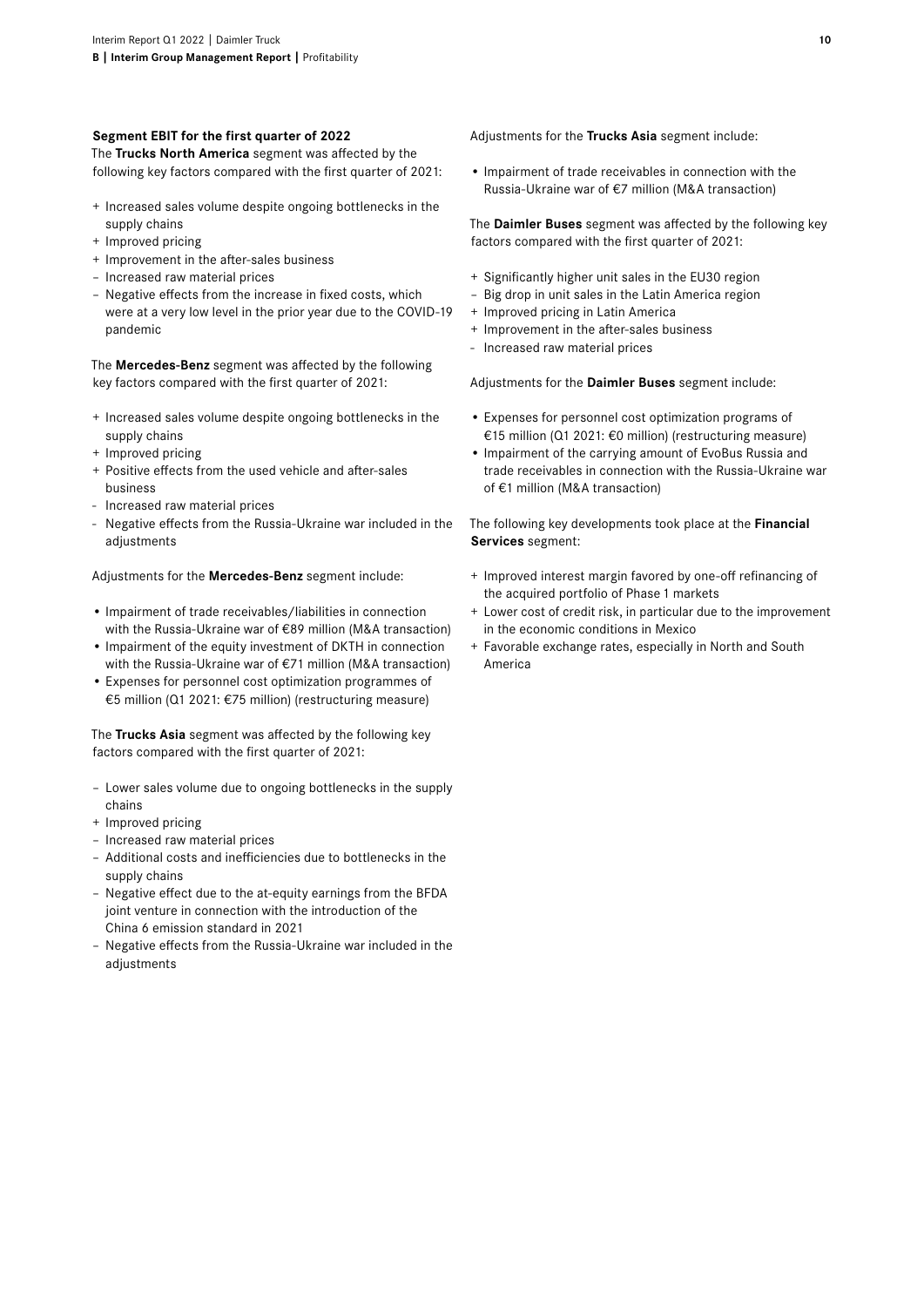The reconciliation from EBIT to adjusted EBIT is shown in table  **B.04.**

The EBIT of the **reconciliation** was below that of the prior year. In the prior year, income from the fuel-cell joint venture cellcentric led to a positive earnings effect of €1,215 million, which is included in the adjustments.

#### **B.04**

**Reconciliation EBIT to EBIT adjusted for the first quarter**

|                                                                  | Trucks                   |                   |                          |                          | Financial                | Recon-         | Daimler Truck |
|------------------------------------------------------------------|--------------------------|-------------------|--------------------------|--------------------------|--------------------------|----------------|---------------|
|                                                                  | North Amercia            | Mercedes-Benz     | Trucks Asia              | Daimler Buses            | Services                 | ciliation      | Group         |
| In millions of euros                                             |                          |                   |                          |                          |                          |                |               |
| Q1 2022                                                          |                          |                   |                          |                          |                          |                |               |
| <b>EBIT</b>                                                      | 386                      | 176               | 24                       | $-61$                    | 47                       | $-110$         | 461           |
| Legal proceedings (and related<br>measures)                      | ۰                        | ۰                 | ÷                        | ۰                        | ۰                        | ۰              |               |
| Restructuring measures                                           | ۰                        | 5                 | ۰                        | 15                       | ۰                        | ۰              | 21            |
| M&A transactions                                                 | ä,                       | 161               | 7                        | 1                        | ۰                        | ÷              | 170           |
| <b>Adjusted EBIT</b>                                             | 386                      | 342               | 31                       | $-45$                    | 47                       | $-110$         | 651           |
| Return on sales/return on equity<br>(in %)                       | 8.4                      | 4.1               | 1.7                      | $-9.8$                   | 11.3                     | ۰              |               |
| Adjusted return on sales/return on<br>equity (in %) <sup>1</sup> | 8.4                      | 7.9               | 2.2                      | $-7.1$                   | 11.3                     | ۰              |               |
| Q1 2021                                                          |                          |                   |                          |                          |                          |                |               |
| <b>EBIT</b>                                                      | 414                      | 103               | 59                       | $-88$                    | 36                       | 1,175          | 1,699         |
| Legal proceedings (and related<br>measures)                      | $\overline{\phantom{m}}$ | $\qquad \qquad -$ | $\qquad \qquad -$        | $\overline{\phantom{a}}$ | $\overline{\phantom{a}}$ | -              |               |
| Restructuring measures                                           | $\qquad \qquad -$        | 75                | $\overline{\phantom{a}}$ | $\overline{\phantom{a}}$ | $\overline{\phantom{a}}$ | 13             | 88            |
| M&A transactions                                                 | ۰                        | $\overline{a}$    | $\overline{\phantom{a}}$ | 15                       | ۰                        | $-1,214$       | $-1,199$      |
| <b>Adjusted EBIT</b>                                             | 414                      | 178               | 59                       | $-73$                    | 36                       | $-25$          | 588           |
| Return on sales/return on equity<br>(in %)                       | 11.9                     | 2.7               | 4.0                      | $-17.5$                  | 10.4                     | $\overline{a}$ |               |
| Adjusted return on sales/return on<br>equity (in %) <sup>1</sup> | 11.9                     | 4.7               | 4.0                      | $-14.5$                  | 10.4                     |                |               |

1 In the industrial business segments, adjusted return on sales is calculated as the ratio of adjusted EBIT to revenue. In Financial Services, adjusted return on equity is determined as the ratio of adjusted EBIT to the average quarterly equity.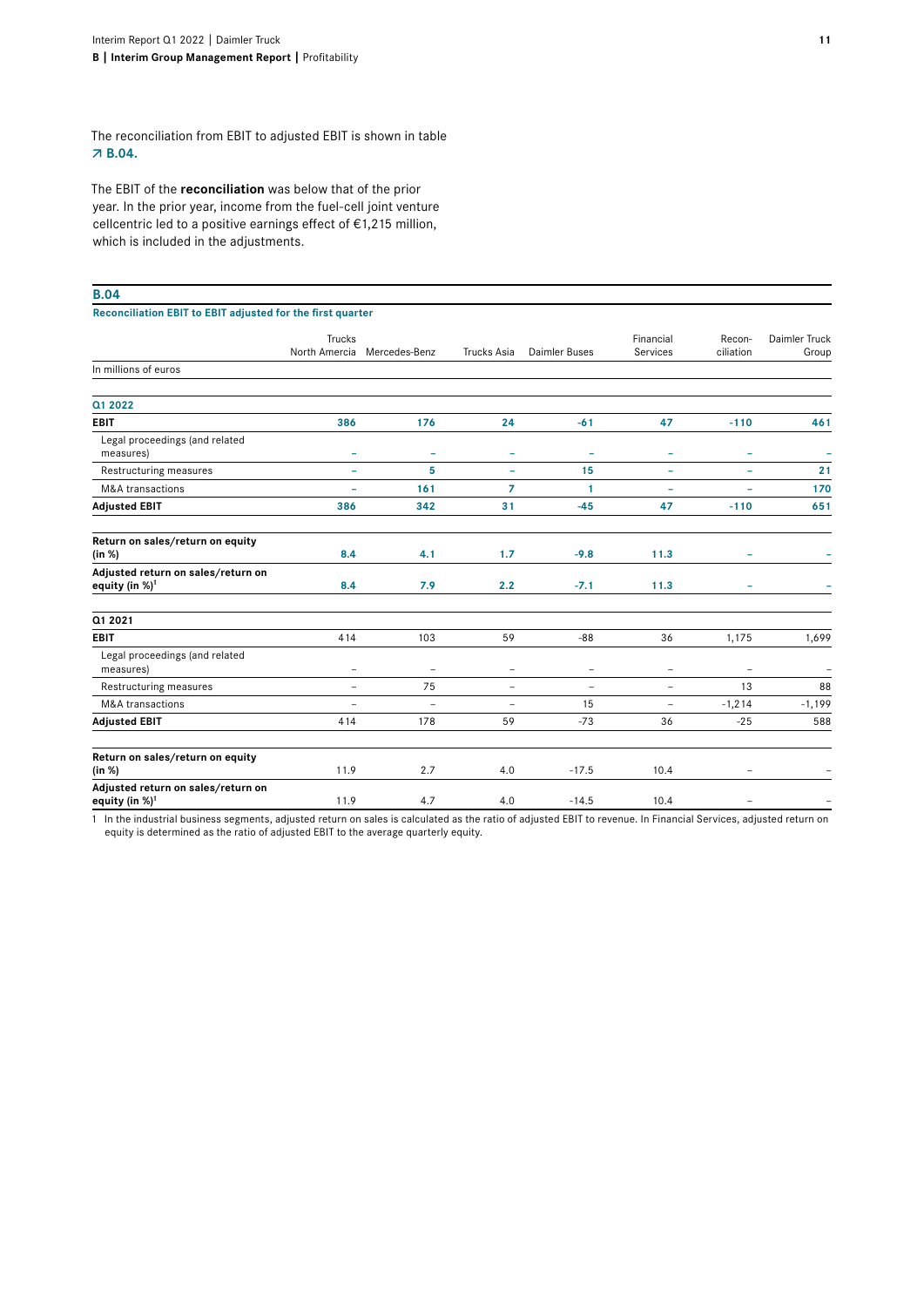## Liquidity and Capital Resources

**Cash flow from operating activities**  $\overline{A}$  **B.05 in the first quarter** of 2022 came to €0.1 billion (Q1 2021: €0.7 billion). Despite the strong headwinds that the company continued to experience in the first quarter of 2022 due to the semiconductor shortages, earnings before income taxes, excluding the income from the sale of 50% of cellcentric GmbH & Co. KG to the Volvo Group in 2021, remained comparable to the first quarter of 2021. Due to the ongoing supply shortages, the Group made a conscious decision to produce based on customer orders. This situation should improve from the second half of 2022 with the availability of semiconductor components.

The decrease in cash flow from operating activities was primarily due to the €1.2 billion increase in receivables from financial services to €17.3 billion. Due to positive portfolio performance,

there were significantly higher loan disbursements than repayments from the current portfolio. Conversely, exchange rate movements, in particular of the Brazilian real and the dollar against the euro, had a positive effect.

In the reporting period, payments were made for personnelcost optimization programs resulting from the agreed cost-cutting measures and socially responsible job reductions.

**The cash flow from investing activities B.05** resulted in a cash outflow of €0.2 billion (Q1 2021: cash inflow of €1.3 billion). The decline is a result of the Daimler Truck Group, prior to spin-off, being part of cash pooling with the Mercedes-Benz Group. Furthermore, the sale of 50% of cellcentric GmbH & Co. KG to the Volvo Group in the first quarter of 2021 had a significant cash flow impact and led to a cash inflow of €0.6 billion.

| <b>B.05</b>                                                                     |                            |          |                            |          |              |                           |
|---------------------------------------------------------------------------------|----------------------------|----------|----------------------------|----------|--------------|---------------------------|
| <b>Condensed statement of cash flows</b>                                        | <b>Daimler Truck Group</b> |          | <b>Industrial business</b> |          |              | <b>Financial Services</b> |
|                                                                                 | Q1 2022                    | Q1 2021  | Q1 2022                    | Q1 2021  | Q1 2022      | Q1 2021                   |
| In millions of euros                                                            |                            |          |                            |          |              |                           |
| Cash and cash equivalents at beginning of period                                | 7,244                      | 1,663    | 6,904                      | 1,556    | 340          | 107                       |
| Profit before income taxes                                                      | 459                        | 1.676    | 413                        | 1,641    | 46           | 35                        |
| Depreciation and amortization/impairments                                       | 272                        | 286      | 269                        | 284      | 3            | $\overline{2}$            |
| Other non-cash expense and income and<br>gains/losses on disposals of assets    | 102                        | $-1,271$ | 94                         | $-1,279$ | 8            | 8                         |
| Change in operating assets and liabilities                                      |                            |          |                            |          |              |                           |
| Inventories                                                                     | $-1,012$                   | $-961$   | $-1,014$                   | $-961$   | $\mathbf{2}$ |                           |
| Trade receivables                                                               | 270                        | 46       | 170                        | 86       | 100          | $-40$                     |
| Trade payables                                                                  | 769                        | 792      | 707                        | 791      | 62           | $\overline{1}$            |
| Receivables from financial services                                             | $-446$                     | 230      |                            |          | -446         | 230                       |
| Vehicles on operating leases                                                    | 31                         | 131      | 50                         | 114      | $-19$        | 17                        |
| Other operating assets and liabilities                                          | $-201$                     | $-156$   | $-284$                     | $-180$   | 83           | 24                        |
| Income taxes paid                                                               | $-184$                     | $-52$    | $-147$                     | $-17$    | $-37$        | $-35$                     |
| Cash flows from operating activities                                            | 60                         | 721      | 257                        | 478      | $-197$       | 243                       |
| Additions to property, plant and equipment and<br>intangible assets             | -157                       | $-137$   | $-148$                     | $-137$   | -9           |                           |
| Investments in shareholdings and proceeds from disposal of shareholders         | $-82$                      | 606      | $-82$                      | 606      |              |                           |
| Acquisitions and disposal of marketable debt securities and similar investments | $-10$                      | 858      | $-9$                       | 859      | -1           | $-1$                      |
| Other                                                                           | 60                         | 7        | 57                         | 10       | 3            | $-3$                      |
| Cash flows from investing activities                                            | $-189$                     | 1,334    | $-182$                     | 1,338    | $-7$         | $-4$                      |
| Change in financing liabilities                                                 | $-303$                     | $-1,847$ | $-197$                     | $-1,669$ | $-106$       | $-178$                    |
| Transactions with the Mercedes-Benz Group                                       | $-21$                      | $-311$   | 23                         | $-329$   | $-44$        | 18                        |
| Dividends paid to non-controlling interests                                     | $-20$                      | $-25$    | $-20$                      | $-25$    |              |                           |
| Internal equity and financing transactions                                      |                            |          | $-259$                     | 88       | 259          | $-88$                     |
| Cash flows from financing activities                                            | $-344$                     | $-2,183$ | $-454$                     | $-1,934$ | 110          | $-249$                    |
| Effect of foreign exchange-rate changes<br>on cash and cash equivalents         | 80                         | -4       | 73                         | $-2$     | 7            | $-2$                      |
| Cash and cash equivalents at end of period                                      | 6.851                      | 1,531    | 6.598                      | 1.437    | 253          | 94                        |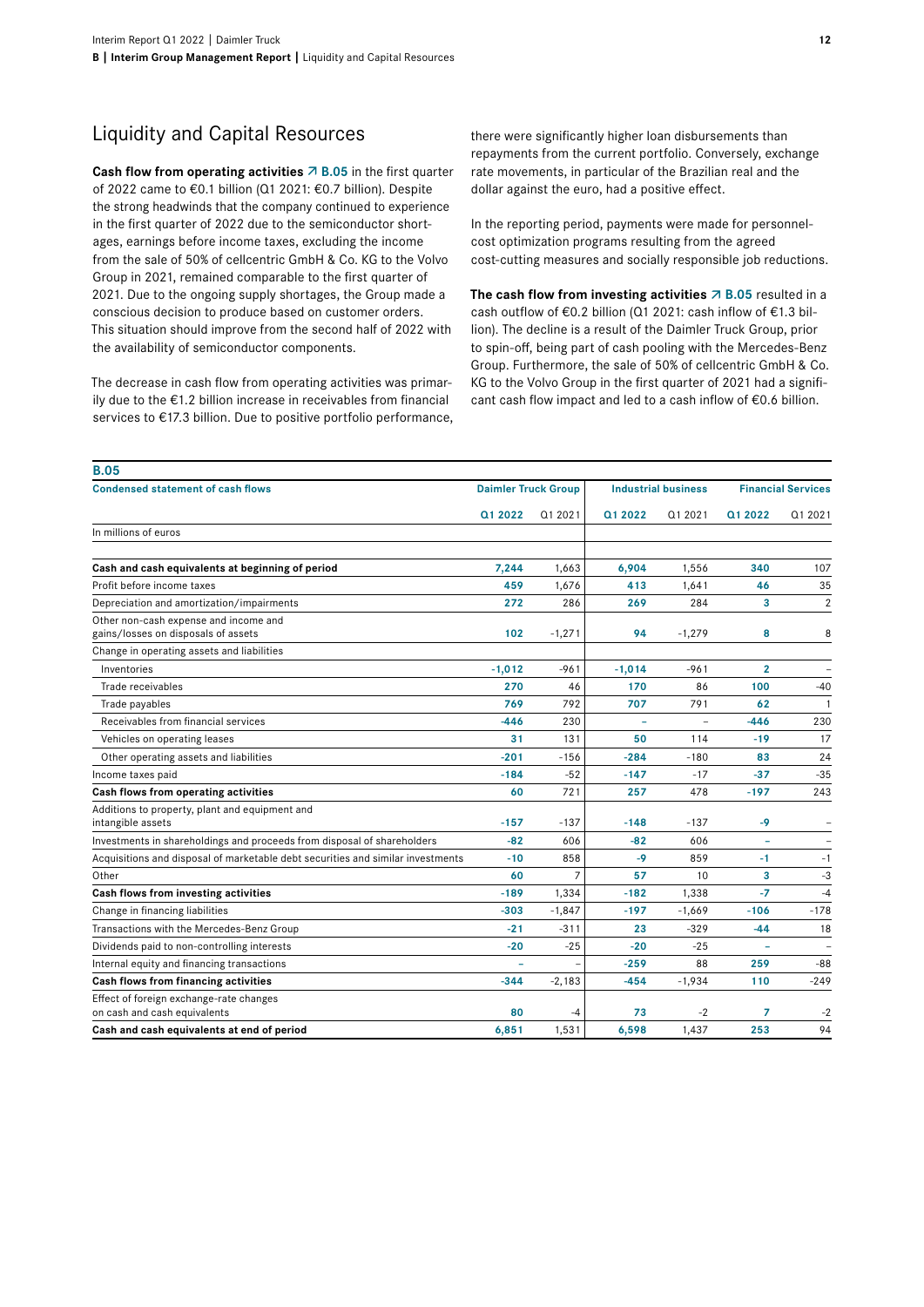The cash flow from financing activities  $\overline{A}$  B.05 resulted in a cash outflow of €0.3 billion (Q1 2021: €2.2 billion). The change compared with Q1 2021 was partly due to the decrease in repayments of financing liabilities and partly to decreased payments related to transactions with the Mercedes-Benz Group. The repayment of liabilities to the Mercedes-Benz Group and repayments to external banks in Q1 2021 led to a higher outflow of cash.

Transactions with the Mercedes-Benz Group resulted in a cash outflow of €21 million (Q1 2021: €0.3 billion). This cash flow essentially comprised payments for the acquisitions before the spin-off of the companies and business units of Financial Services (€44 million) and reimbursements for the sale of the business units of the industrial business prior to the spin-off (€23 million), based on the finalization of the valuation.

### **B.06**

| Free cash flow of the industrial business |  |
|-------------------------------------------|--|
|-------------------------------------------|--|

|                                                                 | Q1 2022 | Q1 2021 | Change   |
|-----------------------------------------------------------------|---------|---------|----------|
| In millions of euros                                            |         |         |          |
|                                                                 |         |         |          |
| Cash provided by operating activities                           | 257     | 478     | $-221$   |
| Cash used for investing activities                              | $-182$  | 1,338   | $-1,520$ |
| Change in marketable debt<br>securities and similar investments | 9       | $-859$  | $+868$   |
| Right-of-use assets                                             | -21     | $-32$   | $+11$    |
| Other adjustments                                               | 10      | 6       | $+4$     |
| Free cash flow of the<br>industrial business                    | 73      | 931     | $-858$   |
| Legal proceedings (and related<br>measures)                     |         |         |          |
| Restructuring measures                                          | 111     | 95      | $+16$    |
| <b>M&amp;A</b> transactions                                     | 22      | $-592$  | $+614$   |
| Adjusted free cash flow of the                                  |         |         |          |
| industrial business adjusted                                    | 206     | 434     | $-228$   |

#### **Free cash flow of the industrial business**

The measure used by Daimler Truck for the financial strength of its industrial activities is the **free cash flow of the industrial business**  $\overline{7}$  B.06, which is derived from the published cash flows from operating and investing activities. The cash flows from the purchase and sale of marketable debt securities and similar cash investments included in cash flows from investing activities are eliminated, as the securities are classified as cash and cash equivalents and their change is therefore not part of the free cash flow of the industrial business. Conversely, the effects in connection with the recognition and measurement of right-of-use assets, which result from lessee accounting and are largely non-cash items, are included in the free cash flow of the industrial business.

Other adjustments include the payment flows to be reported in cash from financing activities in connection with the acquisition or disposal of interests in subsidiaries without loss of control. Other adjustments also include the Daimler Truck Headquarters allocation to Financial Services and miscellaneous adjustments to reflect the economic amount of investments or divestments that are wholly or partially non-cash in nature.

In the first quarter of 2022, the **free cash flow of the industrial business** resulted in a cash inflow of €0.1 billion (Q1 2021: €0.9 billion). The decline in the first quarter of 2022 was affected by the following factors:

- Negative change in working capital, primarily due to the increase in inventory levels as a result of the global effects of the semiconductor bottleneck
- M&A transactions from the fuel cells joint venture, cellcentric, in 2021
- Higher income tax payments

For a more transparent presentation of the ongoing business, the Group identifies and reports an **adjusted free cash flow of the industrial business**  $\overline{A}$  **B.06**. In the adjustments from M&A transactions in the first quarter of 2021, positive effects were realized from the sale of shares in cellcentric GmbH & Co. KG to the Volvo Group. Additional adjustments resulted from restructuring. In the first quarter of 2022, the adjusted free cash flow of the industrial business resulted in a cash inflow of €0.2 billion **(**Q1 2021: €0.4 billion).

In the first quarter of 2022, the **free cash flow of the Daimler Truck Group** resulted in a cash outflow of €0.1 billion (Q1 2021: cash inflow of  $\epsilon$ 1.2 billion). In addition to the effects from the free cash flow of the industrial business, the free cash flow of Daimler Truck Group is particularly influenced by the leasing and sales financing business of Financial Services.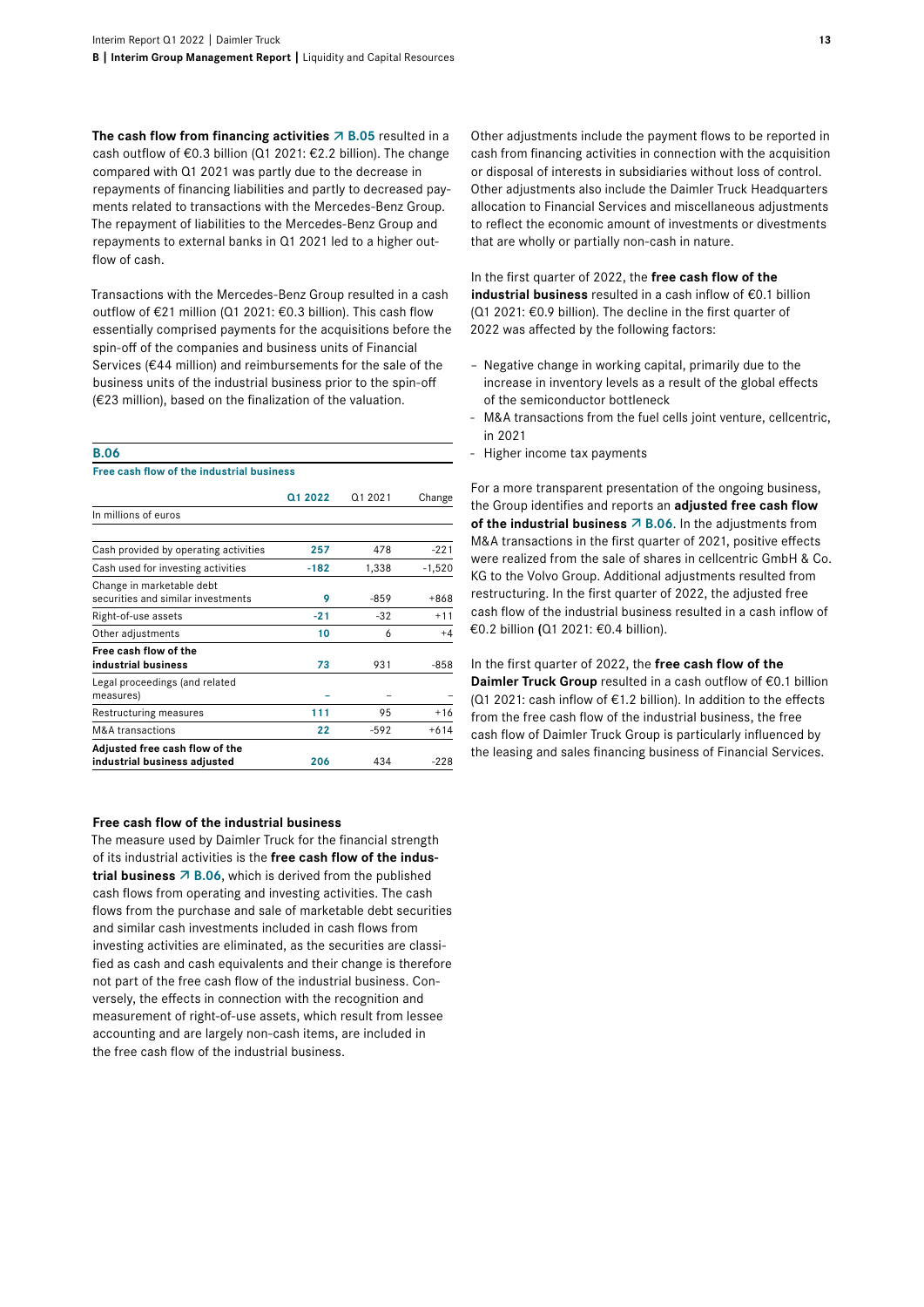The source of the **free cash flow of the industrial business**  is the published cash flows from operating and investing activities and, additionally, can be derived from the cash flows before interest and taxes (CFBIT) of the industrial business. The reconciliation from the CFBIT to the free cash flow of the industrial business also includes taxes and interest paid. In addition to the eliminations between the segments, the other reconciliation items include items that are attributable to the industrial business but for which the divisions are not responsible. Table  $\overline{A}$  B.07 shows the reconciliation of the CFBIT to the free cash flow of the industrial business.

#### **B.07**

**Reconciliation from CFBIT to the free cash flow of the industrial business**

**Q1 2022** Q1 2021

| In millions of euros                      |      |       |
|-------------------------------------------|------|-------|
| <b>CFBIT of the Industrial Business</b>   | 200  | 1.055 |
| Income taxes paid/refunded                | -147 | $-17$ |
| Interest paid/received                    | 25   | $-18$ |
| Other reconciling Items                   | -5   | $-89$ |
| Free cash flow of the industrial business | 73   | 931   |

The **CFBIT of the industrial business** is derived from EBIT and changes in operating assets and liabilities ("net assets") and also includes additions of rights-of-use assets. Table  $\overline{A}$  B.08 shows the composition of CFBIT for the Daimler Truck industrial business. Table  $\overline{A}$  B.09 shows the reconciliation from CFBIT to **adjusted CFBIT** and the **adjusted cash conversion rate** for the industrial business.

An adjusted cash conversion rate of 0.6 was achieved for the industrial business of the Daimler Truck Group. This is significantly lower than the prior year, which was 1.0.

| <b>B.08</b>                                                               |         |                            |
|---------------------------------------------------------------------------|---------|----------------------------|
| <b>CFBIT</b>                                                              |         | <b>Industrial business</b> |
|                                                                           | Q1 2022 | Q1 2021                    |
| In millions of euros                                                      |         |                            |
| EBIT                                                                      | 414     | 1,663                      |
| Change in working capital                                                 | $-137$  | $-84$                      |
| Net financial investments                                                 | $-82$   | 643                        |
| Net investments in property, plant and equipment<br>and intangible assets | $-134$  | $-190$                     |
| Depreciation and amortisation/impairments                                 | 269     | 284                        |
| Other                                                                     | $-130$  | $-1,261$                   |
| <b>CFBIT</b>                                                              | 200     | 1.055                      |

| <b>B.09</b>                             |                            |
|-----------------------------------------|----------------------------|
| <b>Reconciliation to CFBIT adjusted</b> | <b>Industrial business</b> |

| Cash conversion rate adjusted <sup>1</sup> | 0.6     | 1.0     |
|--------------------------------------------|---------|---------|
| <b>Adjusted EBIT</b>                       | 604     | 552     |
| <b>Adjusted CFBIT</b>                      | 332     | 559     |
| M&A transactions                           | 22      | $-592$  |
| Restructuring measures                     | 111     | 95      |
| Legal proceedings (and related measures)   |         |         |
| <b>CFBIT</b>                               | 200     | 1,055   |
| In millions of euros                       |         |         |
|                                            | Q1 2022 | Q1 2021 |
|                                            |         |         |

1 The adjusted cash conversion rate is the ratio of adjusted CFBIT to adjusted EBIT.

#### The **net liquidity of the industrial business**  $\overline{A}$  B.10 is

calculated as the total of cash and cash equivalents as well as marketable debt securities and similar investments, as shown in the Consolidated Statement of Financial Position, included in liquidity management, less the currency-hedged repayment amounts of financing liabilities.

To the extent that the Group's internal refinancing of the financial services business is provided by the companies of the industrial business, this amount is deducted in the calculation of the net debt of the industrial business. Compared with December 31, 2021, the net liquidity of the industrial business increased by €29 million to €6.1 billion. The increase was due to positive free cash flow of the industrial business of €0.1 billion. However, there was a negative impact from the still open purchase price payments for the acquisition of companies and business units by Financial Services, as well as for the disposal of business units in the industrial business to the Mercedes-Benz Group, which took place until the spin-off.

#### **B.10**

#### **Net liquidity of the industrial business**

|                                                                   | March 31,<br>2022 | Dec. 31,<br>2021 | Change |
|-------------------------------------------------------------------|-------------------|------------------|--------|
| In millions of euros                                              |                   |                  |        |
| Cash and cash equivalents                                         | 6,598             | 6,904            | $-306$ |
| Marketable debt securities and<br>similar investments             | 124               | 99               | $+25$  |
| Liquidity                                                         | 6,722             | 7,003            | $-281$ |
| <b>Financing liabilities</b>                                      | $-372$            | $-966$           | $+594$ |
| Market valuation and currency<br>hedges for financing liabilities | $-298$            | $-14$            | $-284$ |
| <b>Financing liabilities</b><br>(nominal)                         | $-669$            | $-980$           | $+311$ |
| Net liquidity                                                     | 6,053             | 6,024            | $+29$  |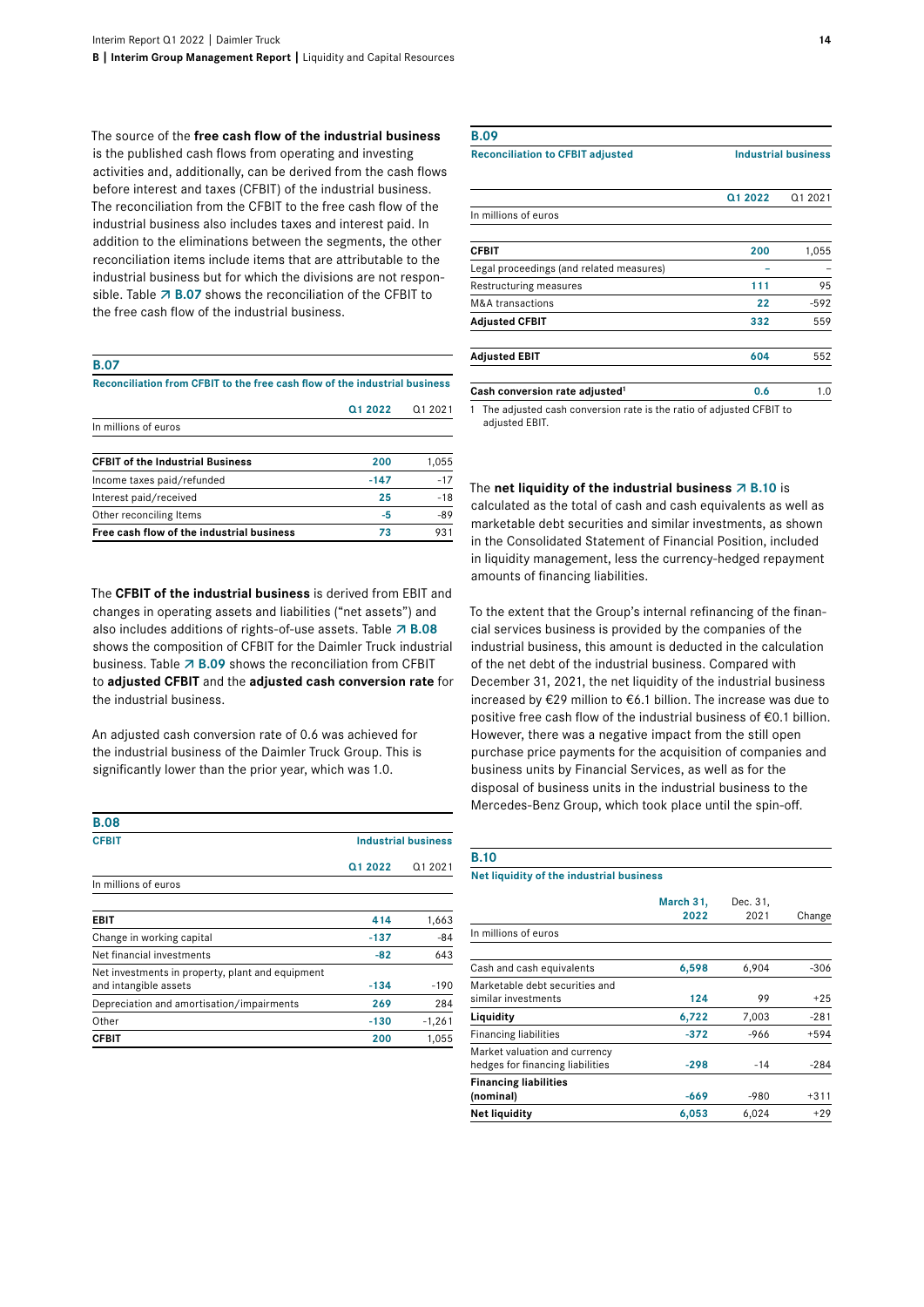At March 31, 2022, net debt for the Group primarily results from refinancing the leasing and sales-financing business and, increased compared with December 31, 2021 by €0.9 billion to €10.1 billion.  **B.11**

#### **B.11**

#### **Net debt of the Daimler Truck Group**

|                                                                   | March 31, | Dec. 31,  |        |
|-------------------------------------------------------------------|-----------|-----------|--------|
|                                                                   | 2022      | 2021      | Change |
| In millions of euros                                              |           |           |        |
| Cash and cash equivalents                                         | 6,851     | 7,244     | $-393$ |
| Marketable debt securities and<br>similar investments             | 173       | 139       | $+34$  |
| Liquidity                                                         | 7,024     | 7,383     | $-359$ |
| <b>Financing liabilities</b>                                      | $-16,810$ | $-16,599$ | $-211$ |
| Market valuation and currency<br>hedges for financing liabilities | $-298$    | $-14$     | $-284$ |
| <b>Financing liabilities</b><br>(nominal)                         | $-17,108$ | $-16,613$ | $-495$ |
| Net debt                                                          | $-10,084$ | $-9,230$  | $-854$ |

#### **Refinancing**

In the first quarter of 2022, the Daimler Truck Group success-fully issued **bonds** on the international money and capital markets of €3.4 billion, the funds of which were received by the Daimler Truck Group at the beginning of the second quarter. Benchmark bonds (bonds with high nominal volumes) issued in the first quarter of 2022 are shown in table  $\overline{7}$  B.12.

In addition, Daimler Truck has a syndicated **credit line** from an international banking syndicate that has been in place since August 2021 with an initial total of €18.0 billion. €5.0 billion of this amount is attributable to a revolving credit line, which had not been utilized at the reporting date. Initially €13.0 billion of this related to bridge financing as part of the spin-off from Mercedes-Benz Group AG, which was contractually reduced to €7.0 billion as a result of capital market measures in December 2021, of which €1.8 billion had been used by March 31, 2022.

## **B.12**

| Benchmark issuances <sup>1</sup> |  |
|----------------------------------|--|
|----------------------------------|--|

| Issuer                                        | Volume        | Month of<br>emission | Maturity |
|-----------------------------------------------|---------------|----------------------|----------|
|                                               |               |                      |          |
| Daimler Truck Interna-<br>tional Finance B.V. | 500 Mio. €    | Mar 2022             | Oct 2023 |
| Daimler Truck Interna-<br>tional Finance B.V. | 625 Mio. €    | Mar 2022             | Apr 2025 |
| Daimler Truck Interna-<br>tional Finance B.V. | 625 Mio. €    | Mar 2022             | Apr 2027 |
| Daimler Trucks Finance<br>North America LLC   | 500 Mio. US\$ | Mar 2022             | Apr 2024 |
| Daimler Trucks Finance<br>North America LLC   | 650 Mio. US\$ | Mar 2022             | Apr 2025 |
| Daimler Trucks Finance<br>North America LLC   | 650 Mio. US\$ | Mar 2022             | Apr 2027 |

1 Bonds were issued in March 2022. Fund inflows took place at the beginning of April 2022.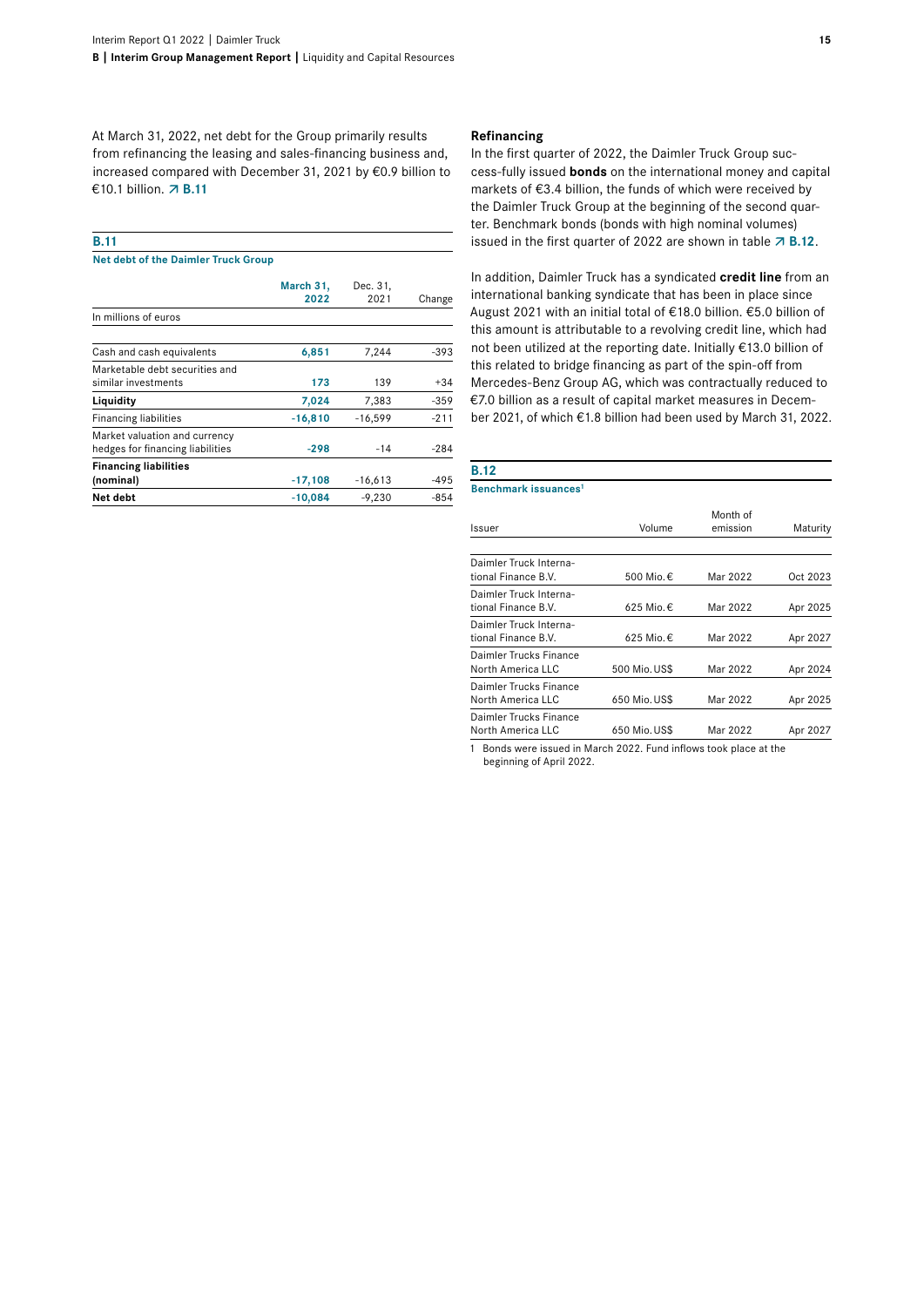## Financial Position

**B.13**

**Total assets** increased compared with December 31, 2021 from €54.8 billion to €56.5 billion. The increase includes €1.0 billion in effects from currency translation and after adjusting for currency effects, an increase of €0.7 billion was recorded. Of total assets, €18.8 billion was attributable to Financial Services (Q1 2021: €17.9 billion). Current assets

account for 51.5% of the balance sheet total, slightly higher than the prior year (December 31, 2021: 51.0%). Current liabilities amount to 33.2% of balance sheet total, also slightly higher than that of the prior year (December 31, 2021: 31.6%).

Table  $\overline{A}$  B.13 shows the Condensed Consolidated Statement of Financial Position for the Daimler Truck Group as well as the industrial business and Financial Services.

| <b>Condensed Consolidated Statement of Financial Position</b> |                   |                                                          |                   |                          |                           |                  |
|---------------------------------------------------------------|-------------------|----------------------------------------------------------|-------------------|--------------------------|---------------------------|------------------|
|                                                               |                   | <b>Daimler Truck Group</b><br><b>Industrial business</b> |                   |                          | <b>Financial Services</b> |                  |
|                                                               | March 31,<br>2022 | Dec. 31,<br>2021                                         | March 31,<br>2022 | Dec. 31,<br>2021         | March 31,<br>2022         | Dec. 31,<br>2021 |
| In millions of euros                                          |                   |                                                          |                   |                          |                           |                  |
| Assets                                                        |                   |                                                          |                   |                          |                           |                  |
| Intangible assets                                             | 2,736             | 2,700                                                    | 2,718             | 2,688                    | 18                        | 12               |
| Property, plant and equipment                                 | 7,821             | 7,860                                                    | 7,744             | 7,784                    | 77                        | 76               |
| Equipment on operating leases                                 | 3,521             | 3,542                                                    | 3,240             | 3,294                    | 281                       | 248              |
| Receivables from financial services                           | 17,289            | 16,098                                                   |                   | $\overline{\phantom{0}}$ | 17,289                    | 16,098           |
| Equity-method investments                                     | 1,306             | 1,369                                                    | 1,306             | 1,369                    |                           |                  |
| Inventories                                                   | 9,046             | 7,793                                                    | 9,038             | 7,783                    | 8                         | 10               |
| Trade receivables                                             | 3,756             | 3,962                                                    | 3,502             | 3,647                    | 254                       | 315              |
| Cash and cash equivalents                                     | 6,851             | 7,244                                                    | 6,598             | 6,904                    | 253                       | 340              |
| Marketable debt securities<br>and similar investments         | 173               | 139                                                      | 124               | 99                       | 49                        | 40               |
| thereof current                                               | 132               | 105                                                      | 124               | 99                       | 8                         | 6                |
| thereof non-current                                           | 41                | 34                                                       |                   |                          | 41                        | 34               |
| Other financial assets                                        | 1,160             | 1,360                                                    | 848               | 897                      | 312                       | 463              |
| Other assets                                                  | 2,868             | 2,733                                                    | 2,560             | 2,409                    | 308                       | 324              |
| Total                                                         | 56,527            | 54,800                                                   | 37,678            | 36,874                   | 18,849                    | 17,926           |
| <b>Equity and liabilities</b>                                 |                   |                                                          |                   |                          |                           |                  |
| Equity                                                        | 17,385            | 16,423                                                   | 15,623            | 14,858                   | 1,762                     | 1,565            |
| Provisions                                                    | 6,598             | 7,161                                                    | 6,467             | 7,047                    | 131                       | 114              |
| <b>Financing liabilities</b>                                  | 16,810            | 16,599                                                   | 372               | 966                      | 16,438                    | 15,633           |
| thereof current                                               | 6,056             | 5,479                                                    | $-2,789$          | $-3,185$                 | 8,845                     | 8,664            |
| thereof non-current                                           | 10,754            | 11,120                                                   | 3,161             | 4,151                    | 7,593                     | 6,969            |
| Trade payables                                                | 5,119             | 4,359                                                    | 4,994             | 4,243                    | 125                       | 116              |
| Other financial liabilities                                   | 4,457             | 4,300                                                    | 4,139             | 3,887                    | 318                       | 413              |
| Contract and refund liabilities                               | 3,599             | 3,419                                                    | 3,599             | 3,419                    |                           |                  |
| Other liabilities                                             | 2,559             | 2,539                                                    | 2,484             | 2,454                    | 75                        | 85               |
| Total                                                         | 56,527            | 54,800                                                   | 37,678            | 36,874                   | 18,849                    | 17,926           |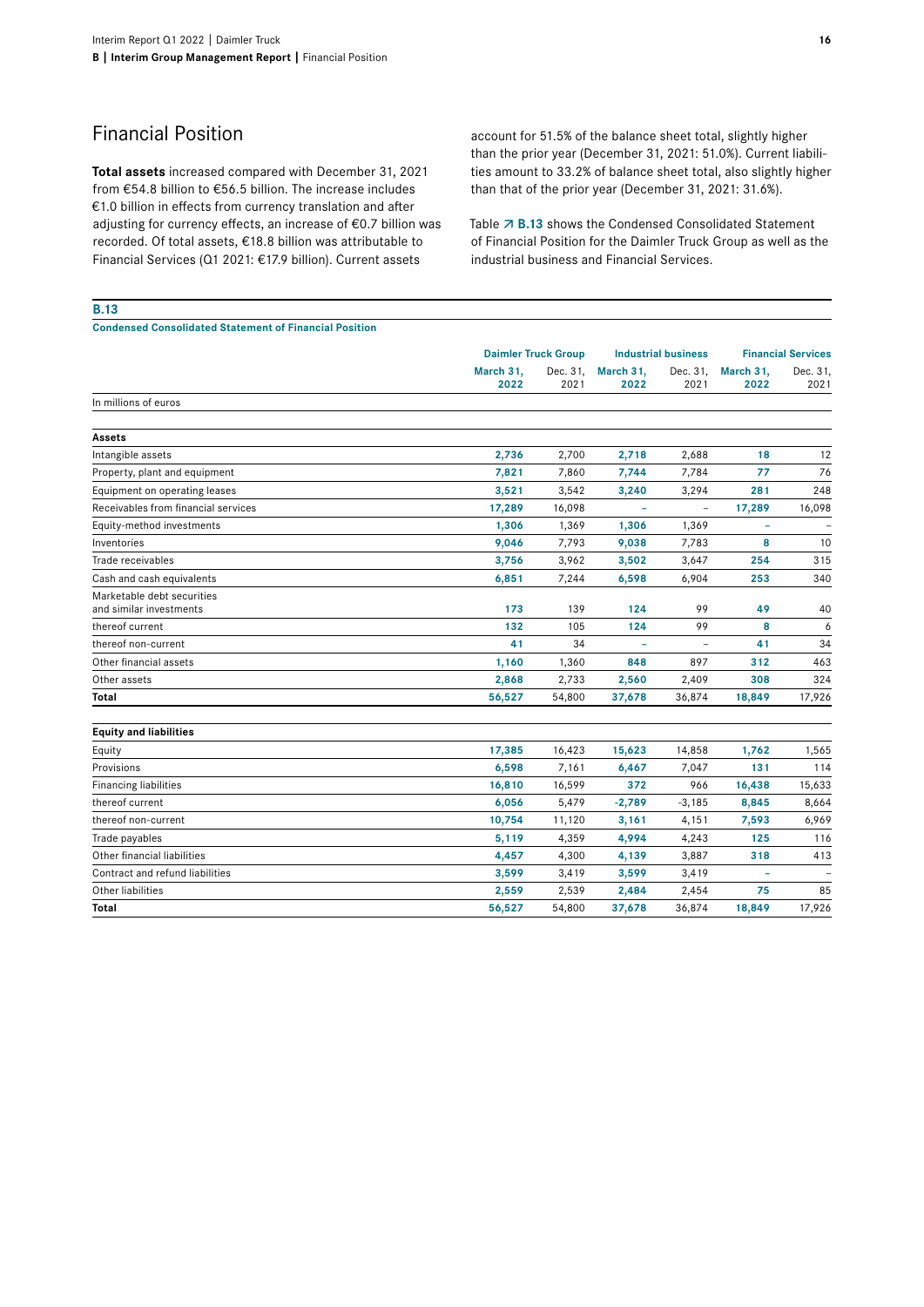Under assets, an increase in receivables from financial services and inventories is recorded.

**Intangible assets** of €2.7 billion were at the prior year level (December 31, 2021: €2.7 billion). The development costs capitalized in the first quarter of 2022 amount to €40 million (Q1 2021:  $E$ 45 million) which is equivalent to a share of 10.4% (Q1 2021: 11.9%) in the Group's total research and development activities.

**Property, plant and equipment** (including right-of-use assets) amount to €7.8 billion (December 31, 2021: €7.9 billion), slightly below that of the prior year. Investments in property, plant and equipment increased from €89 million to €99 million. At the Group's production and assembly plants, investments were primarily made in new technologies (zero-emission vehicles), the further development of existing products and the expansion of sales structures. In the first quarter of 2022, the German sites accounted for investments in property, plant and equipment of €38 million (December 31, 2021: €34 million).

#### **Equipment on operating leases** and **receivables from**

**financial services** increased to €20.8 billion (December 31, 2021: €19.6 billion), primarily due to exchange-rate effects. The share of leasing and sales financing business of 36.8% of total assets was slightly above that of the prior year (December 31, 2021: 35.8%).

**Investments valued at-equity fell** to €1.3 billion (December 31, 2021: €1.4 billion). The decline was primarily due to the impairment of the equity investment of the shareholding in the Russian joint venture Daimler Kamaz Truck Holding GmbH. The Daimler Truck Group has decided to discontinue all business activities in Russia until further notice.

**Inventories** increased from €7.8 billion to €9.0 billion. The increase was primarily due to the bottlenecks in semiconductors. As a result, the production of a significant number of trucks cannot be finalized.

On the liabilities side of the balance sheet, there were in-creases in equity and trade payables, while provisions were below their prior-year levels.

Compared with December 31, 2021, the Group's **equity** increased from €16.4 billion to €17.4 billion. Positive effects were due to the Group's net profit of €0.3 billion, the effects of currency translation of €0.2 billion, actuarial gains from defined-benefit pension plans of €0.4 billion.

Total assets increased by 3.2%, while equity increased by 5.9% compared with the prior year. The Group's **equity ratio** of 30.8% was therefore significantly above that of the prior year (December 31, 2021: 30.0%); the equity ratio for the industrial business was 41.5% (December 31, 2021: 40.3%).

At €6.6 billion **provisions** were below the prior year (December 31, 2021 €7.2 billion). In particular, provisions for pensions and similar obligations decreased, primarily as a result of the significant increase in actuarial interest rates.

**Trade payables** of €5.1 billion were above the prior-year (December 31, 2021: €4.4 billion). The increase was related to higher order and production volumes.

Further information on the assets presented in the Consolidated Statement of Financial Position and on the Group's equity and liabilities is provided in the Consolidated Statement of Financial Position  $\overline{7}$  C.03, the Consolidated Statement of Changes in Equity  $\overline{7}$  C.05 and the related disclosure in the Notes to the Condensed Interim Consolidated Financial Statements.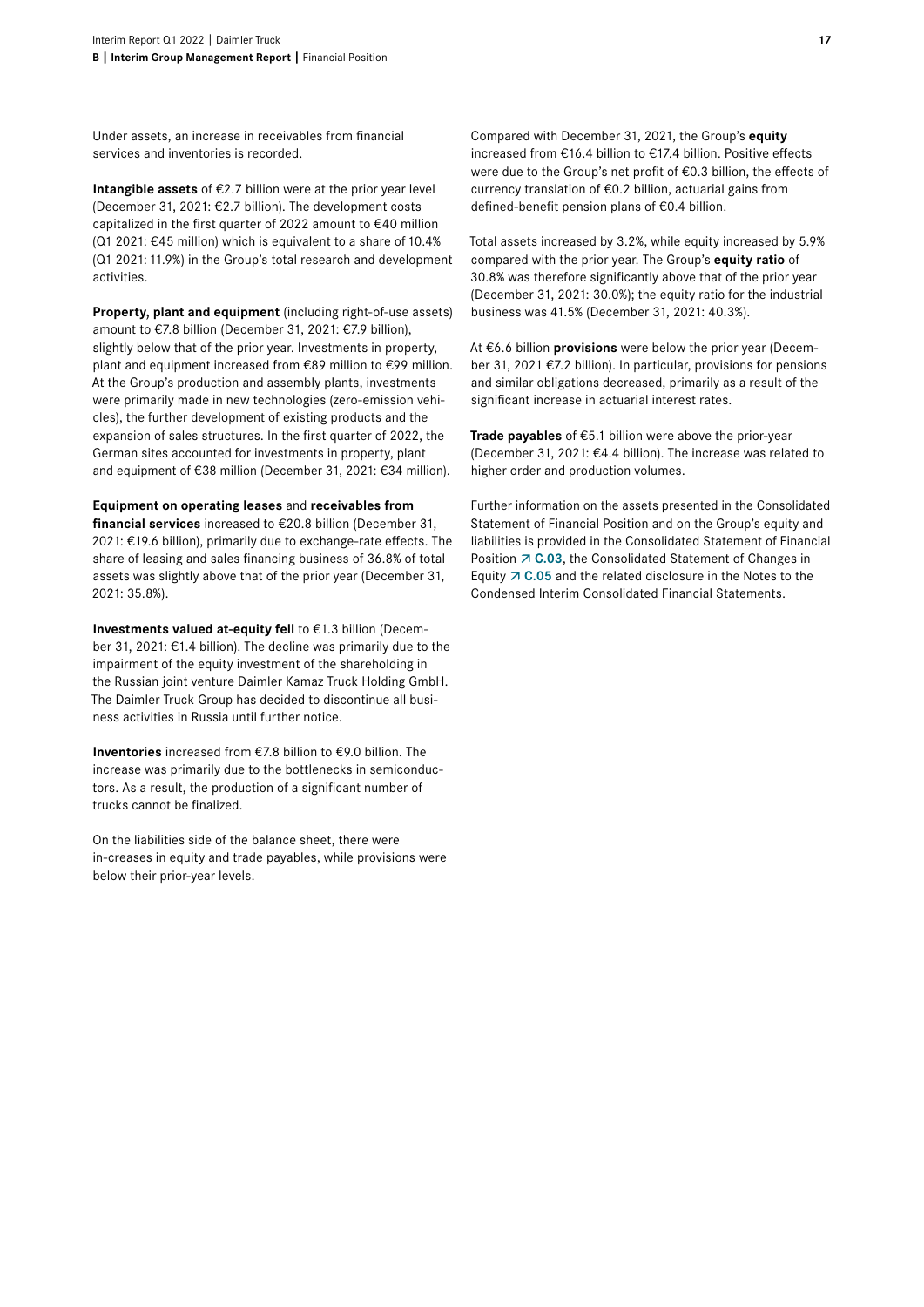## Risk and Opportunity Report

Refer to pages 95 to 109 of the 2021 Combined Management Report 2021 for the risks and opportunities that can have a significant influence on the profitability, liquidity and capital resources, financial position of the Daimler Truck Group, as well as detailed information on our risk and opportunity man agement system. In addition, refer to the information on the forward-looking statements at the end of this Interim Group Management Report and to  $\bullet$  Note 16 of the Notes to the Interim Consolidated Financial Statements for further informa tion on legal proceedings.

The assessment of the risks and opportunities for the further development of the highly volatile year 2022 is characterized in particular by the start of the **Russia-Ukraine war** at the end of February. As a result, Daimler Truck decided to suspend its operating business in Russia until further notice. The resulting major one-off effects are included in the result for the first quarter. In addition, there may be risks arising from the nonfulfillment of contracts already concluded. The situation regarding sanctions against Russia and the countermeasures taken by Russia is developing dynamically. In addition to the sanctions already in place, there is a threat of disruption to energy supplies in Europe. The risks in the area of legal and political framework conditions remain high. The probability of occurrence remains at a medium level.

The prices of raw materials and intermediate products already shown in the 2021 Combined Management Report continue to be influenced by high uncertainty. Due to the **zero-COVID-19** strategy in **China**, the fight against the pandemic in its logistical hubs of international trade is causing considerable capacity restrictions in some cases. As a result, further disruptions in supply chains can potentially be expected in the months to come. The level of risk in the area of procurement market risks remains high. The probability of occurrence remains at a medium level.

The events will determine both the future performance of the economy and Daimler Truck's business going forward. The statement on the overall risk assessment made in the 2021 Annual Report as part of the Combined Management Report remains valid.

Changes in risks and opportunities are continuously monitored, evaluated and, if appropriate, taken into account in planning during the year.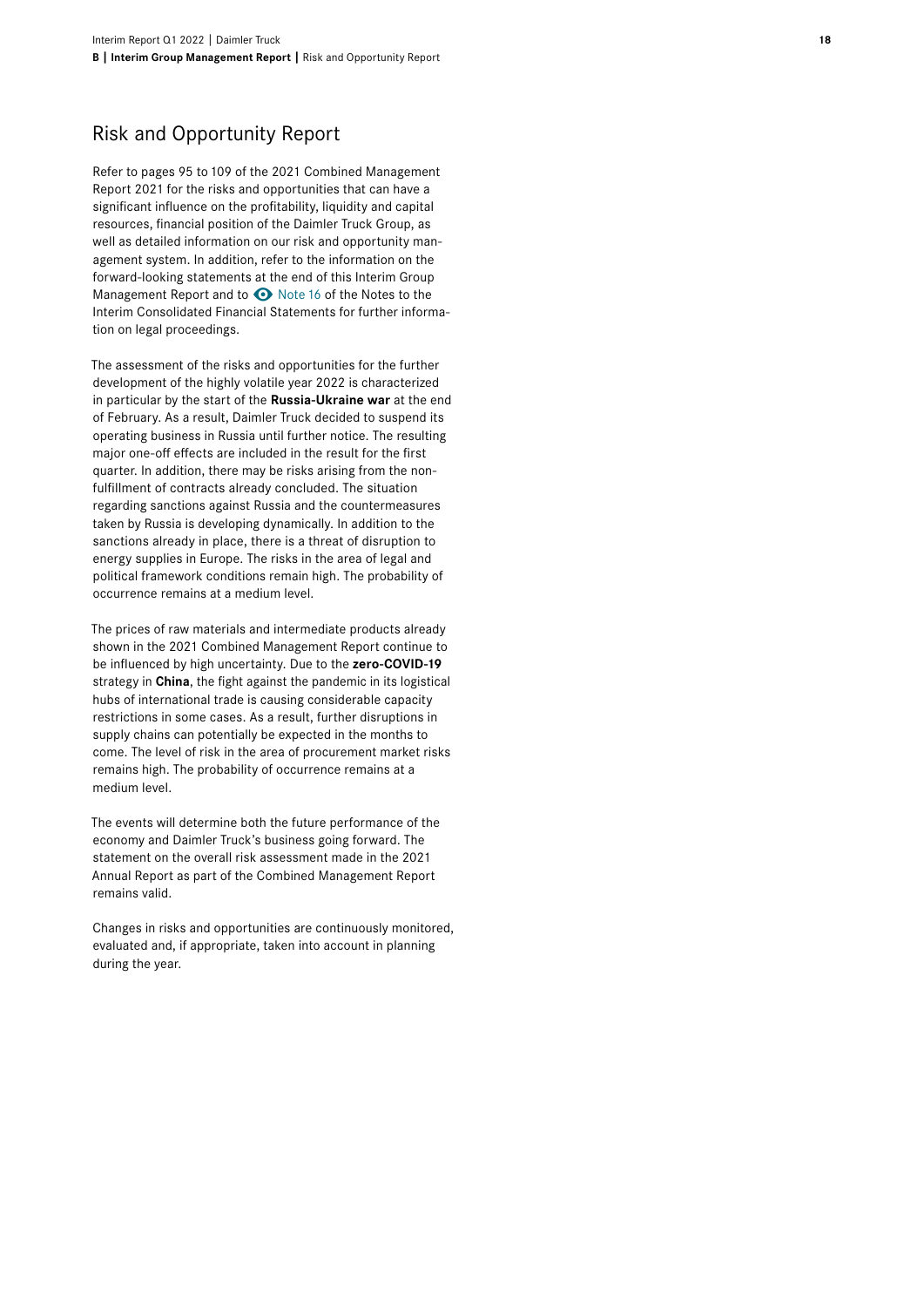## <span id="page-18-0"></span>**Outlook**

The Russian-Ukraine war may only have had a minor impact on global economic growth in the first quarter of 2022 (refer to the Business Development Report), however the Group now expects significantly lower growth for the fiscal year 2022, at slightly over 3%, than in the prior year (5.8%).

Given the economic interdependence of Russia and the eurozone and its dependence on Russian oil, gas and coal exports, the eurozone is particularly affected by this conflict. We thus

only expect economic growth of around 2.5% for the eurozone. In addition, we now expect inflation 2022 to be around 7% and thus at an exceptionally high level.

The outlook for the US economy also deteriorates due to the Russia-Ukraine war, we therefore currently expect growth of around 3% in 2022. Similarly, the inflation rate is also likely to reach a very high level of almost 7%.

The following table shows our current key forecasts for the 2022 fiscal year.

| <b>B.14</b>                               |                                         |                                           |                                                            |
|-------------------------------------------|-----------------------------------------|-------------------------------------------|------------------------------------------------------------|
| <b>Key forecasts for Daimler Truck</b>    |                                         |                                           |                                                            |
|                                           | 2021 Combined<br>Management Report      | Q1 2022                                   |                                                            |
|                                           |                                         | Outlook for 2022 Updated outlook for 2022 | Explanations of the change in the outlook                  |
| <b>Market for heavy-duty trucks</b>       |                                         |                                           |                                                            |
| North America - in thousands of units -   | 255 to 295                              | $\overline{\phantom{a}}$                  |                                                            |
| EU30 - in thousands of units -            | 240 to 280                              | L,                                        |                                                            |
| Group                                     |                                         |                                           |                                                            |
|                                           |                                         |                                           | • Positive effects from exchange rate development          |
| Revenue                                   | 45.5 to 47.5 bn €                       | 48.0 to 50.0 bn €                         | • Improved net pricing                                     |
| EBIT                                      |                                         | at prior year level                       | · slight EBIT increase due to adjusted revenue<br>forecast |
| EBIT (adjusted)                           | slight decrease<br>significant increase | ۳                                         |                                                            |
| Investment in property, plant and         |                                         |                                           |                                                            |
| equipment                                 | slight increase                         |                                           |                                                            |
| Research and development expenditure      |                                         |                                           |                                                            |
| (including capitalized development costs) | slight increase                         |                                           |                                                            |
| <b>Industrial business</b>                |                                         |                                           |                                                            |
| Unit sales - in thousands of units -      | 500 to 520                              | $\overline{\phantom{a}}$                  |                                                            |
| Revenue                                   | 44.0 to 46.0 bn €                       | €46.0 to €48.0 billion                    | • analogous to the disclosures on Group sales              |
| Return on sales (adjusted)                | 7% to 9%                                | ÷                                         |                                                            |
| Free Cash Flow                            | at prior year level                     | $\overline{\phantom{a}}$                  |                                                            |
| <b>Trucks North America</b>               |                                         |                                           |                                                            |
| Unit sales - in thousands of units -      | 175 to 195                              | $\overline{\phantom{a}}$                  |                                                            |
| Return on sales (adjusted)                | 10% to 12%                              | ÷,                                        |                                                            |
| <b>Mercedes-Benz</b>                      |                                         |                                           |                                                            |
| Unit sales - in thousands of units -      | 155 to 175                              | ÷,                                        |                                                            |
| Return on sales (adjusted)                | 6% to 8%                                | $\overline{\phantom{a}}$                  |                                                            |
| <b>Trucks Asia</b>                        |                                         |                                           |                                                            |
| Unit sales - in thousands of units -      | 140 to 160                              | ÷,                                        |                                                            |
| Return on sales (adjusted)                | 3% to 5%                                | ÷,                                        |                                                            |
|                                           |                                         |                                           |                                                            |
| <b>Daimler Buses</b>                      |                                         |                                           |                                                            |
| Unit sales - in thousands of units -      | 20 to 25                                | L.                                        |                                                            |
| Return on sales (adjusted)                | $> 0\%$                                 | $\overline{\phantom{a}}$                  |                                                            |
| <b>Financial Services</b>                 |                                         |                                           |                                                            |
| New business                              | 8 to 9 bn €                             | $\overline{\phantom{a}}$                  |                                                            |
| Return on equity (adjusted)               | 5% to 7%                                | L.                                        |                                                            |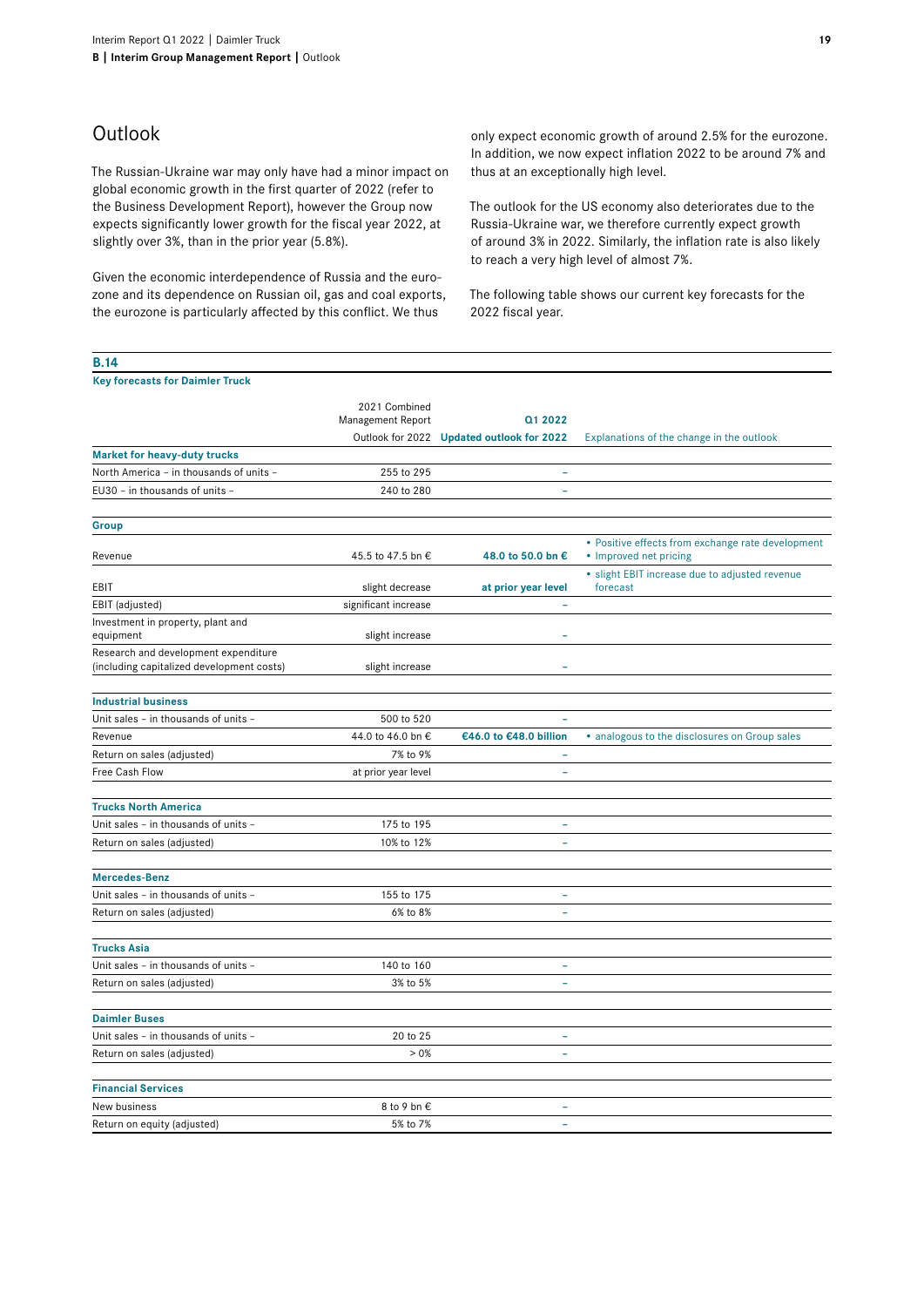#### **Forward-looking statements:**

This document contains forward-looking statements that reflect our current views about future events. The words "aim", "ambition", "anticipate," "assume," "believe," "estimate," "expect," "intend," "may," "can," "could," "plan," "project," "should" and similar expressions are used to identify for ward-looking statements. These statements are subject to many risks and uncertainties, including an adverse development of global economic condi tions, in particular a decline of demand in our most important markets; a deterioration of our refinancing possibilities on the credit and financial mar kets; events of force majeure including natural disasters, pandemics, acts of terrorism, political unrest, armed conflicts, industrial accidents and their effects on our sales, purchasing, production or financial services activities; changes in currency exchange rates, customs and foreign trade provisions; a shift in consumer preferences; a possible lack of acceptance of our products or services which limits our ability to achieve prices and adequately utilise our production capacities; price increases for fuel or raw materials; disrup tion of production due to shortages of materials, labour strikes or supplier insolvencies; a decline in resale prices of used vehicles; the effective imple mentation of cost-reduction and efficiency-optimization measures; the busi ness outlook for companies in which we hold a significant equity interest; the successful implementation of strategic cooperations and joint ventures; changes in laws, regulations and government policies, particularly those relating to vehicle emissions, fuel economy and safety; the resolution of pending government investigations or of investigations requested by govern ments and the conclusion of pending or threatened future legal proceedings; and other risks and uncertainties, some of which are described under the heading "Risk and Opportunity Report" in the current Annual Report.

If any of these risks and uncertainties materializes, or if the assumptions underlying any of our forward-looking statements prove to be incorrect, the actual results may be materially different from those we express or imply by such statements. We do not intend or assume any obligation to update these forward-looking statements since they are based solely on the circum stances at the date of publication.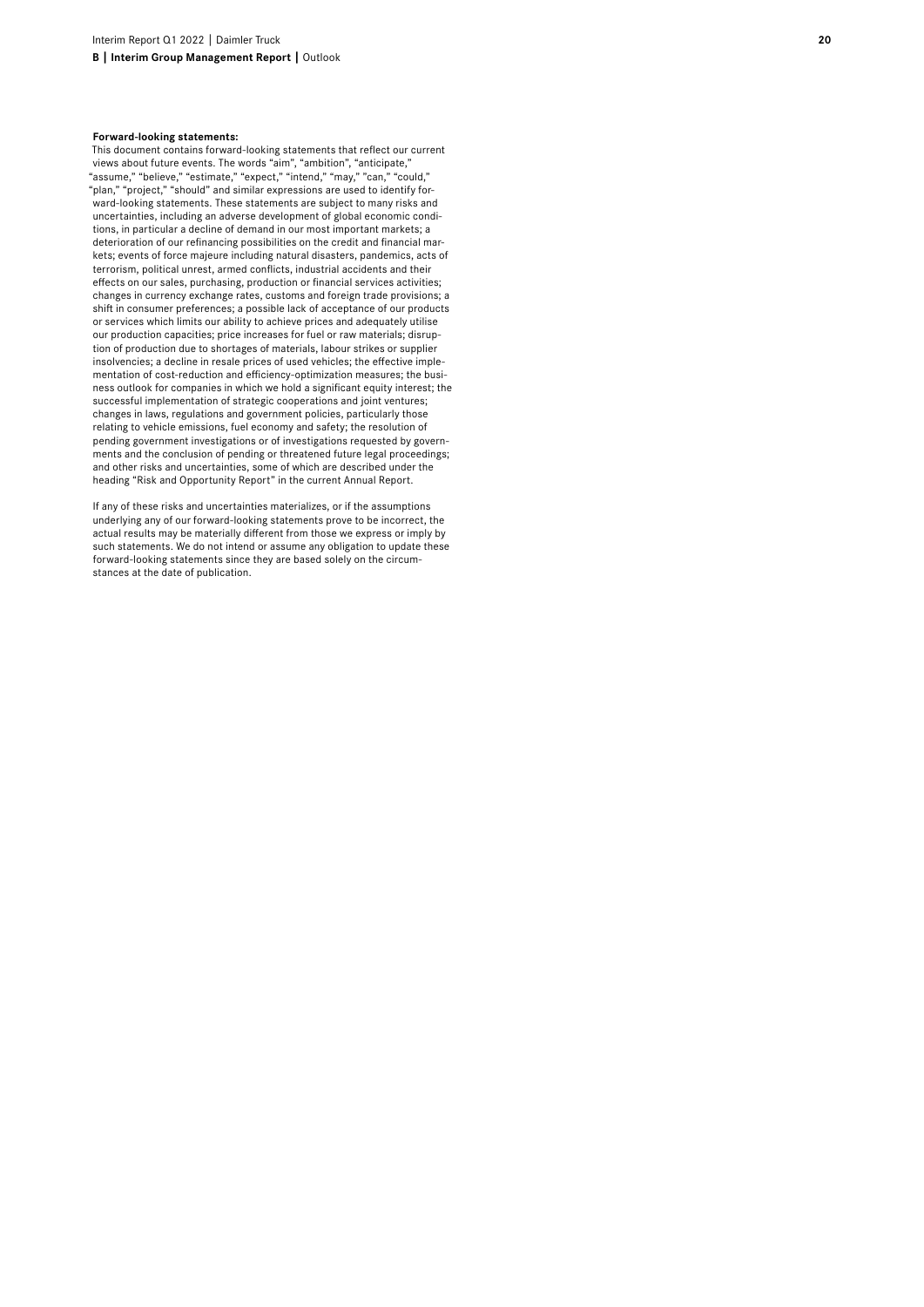## **Consolidated Statement of Income**

| C.01                                                     |                |          |          |
|----------------------------------------------------------|----------------|----------|----------|
|                                                          | Note           | Q1 2022  | Q1 2021  |
| In millions of euros                                     |                |          |          |
|                                                          |                |          |          |
| Revenue                                                  | $\mathbf{2}$   | 10,551   | 9,023    |
| Cost of sales                                            |                | $-8,662$ | $-7,364$ |
| <b>Gross profit</b>                                      |                | 1,889    | 1,659    |
| Selling expenses                                         |                | $-767$   | $-641$   |
| General administrative expenses                          |                | $-370$   | $-388$   |
| Research and non-capitalized development costs           |                | $-346$   | $-333$   |
| Other operating income                                   | 3              | 162      | 1,432    |
| Other operating expense                                  | 3              | $-30$    | $-83$    |
| Profit/loss on equity-method investments, net            | $\overline{ }$ | $-95$    | 34       |
| Other financial income/expense, net                      |                | 18       | 19       |
| Earnings before interest and taxes (EBIT)                | 19             | 461      | 1,699    |
| Interest income                                          |                | 59       | 18       |
| Interest expense                                         |                | $-61$    | $-41$    |
| Profit before income taxes                               |                | 459      | 1,676    |
| Income taxes                                             | 4              | $-184$   | $-233$   |
| Net profit                                               |                | 275      | 1,443    |
| thereof profit attributable to non-controlling interests |                | 18       | 9        |
| thereof profit attributable to shareholders              |                | 257      | 1,434    |
| Earnings per share (in euros)                            |                |          |          |
| for profit attributable to shareholders <sup>1</sup>     | 20             |          |          |
| <b>Basic and diluted</b>                                 |                | 0.31     | 1.74     |

1 Refer to [Note 20.](#page-39-0) Earnings per share.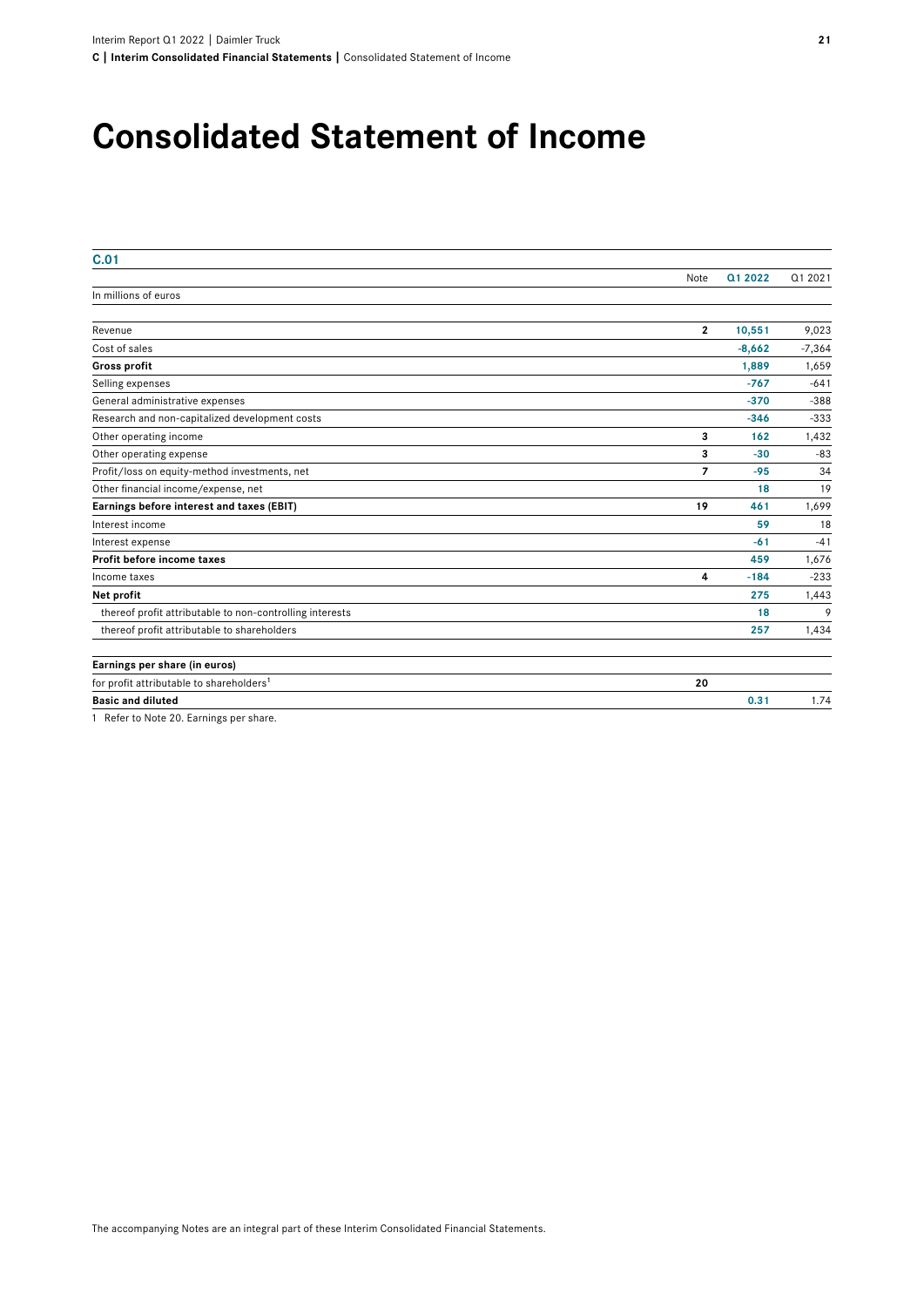## **Consolidated Statement of Comprehensive Income**

| C.02                                                                |         |                |
|---------------------------------------------------------------------|---------|----------------|
|                                                                     | Q1 2022 | Q1 2021        |
| In millions of euros                                                |         |                |
| Net profit                                                          | 275     | 1,443          |
| Gains/losses on currency translation                                | 221     | 181            |
| Gains/losses on debt instruments                                    |         | $\overline{2}$ |
| Gains/losses on derivative financial instruments                    | $-7$    | $-33$          |
| Items that may be reclassified to profit/loss                       | 214     | 150            |
| Actuarial gains/losses from pensions and similar obligations        | 442     | 486            |
| Gains/losses on equity instruments                                  | 4       |                |
| Items that will not be reclassified to profit/loss                  | 446     | 487            |
| Other comprehensive income, net of taxes                            | 660     | 637            |
| thereof loss attributable to non-controlling interests, after taxes | $-9$    | $-4$           |
| thereof income attributable to shareholders, after taxes            | 669     | 641            |
| Total comprehensive income                                          | 935     | 2,080          |
| thereof income attributable to non-controlling interests            | 9       |                |
| thereof income attributable to shareholders                         | 926     | 2,075          |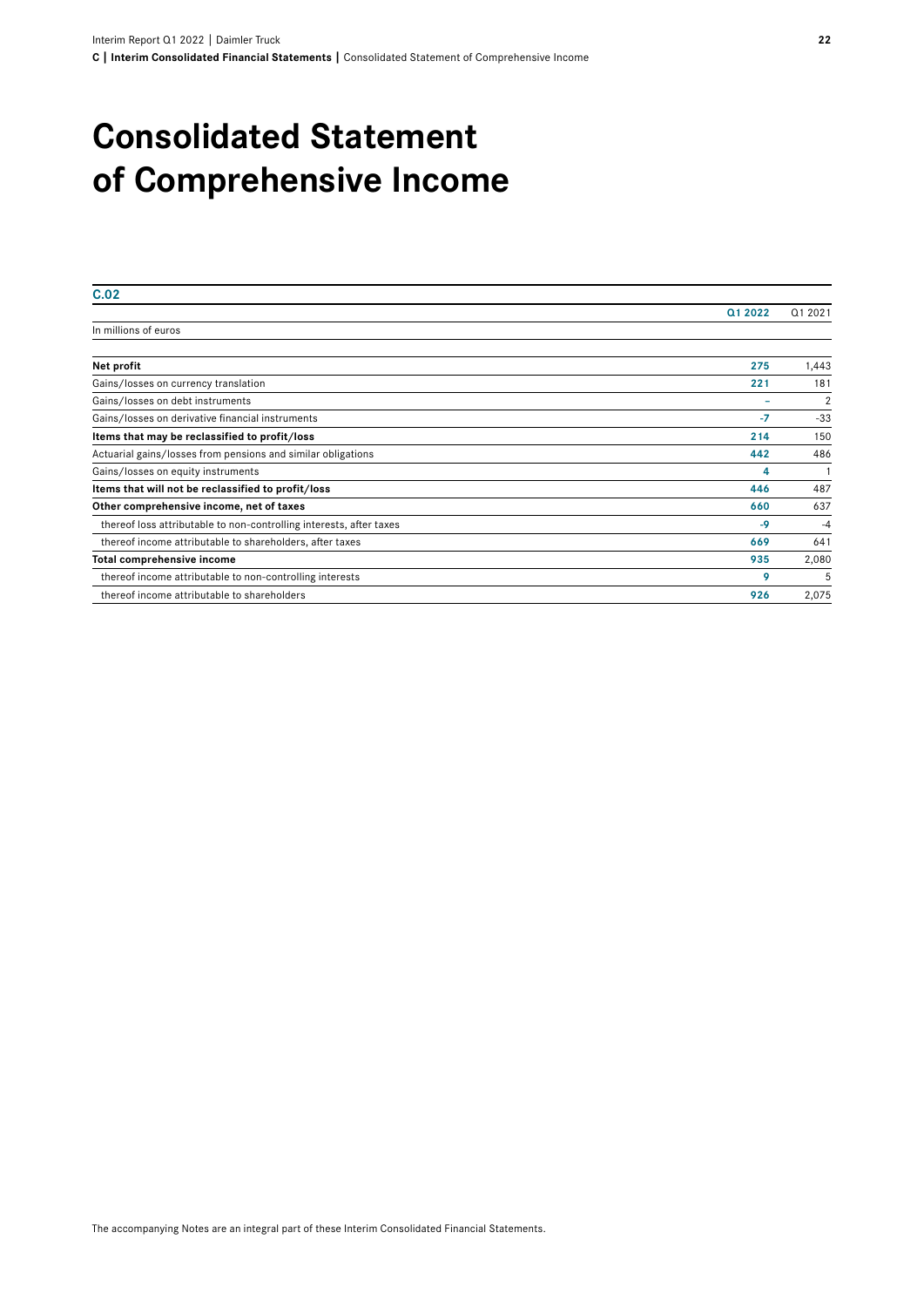## **Consolidated Statement of Financial Position**

| C.03                                               |      |           |          |
|----------------------------------------------------|------|-----------|----------|
|                                                    |      | March 31, | Dec. 31, |
|                                                    | Note | 2022      | 2021     |
| In millions of euros                               |      |           |          |
| <b>Assets</b>                                      |      |           |          |
| Intangible assets                                  | 5    | 2,736     | 2,700    |
| Property, plant and equipment                      | 6    | 7,821     | 7,860    |
| Equipment on operating leases                      |      | 3,521     | 3,542    |
| Equity-method investments                          | 7    | 1,306     | 1,369    |
| Receivables from financial services                | 8    | 9,462     | 8,943    |
| Marketable debt securities and similar investments |      | 41        | 34       |
| Other financial assets                             | 9    | 711       | 706      |
| Deferred tax assets                                |      | 1,489     | 1,388    |
| Other assets                                       |      | 332       | 309      |
| <b>Total non-current assets</b>                    |      | 27,419    | 26,851   |
| Inventories                                        | 10   | 9,046     | 7,793    |
| Trade receivables                                  |      | 3,756     | 3,962    |
| Receivables from financial services                | 8    | 7,827     | 7,155    |
| Cash and cash equivalents                          |      | 6,851     | 7,244    |
| Marketable debt securities and similar investments |      | 132       | 105      |
| Other financial assets                             | 9    | 449       | 654      |
| Other assets                                       |      | 1,047     | 1,036    |
| <b>Total current assets</b>                        |      | 29,108    | 27,949   |
| <b>Total assets</b>                                |      | 56,527    | 54,800   |
| <b>Equity and liabilities</b>                      |      |           |          |
| Share capital                                      |      | 823       | 823      |
| Capital reserves                                   |      | 14,277    | 14,277   |
| Retained earnings                                  |      | 2,598     | 1,886    |
| Other reserves                                     |      | $-838$    | $-1,066$ |
| Equity attributable to shareholders                |      | 16,860    | 15,920   |
| Non-controlling interests                          |      | 525       | 503      |
| <b>Total equity</b>                                | 11   | 17,385    | 16,423   |
| Provisions for pensions and similar obligations    | 12   | 2,072     | 2,471    |
| Provisions for other risks                         | 13   | 2,480     | 2,645    |
| <b>Financing liabilities</b>                       | 14   | 10,754    | 11,120   |
| Other financial liabilities                        | 15   | 1,993     | 1,802    |
| Deferred tax liabilities                           |      | 95        | 68       |
| Deferred income                                    |      | 1,070     | 1,111    |
| Contract and refund liabilities                    |      | 1,859     | 1,785    |
| Other liabilities                                  |      | 50        | 31       |
| <b>Total non-current liabilities</b>               |      | 20,373    | 21,033   |
| Trade payables                                     |      | 5,119     | 4,359    |
| Provisions for other risks                         | 13   | 2,046     | 2,045    |
| <b>Financing liabilities</b>                       | 14   | 6,056     | 5,479    |
| Other financial liabilities                        | 15   | 2,464     | 2,498    |
| Deferred income                                    |      | 655       | 664      |
| Contract and refund liabilities                    |      | 1,740     | 1,634    |
| Other liabilities                                  |      | 689       | 665      |
| <b>Total current liabilities</b>                   |      | 18,769    | 17,344   |
| <b>Total equity and liabilities</b>                |      | 56,527    | 54,800   |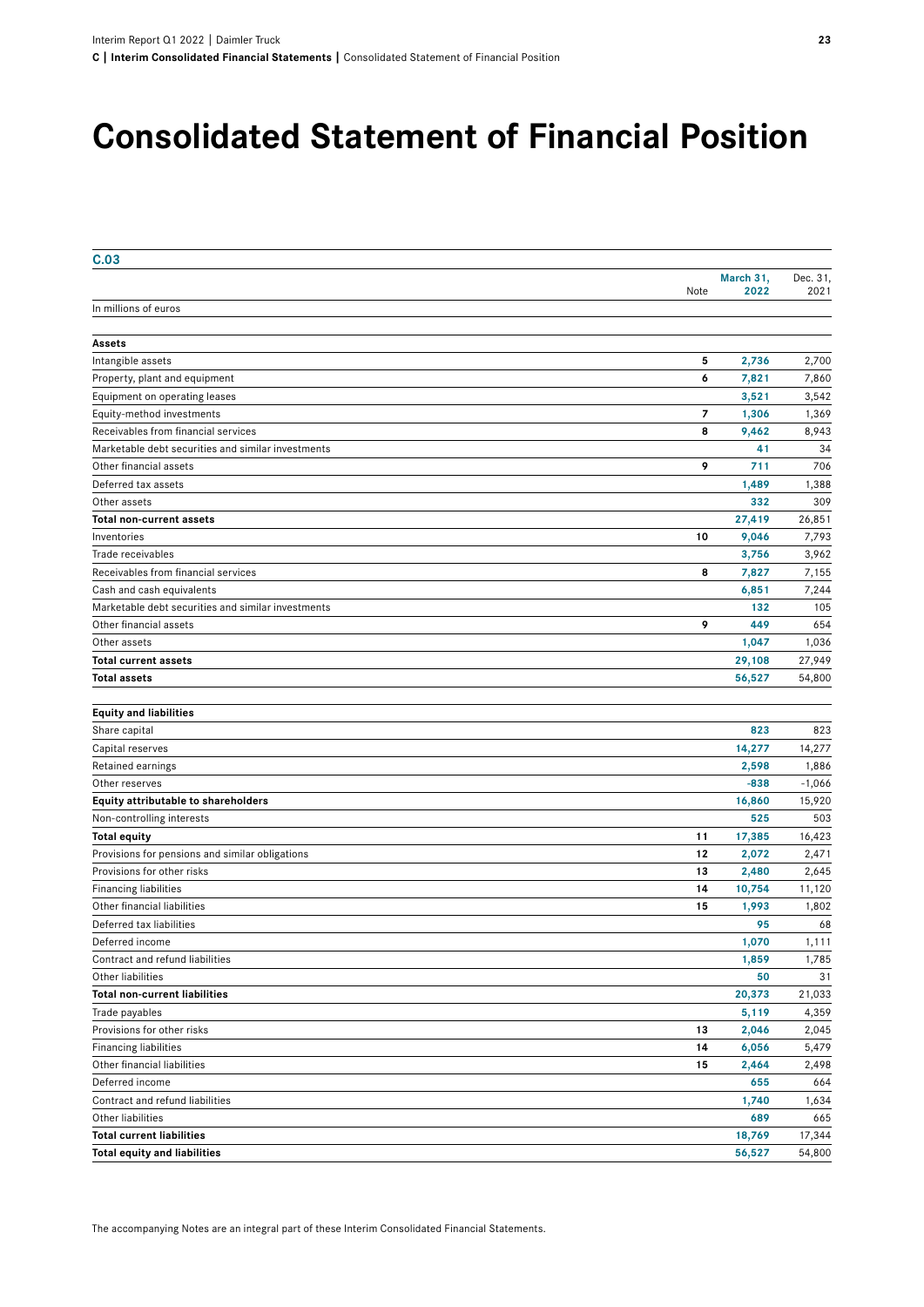## **Consolidated Statement of Cash Flows**

| C.04                                                                                       |          |          |
|--------------------------------------------------------------------------------------------|----------|----------|
|                                                                                            | Q1 2022  | Q1 2021  |
| In millions of euros                                                                       |          |          |
| Profit before income taxes                                                                 | 459      | 1,676    |
| Depreciation and amortization/impairments                                                  | 272      | 286      |
| Other non-cash expense and income                                                          | 116      | $-664$   |
| Gains (-)/losses (+) on disposals of assets                                                | $-14$    | $-607$   |
| Change in operating assets and liabilities                                                 |          |          |
| Inventories                                                                                | $-1,012$ | $-961$   |
| Trade receivables                                                                          | 270      | 46       |
| Trade payables                                                                             | 769      | 792      |
| Receivables from financial services                                                        | $-446$   | 230      |
| Vehicles on operating leases                                                               | 31       | 131      |
| Other operating assets and liabilities                                                     | $-201$   | $-156$   |
| Income taxes paid                                                                          | $-184$   | $-52$    |
| Cash flows from operating activities                                                       | 60       | 721      |
| Additions to property, plant and equipment                                                 | -99      | $-89$    |
| Additions to intangible assets                                                             | $-58$    | $-48$    |
| Proceeds from disposals of property, plant and equipment and intangible assets             | 38       | 13       |
| Proceeds from the disposal of shares in Daimler Truck Fuel Cell GmbH & Co. KG <sup>1</sup> | ä,       | 634      |
| Cash flows from disposals of shareholdings                                                 | -8       | -1       |
| Investments in shareholdings                                                               | $-74$    | $-29$    |
| Acquisition of marketable debt securities and similar investments                          | $-422$   | $-585$   |
| Proceeds from sales of marketable debt securities and similar investments                  | 412      | 1,443    |
| Other                                                                                      | 22       | -6       |
| Cash flows from investing activities                                                       | $-189$   | 1,334    |
| Change in financing liabilities                                                            | $-303$   | $-1,847$ |
| Transactions with the Mercedes-Benz Group <sup>2</sup>                                     | $-21$    | $-311$   |
| Dividends paid to non-controlling interests                                                | $-20$    | $-25$    |
| Cash flows from financing activities                                                       | $-344$   | $-2,183$ |
| Effect of foreign exchange-rate changes on cash and cash equivalents                       | 80       | $-4$     |
| Net decrease in cash and cash equivalents                                                  | $-393$   | $-132$   |
| Cash and cash equivalents at beginning of period                                           | 7,244    | 1,663    |
| Cash and cash equivalents at end of period                                                 | 6,851    | 1,531    |

1 Daimler Truck Fuel Cell GmbH & Co. KG changed its name to cellcentric GmbH & Co.KG after the acquisition of 50% of the shares by the Volvo Group.

2 The Mercedes-Benz Group was formerly known as the Daimler Group.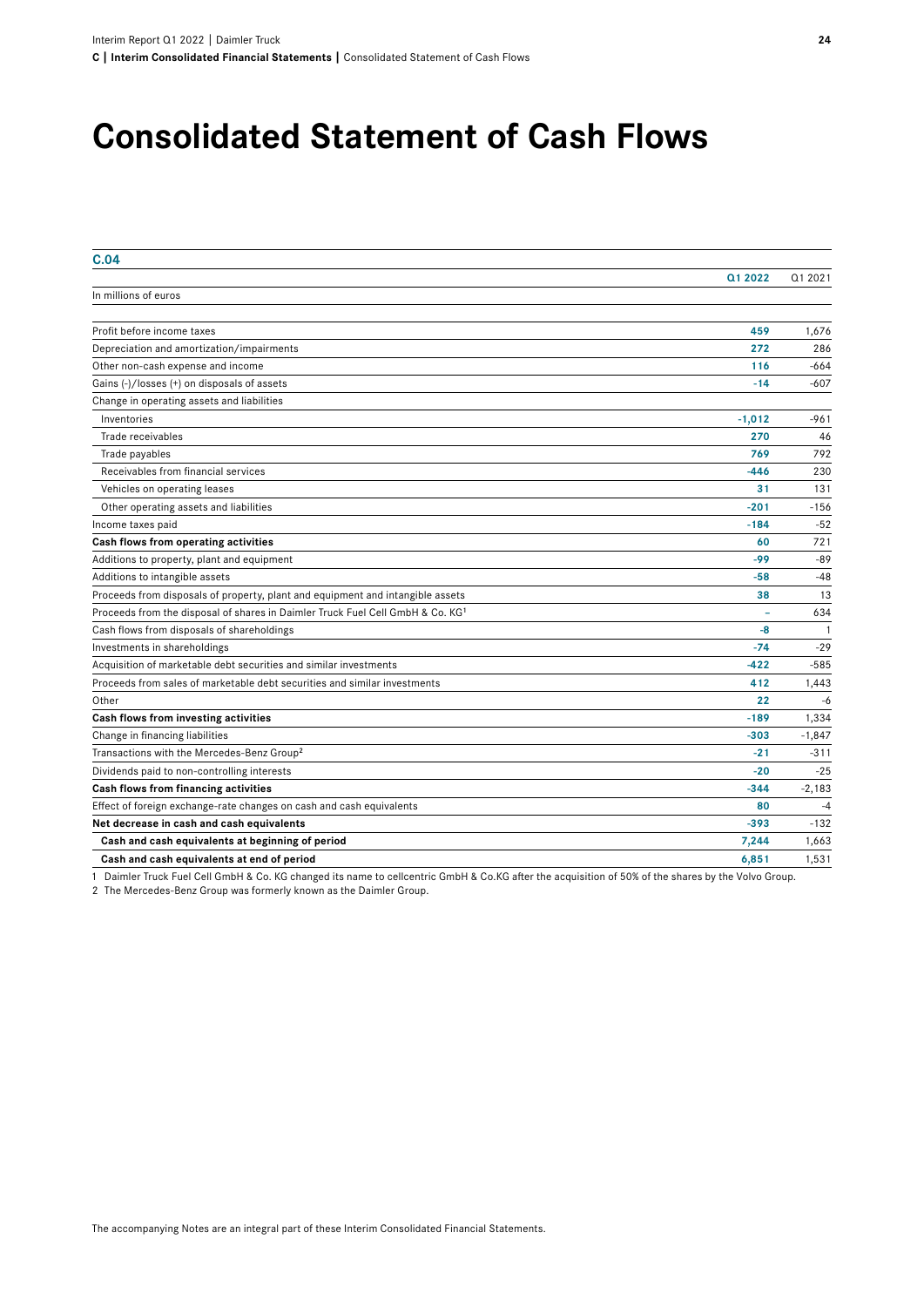## **Consolidated Statement of Changes in Equity**

| C.05                                                   |                          |                          |                                  |                |                      |
|--------------------------------------------------------|--------------------------|--------------------------|----------------------------------|----------------|----------------------|
|                                                        |                          |                          |                                  |                | Other reserves       |
|                                                        |                          |                          |                                  |                | Items that           |
|                                                        |                          |                          |                                  |                | may be reclassified  |
|                                                        |                          |                          |                                  |                | to profit/loss       |
|                                                        |                          |                          | Invested equity                  |                |                      |
|                                                        |                          |                          | attributable to the              |                |                      |
|                                                        |                          |                          | Mercedes-Benz                    |                | Equity               |
|                                                        | Share                    | Capital                  | Group <sup>1</sup> /<br>Retained | Currency       | instruments/<br>debt |
|                                                        | capital                  | reserves                 | earnings <sup>2</sup>            | translation    | instruments          |
| In millions of euros                                   |                          |                          |                                  |                |                      |
| Balance at January 1, 2021                             | $\overline{a}$           | $\overline{\phantom{0}}$ | 9,703                            | $-1,525$       | 19                   |
| Net profit                                             | $\overline{\phantom{0}}$ | $\overline{\phantom{0}}$ | 1,434                            |                |                      |
| Other comprehensive income/loss before taxes           | $\overline{a}$           | $\overline{\phantom{0}}$ | 638                              | 185            | 3                    |
| Deferred taxes on other comprehensive income/loss      | $\overline{\phantom{0}}$ | $\overline{\phantom{0}}$ | $-152$                           | $\overline{a}$ |                      |
| Total comprehensive income/loss                        | $\overline{a}$           | $\overline{\phantom{0}}$ | 1,920                            | 185            | 3                    |
| Dividends to Non-controlling interests                 | $\overline{\phantom{a}}$ | $\overline{\phantom{0}}$ |                                  | ۰              |                      |
| Transactions with the Mercedes-Benz Group <sup>1</sup> | $\overline{\phantom{0}}$ | $\overline{a}$           | $-322$                           | $\overline{a}$ |                      |
| Other                                                  | $\overline{\phantom{a}}$ | $\overline{\phantom{0}}$ | 7                                |                |                      |
| Balance at March 31, 2021                              |                          |                          | 11,308                           | $-1,340$       | 22                   |
| Balance at January 1, 2022                             | 823                      | 14,277                   | 1,886                            | $-1,092$       | 13                   |
| Net profit                                             | ۰                        |                          | 257                              |                | ۰                    |
| Other comprehensive income/loss before taxes           | ÷.                       |                          | 475                              | 230            | 5                    |
| Deferred taxes on other comprehensive income/loss      | $\equiv$                 | L.                       | $-33$                            |                | $-1$                 |
| Total comprehensive income/loss                        | ۰                        | ÷                        | 699                              | 230            | 4                    |
| Dividends to Non-controlling interests                 | ۰                        | ÷                        |                                  | ۳              | ۰                    |
| Other                                                  |                          |                          | 13                               |                |                      |
| Balance at March 31, 2022                              | 823                      | 14,277                   | 2,598                            | $-862$         | 17                   |
|                                                        |                          |                          |                                  |                |                      |

1 Until the spin-off on December 9, 2021, the net assets attributable to the Daimler Truck companies within the Mercedes-Benz Group were reported as invested equity. Daimler Truck companies' transactions with the Mercedes-Benz Group's companies recognized directly in equity were reported separately. After the spin-off, the invested equity was divided up in accordance with the legal structure and the articles of incorporation of Daimler Truck Holding AG as the Daimler Truck Group's parent company; transactions with the companies of the Mercedes-Benz Group recognized in equity are reported as transactions with shareholders in the item Other.

2 Retained earnings also include items that will not be reclassified to the Consolidated Statement of Income.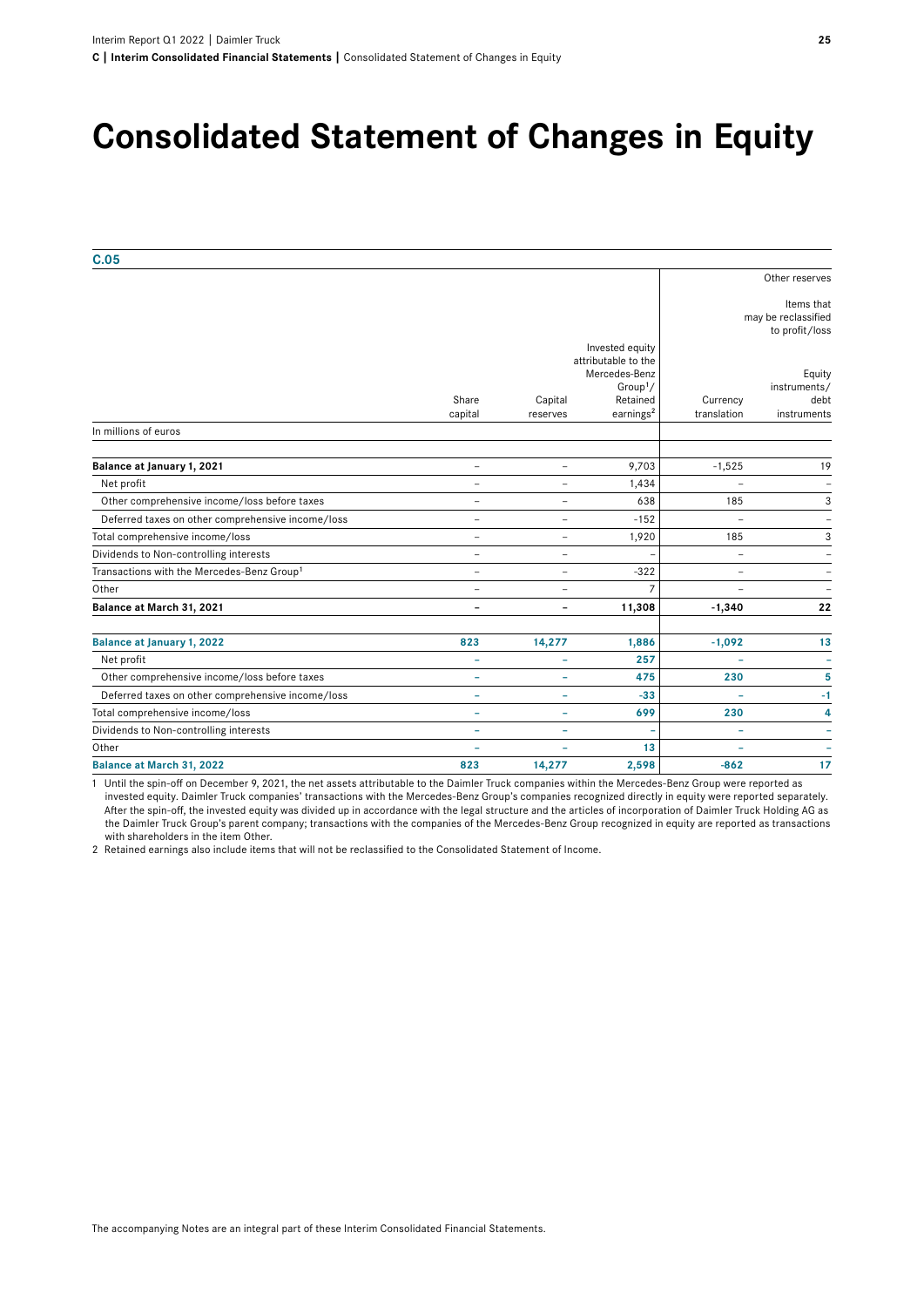| Derivative               | <b>Equity</b>            | Non-                     |        |                                                   |  |
|--------------------------|--------------------------|--------------------------|--------|---------------------------------------------------|--|
| financial<br>instruments | attributable             | controlling              | Total  |                                                   |  |
|                          | to shareholders          | interests                | equity | In millions of euros                              |  |
|                          |                          |                          |        |                                                   |  |
| 28                       | 8,225                    | 483                      | 8,708  | Balance at January 1, 2021                        |  |
| $\overline{a}$           | 1,434                    | 9                        | 1,443  | Net profit                                        |  |
| $-43$                    | 783                      | $-4$                     | 779    | Other comprehensive income/loss before taxes      |  |
| 10                       | $-142$                   | $\overline{\phantom{0}}$ | $-142$ | Deferred taxes on other comprehensive income/loss |  |
| $-33$                    | 2,075                    | 5                        | 2,080  | Total comprehensive income/loss                   |  |
| -                        | $\overline{\phantom{m}}$ | $-25$                    | $-25$  | Dividends to Non-controlling interests            |  |
| -                        | $-322$                   | $\overline{\phantom{0}}$ | $-322$ | Transactions with the Mercedes-Benz Group1        |  |
|                          | $\overline{7}$           | 17                       | 24     | Other                                             |  |
| $-5$                     | 9,985                    | 480                      | 10,465 | Balance at March 31, 2021                         |  |
|                          |                          |                          |        |                                                   |  |
| 13                       | 15,920                   | 503                      | 16,423 | <b>Balance at January 1, 2022</b>                 |  |
|                          | 257                      | 18                       | 275    | Net profit                                        |  |
| $-10$                    | 700                      | $-9$                     | 691    | Other comprehensive income/loss before taxes      |  |
| 3                        | $-31$                    | ۰                        | $-31$  | Deferred taxes on other comprehensive income/loss |  |
| $-7$                     | 926                      | 9                        | 935    | Total comprehensive income/loss                   |  |
| ۳                        | $\overline{\phantom{0}}$ | $-20$                    | $-20$  | Dividends to Non-controlling interests            |  |
| 1                        | 14                       | 33                       | 47     | Other                                             |  |
| $\overline{7}$           | 16,860                   | 525                      | 17,385 | <b>Balance at March 31, 2022</b>                  |  |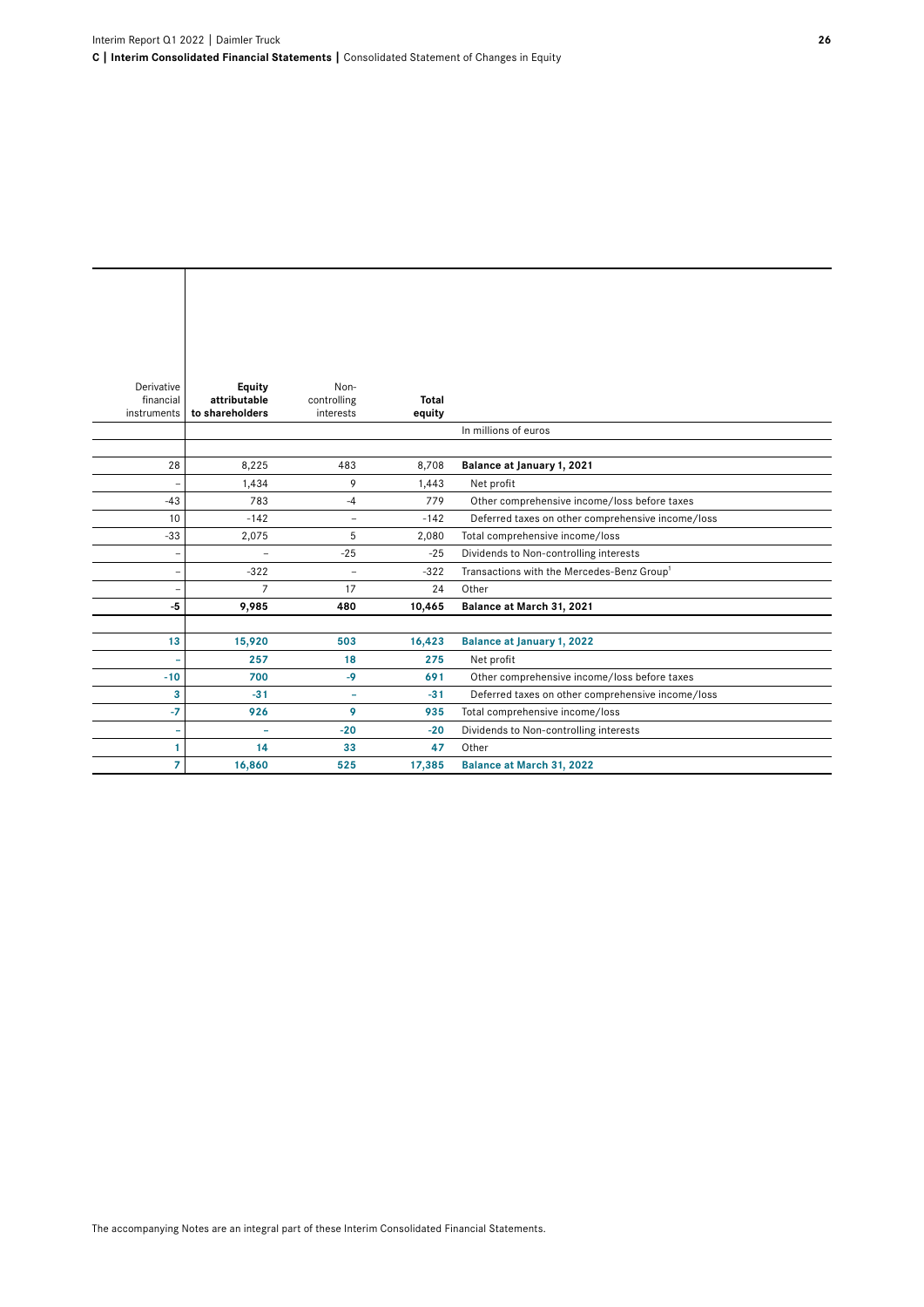## <span id="page-26-0"></span>**Notes to the Condensed Interim Consolidated Financial Statements**

## 1. Principles and methods used in the Interim Financial Statements

### **General**

The Interim Consolidated Financial Statements ("Interim Financial Statements") of Daimler Truck Holding AG ("DTH" or the "Company") and its subsidiaries ("Daimler Truck" or the "Group") have been prepared in accordance with Section115 of the German Securities Trading Act (Wertpapierhandelsgesetz or WpHG) and International Accounting Standard ("IAS") 34 – Interim Reporting.

The Interim Financial Statements comply with the International Financial Reporting Standards ("IFRS") as adopted by the European Union ("EU").

Daimler Truck Holding AG is a stock corporation organized under the laws of the Federal Republic of Germany. The Company is domiciled in Stuttgart and entered in the Commercial Register of the District Court of Stuttgart under No. HRB 778600 with its business address at Fasanenweg 10, 70771 Leinfelden-Echterdingen, Germany.

The Interim Financial Statements are presented in Euros. Amounts are stated in millions of Euros, except where otherwise indicated. Rounding differences may arise when individual amounts or percentages are added together.

The Interim Consolidated Financial Statements were prepared and authorized for publication by the Board of Management of Daimler Truck Holding AG on May16, 2022. The Interim Consolidated Financial Statements have been reviewed by the Group's auditors.

In the opinion of the management, the Interim Financial Statements reflect all adjustments (i.e., normal recurring adjustments) necessary for a fair presentation of the profitability, liquidity and capital resources, and financial position of the Group. All significant intercompany accounts and transactions have been eliminated.

#### **Accounting policies**

Unless otherwise stated, the Interim Financial Statements were prepared on the basis of the accounting policies of the audited and published IFRS Consolidated Financial Statements of Daimler Truck Holding AG and its subsidiaries at December 31, 2021 ("2021 Consolidated Financial Statements") and should be read in conjunction.

#### **IFRS issued, EU endorsed and initially adopted in the reporting period**

No new standards or other amendments and improvements to standards have been adopted that are mandatory for fiscal year beginning on January 1, 2022 and are expected to have a material impact on the net assets, financial position and results of operations of the Group.

#### **IFRS issued, but not yet adopted**

The impact of new and amended standards and interpretations effective for periods beginning after December 31, 2021 are disclosed in the 2021 Consolidated Financial Statements. Daimler Truck does not voluntarily apply any of the new or amended standards and interpretations prematurely.

#### **Economic influences and irregular expenditure**

Results for the interim periods presented are not necessarily indicative of the results that may be expected for any future period or for the full fiscal year.

In all functional costs, there were expenses from cost-optimization programs in connection with the measures agreed with the General Works Council of Mercedes-Benz Group AG in December 2019 to reduce costs and reduce jobs in a socially responsible manner. The expenses were primarily attributable to the Mercedes-Benz segment. In the first quarter of 2022, expenses from cost optimization programs amount to €20 million (Q1 2021: €88 million).

#### **Income taxes**

The income tax expense is recognized based on the best estimate of the weighted average annual income tax rate expected for the full fiscal year.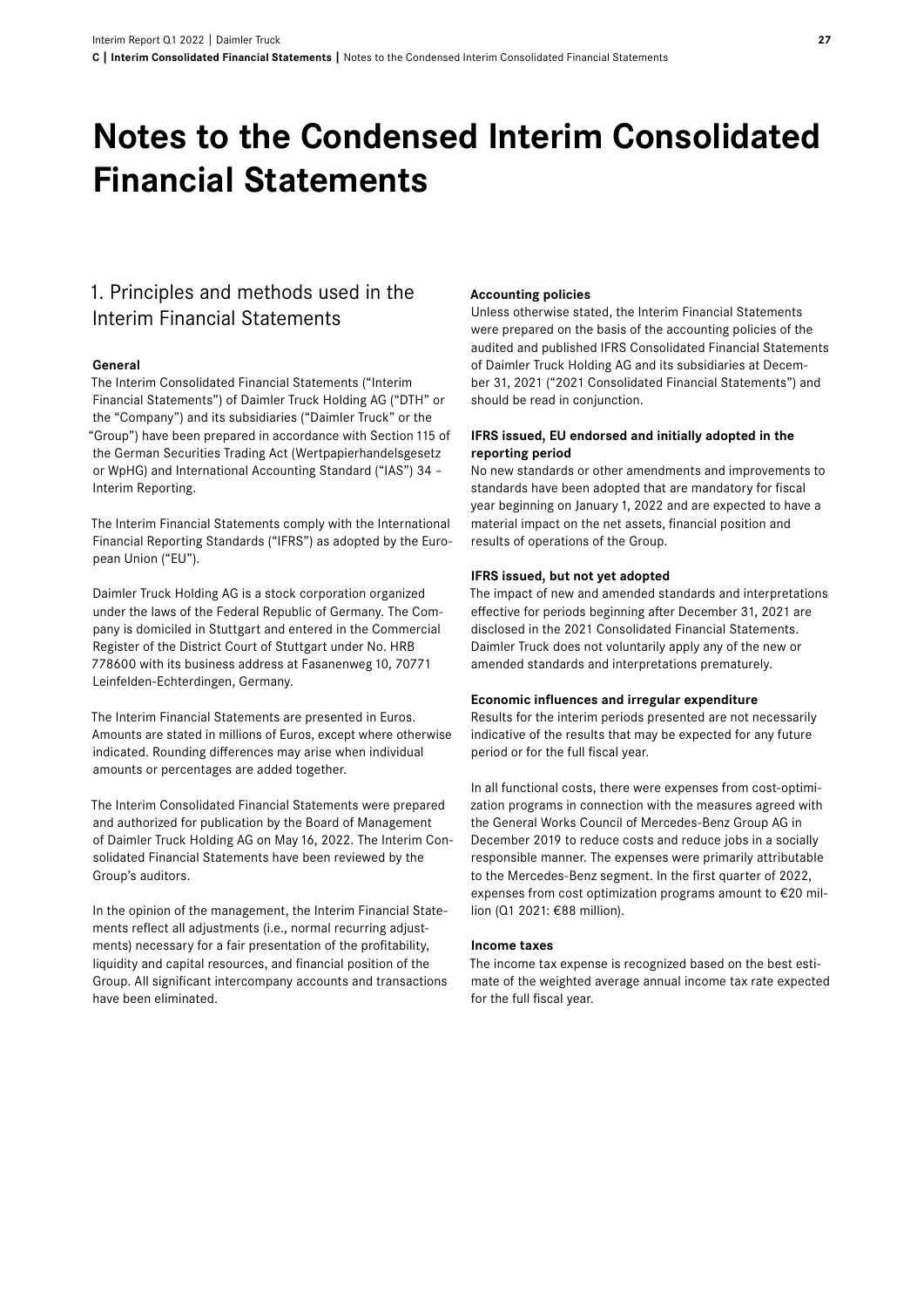#### **Significant events and transactions during the reporting period**

Russia has been at war with Ukraine since the end of February 2022 ("Russia-Ukraine War"). On February 27, 2022, the Group decided to suspend all its business activities in Russia until further notice. As a result of the Russia-Ukraine war, trade receivables of €111 million has been impaired, recognized in selling expenses. Additionally, an impairment test was performed on February 28, 2022, on the joint venture Daimler KAMAZ Trucks Holding GmbH ("DKTH"), a joint venture with Russian truck manufacturer KAMAZ. This resulted in an impairment of the equity investment of €71 million to €0 million, presented in the Mercedes-Benz segment.

#### **Consolidated Group**

Mercedes-Benz Minibus GmbH was sold on January 3, 2022. This change did not have a material impact on the Group's profitability, liquidity and capital resources and financial position.

### 2. Revenue

Revenue disclosed in the Consolidated Statement of Income includes revenue from contracts with customers and other revenue not in the scope of IFRS15 – Revenue from Contracts with Customers.

Revenue from contracts with customers (according to IFRS15) is disaggregated by the two categories – type of products and services, and geographical regions – and presented in table **7 C.06**. The category type of products and services corresponds to the reportable segments as presented in  $\bullet$  [Note 19.](#page-38-0) Segment reporting.

Other revenue primarily comprises revenue from the rental and leasing business, interest from the financial services business and effects from currency hedging.

| C.06                         |                                   |                   |                |                         |                       |                   |                     |                           |
|------------------------------|-----------------------------------|-------------------|----------------|-------------------------|-----------------------|-------------------|---------------------|---------------------------|
| <b>Revenue</b>               |                                   |                   |                |                         |                       |                   |                     |                           |
|                              | <b>Trucks</b><br>North<br>America | Mercedes-<br>Benz | Trucks<br>Asia | Daimler<br><b>Buses</b> | Financial<br>Services | Total<br>segments | Recon-<br>ciliation | Daimler<br>Truck<br>Group |
| In millions of euros         |                                   |                   |                |                         |                       |                   |                     |                           |
| Q1 2022                      |                                   |                   |                |                         |                       |                   |                     |                           |
| Revenue according to IFRS 15 | 4,575                             | 4,161             | 1,419          | 564                     | 33                    | 10,752            | $-685$              | 10,067                    |
| Europe                       | 27                                | 2,790             | 54             | 405                     | ۰                     | 3,276             | $-157$              | 3,119                     |
| North America                | 4,467                             | 276               | 17             | 49                      | 12                    | 4,821             | $-284$              | 4,537                     |
| Asia                         | $\overline{2}$                    | 316               | 1,202          | 11                      | 5                     | 1,536             | $-185$              | 1,351                     |
| Latin America                | 41                                | 604               | 39             | 84                      | 4                     | 772               | $-44$               | 728                       |
| Other markets                | 38                                | 175               | 107            | 15                      | 12                    | 347               | $-15$               | 332                       |
| Other revenue                | 8                                 | 144               | $\overline{2}$ | 62                      | 276                   | 492               | $-8$                | 484                       |
| Total revenue                | 4,583                             | 4,305             | 1,421          | 626                     | 309                   | 11,244            | $-693$              | 10,551                    |
| Q1 2021                      |                                   |                   |                |                         |                       |                   |                     |                           |
| Revenue according to IFRS 15 | 3,492                             | 3,662             | 1,475          | 448                     | 27                    | 9,104             | $-538$              | 8,566                     |
| Europe                       | 25                                | 2,481             | 32             | 292                     | $\qquad \qquad -$     | 2,830             | $-162$              | 2,668                     |
| North America                | 3,388                             | 241               | 36             | 32                      | 12                    | 3,709             | $-244$              | 3,465                     |
| Asia                         | 6                                 | 262               | 1,260          | 18                      | $\overline{2}$        | 1,548             | $-100$              | 1,448                     |
| Latin America                | 26                                | 426               | 34             | 78                      | 2                     | 566               | $-27$               | 539                       |
| Other markets                | 47                                | 252               | 113            | 28                      | 11                    | 451               | $-5$                | 446                       |
| Other revenue                | 4                                 | 143               | 3              | 58                      | 251                   | 459               | $-2$                | 457                       |
| Total revenue                | 3,496                             | 3,805             | 1,478          | 506                     | 278                   | 9,563             | $-540$              | 9,023                     |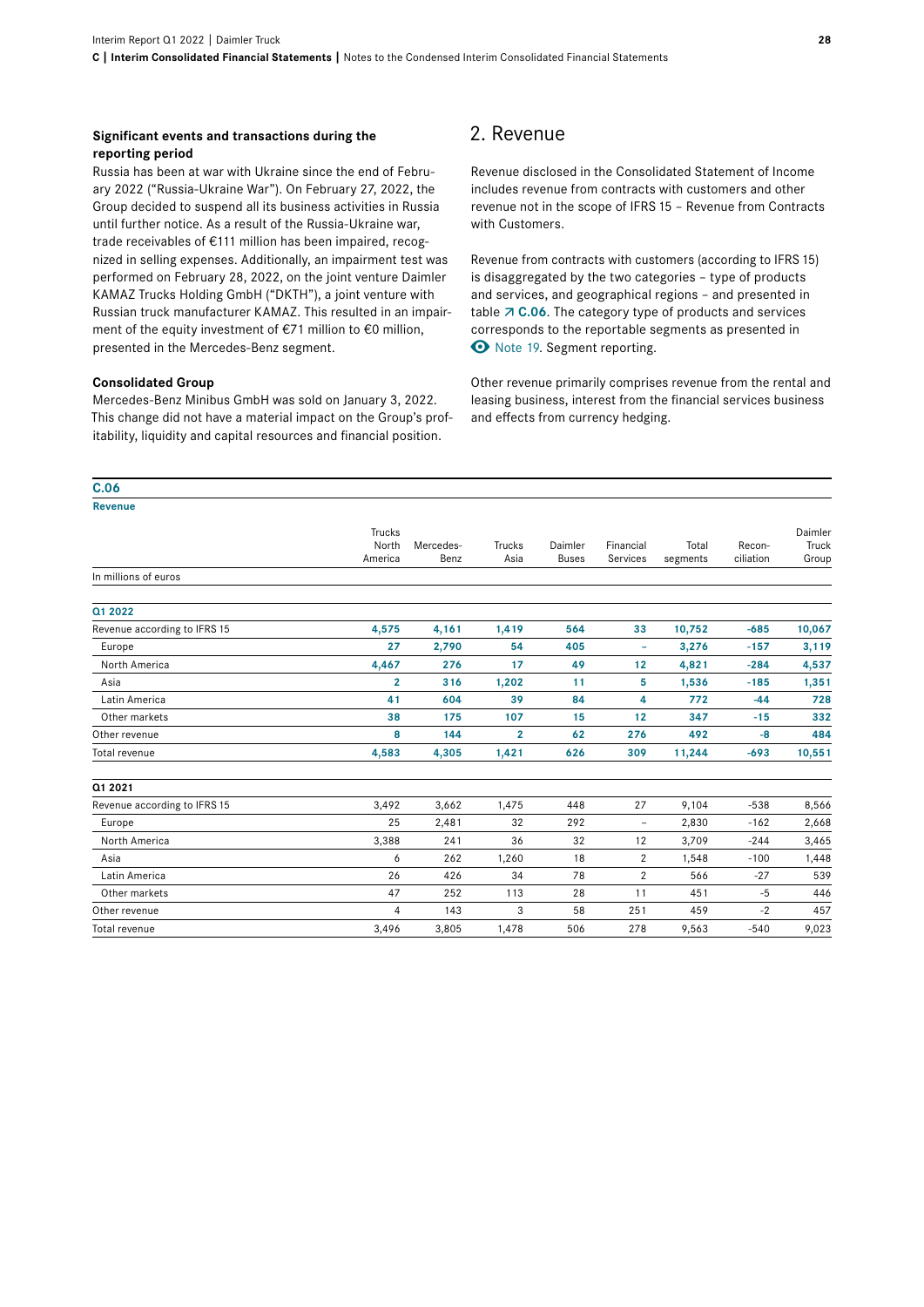## 3. Other operating income and expense

**Other operating income** in the first quarter of 2022 amount to €162 million (Q1 2021: €1,432 million).

In March 2021, other operating income included the gain from the loss of control of cellcentric GmbH & Co. KG ("cellcentric") resulting in a positive effect on earnings of €1,215 million, of which €624 million is accounted for by the remeasurement of the 50% interest in cellcentric that is held by the Daimler Truck Group.

In the first quarter of 2022 **other operating expense** amounts to €30 million (Q1 2021: €83 million).

Other operating expense also includes provisions for liability and litigation risks and regulatory proceedings.

### 4. Income taxes

Table **7 C.07** shows profit before income taxes, income taxes and the derived effective tax rate.

| C.07                       |         |         |
|----------------------------|---------|---------|
| Income taxes               |         |         |
|                            | Q1 2022 | Q1 2021 |
| In millions of euros       |         |         |
| Income before income taxes | 459     | 1,676   |
| Income taxes               | $-184$  | $-233$  |
| Tax rate                   | 40.1%   | 13.9%   |

Income taxes in the first quarter of 2022 were significantly influenced by the increase in permanent differences and the non-recognition of deferred tax assets on temporary differences.

In the first quarter of 2021, the effective tax rate was reduced due to the formation of the fuel-cell joint venture cellcentric. The income from that transaction was only subject to a deferred tax expense for corporate income tax (15.825% including the German solidarity surcharge).

### 5. Intangible assets

The composition of intangible assets is shown in table  $\overline{7}$  C.08.

## **C.08**

### **Intangible assets**

|                                          | March 31,<br>2022 | Dec. 31,<br>2021 |
|------------------------------------------|-------------------|------------------|
| In millions of euros                     |                   |                  |
| Goodwill (acquired)                      | 666               | 634              |
| Development costs (internally generated) | 724               | 714              |
| Other intangible assets <sup>1</sup>     | 1.346             | 1,352            |
|                                          | 2.736             | 2.700            |

1 Other intangible assets include assets subject to amortization and assets with indefinite useful lives not subject to amortization.

Intangible assets include development costs capitalized in the first quarter of 2022 of €40 million (Q1 2021: €45 million). Depreciation of capitalized development costs for the first quarter of 2022 amount to €30 million (Q1 2021: €51 million).

### 6. Property, plant and equipment

Property, plant and equipment as shown in the Consolidated Statement of Financial Position with a carrying amount of €7,821 million at March 31, 2022 includes right-of-use assets from lessee accounting (December 31, 2021: €7,860 million).

Property, plant and equipment by category, excluding right-ofuse assets, can be found in table **7 C.09**.

#### **C.09**

**Property, plant and equipment (excluding right-of-use assets)**

|                                                                                  | March 31,<br>2022 | Dec. 31,<br>2021 |
|----------------------------------------------------------------------------------|-------------------|------------------|
| In millions of euros                                                             |                   |                  |
| Land, buildings and leasehold improvements                                       | 2,593             | 2,590            |
| Technical equipment and machinery                                                | 1,884             | 1,873            |
| Other equipment, factory and office equipment                                    | 1,635             | 1,607            |
| Advance payments relating to plant and equipment<br>and construction in progress | 542               | 581              |
|                                                                                  | 6.654             | 6.651            |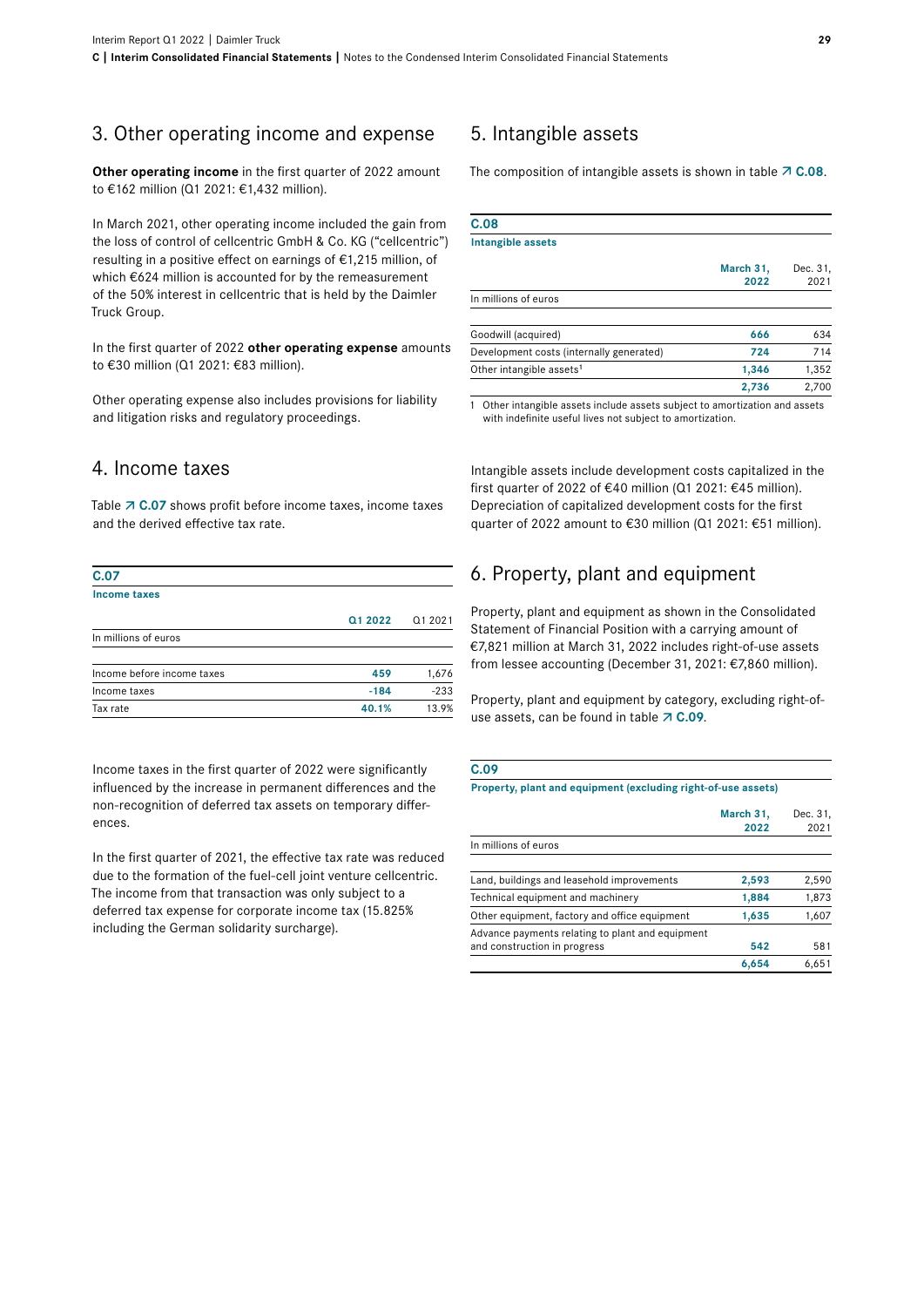#### Table **7 C.10** shows the composition of the right-of-use assets.

| C.10                                          |                   |                  |
|-----------------------------------------------|-------------------|------------------|
| <b>Right-of-use assets</b>                    |                   |                  |
|                                               | March 31,<br>2022 | Dec. 31,<br>2021 |
| In millions of euros                          |                   |                  |
| Land, buildings and leasehold improvements    | 1,123             | 1,166            |
| Technical equipment and machinery             | 4                 | 3                |
| Other equipment, factory and office equipment | 40                | 40               |
|                                               | 1,167             | 1,209            |

### 7. Equity-method investments

Table  $\overline{7}$  C.11 shows the carrying amounts and gains/losses on equity-method investments.

Table  **C.12** presents key figures on interests in joint ventures accounted for using the equity method in the Daimler Truck Group's Interim Consolidated Financial Statements.

#### **cellcentric**

In the first quarter of 2022, the Daimler Truck Group and the Volvo Group made total capital contributions of €100 million to cellcentric GmbH & Co. KG ("cellcentric"), resulting in an increase in the Daimler Truck Group's equity investment of €50 million.

#### **C.11**

#### **Summary of carrying amounts and gains/losses on equity-method investments**

|                           | Associated<br>companies | Joint<br>ventures | Joint<br>operations | Total |
|---------------------------|-------------------------|-------------------|---------------------|-------|
| In millions of euros      |                         |                   |                     |       |
| At March 31, 2022         |                         |                   |                     |       |
| Equity investment         | 119                     | 1,168             | 19                  | 1,306 |
| Equity earnings (Q1 2022) | $\overline{2}$          | $-99$             | 2                   | $-95$ |
| At December 31, 2021      |                         |                   |                     |       |
| Equity investment         | 120                     | 1,233             | 16                  | 1,369 |
| Equity earnings (Q1 2021) | -                       | 33                |                     | 34    |

| C.12                                                                             |                          |                     |                    |       |
|----------------------------------------------------------------------------------|--------------------------|---------------------|--------------------|-------|
| Key figures on interests in joint ventures accounted for using the equity method |                          |                     |                    |       |
|                                                                                  | Cellcentric <sup>1</sup> | BFDA <sup>1,3</sup> | Other <sup>4</sup> | Total |
| In millions of euros                                                             |                          |                     |                    |       |
| At March 31, 2022                                                                |                          |                     |                    |       |
| Equity interest (in %)                                                           | 50.0                     | 50.0                |                    |       |
| Equity investment                                                                | 687                      | 473                 | 8                  | 1,168 |
| Equity earnings (Q1 2022)                                                        | $-17$                    | $-11$               | $-71$              | $-99$ |
| At December 31, 2021                                                             |                          |                     |                    |       |
| Equity interest (in %)                                                           | 50.0                     | 50.0                |                    |       |
| Equity investment                                                                | 654                      | 474                 | 105                | 1,233 |
| Equity earnings (Q1 2021)                                                        | $-5^{2}$                 | 18                  | 20                 | 33    |

1 No dividends were paid to the Daimler Truck Group in any of the presented periods.

2 The equity earnings relate to the period of March1 to March 31, 2021.

3 Beijing Foton Daimler Automotive Co. Ltd ("BFDA").

4 At March 31, 2022, including the impairment of DKTH's equity investment of €71 million.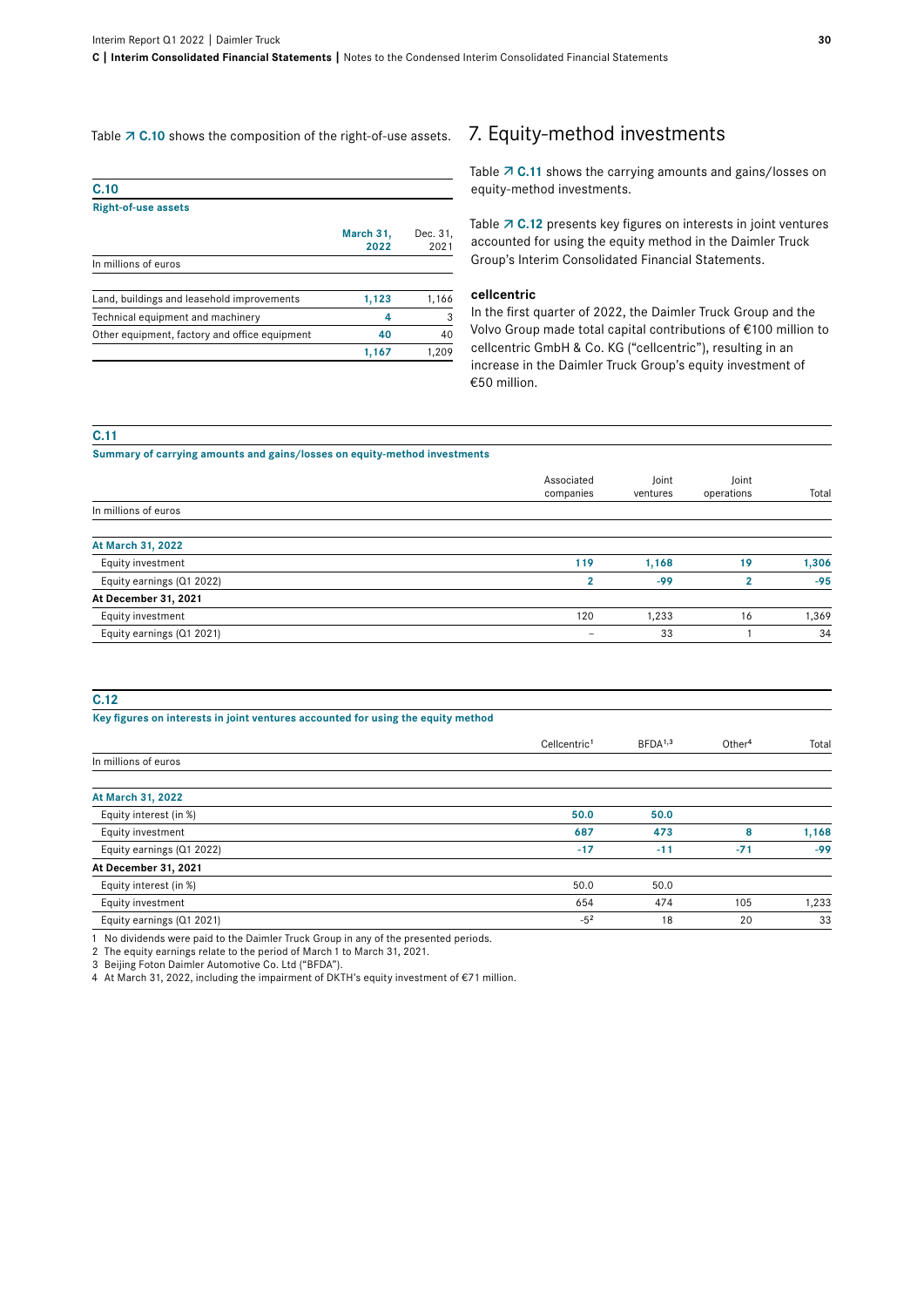## 8. Receivables from financial services

Receivables from financial services are presented in table **7 C.13.** 

#### **C.13**

#### **Receivables from financial services**

|                                | March 31, 2022 |             |        |         | Dec. 31, 2021 |        |  |
|--------------------------------|----------------|-------------|--------|---------|---------------|--------|--|
|                                | Current        | Non-current | Total  | Current | Non-current   | Total  |  |
| In millions of euros           |                |             |        |         |               |        |  |
| Gross carrying amount          | 7,997          | 9,735       | 17.732 | 7,278   | 9,218         | 16,496 |  |
| Sales financing with customers | 3,731          | 7,391       | 11,122 | 3,481   | 6,989         | 10,470 |  |
| Sales financing with dealers   | 3,302          | 735         | 4,037  | 2,858   | 722           | 3,580  |  |
| Finance lease contracts        | 964            | 1,609       | 2,573  | 939     | 1,507         | 2,446  |  |
| Loss allowances                | $-170$         | $-273$      | $-443$ | $-123$  | $-275$        | $-398$ |  |
| Net carrying amount            | 7.827          | 9,462       | 17.289 | 7.155   | 8,943         | 16,098 |  |

## 9. Other financial assets

Other financial assets presented in the Consolidated Statement of Financial Position was comprised as shown in table  **C.14**.

Other financial assets recognized at fair value through profit or loss relate exclusively to derivative financial instruments which are not used in hedge accounting.

Other financial receivables and miscellaneous other financial assets includes receivables from non-consolidated companies, and, at December 31, 2021, receivables from the subsequent purchase price adjustments of Phase 1 entities, which are recognized at amortized cost. For further information on the Phase 1 companies, refer to  $\bullet$  Note 1. General information in the 2021 Consolidated Financial Statements.

Further information on other financial assets is provided in  $\bullet$  Note 18. Financial instruments.

| <b>C.14</b><br><b>Other financial assets</b>                              |                |             |                |                          |                |               |
|---------------------------------------------------------------------------|----------------|-------------|----------------|--------------------------|----------------|---------------|
|                                                                           |                |             |                |                          |                |               |
|                                                                           |                |             | March 31, 2022 |                          |                | Dec. 31, 2021 |
|                                                                           | Current        | Non-current | Total          | Current                  | Non-current    | Total         |
| In millions of euros                                                      |                |             |                |                          |                |               |
| Equity instruments and debt instruments                                   | ۰              | 473         | 473            | $\qquad \qquad -$        | 482            | 482           |
| Recognized at fair value through other comprehensive<br>income            | -              | 87          | 87             | $\qquad \qquad -$        | 85             | 85            |
| Recognized at fair value through profit or loss                           | ۰              | 235         | 235            | $\overline{\phantom{0}}$ | 244            | 244           |
| Measured at amortized cost                                                | ۰              | 151         | 151            | ۰                        | 153            | 153           |
| Derivative financial instruments used in hedge<br>accounting              | 22             | 16          | 38             | 42                       | 21             | 63            |
| Other financial assets recognized at fair value through<br>profit or loss | $\overline{2}$ | -           | $\overline{2}$ | 3                        | $\overline{2}$ | 5             |
| Other financial receivables and miscellaneous other<br>financial assets   | 425            | 222         | 647            | 609                      | 201            | 810           |
|                                                                           | 449            | 711         | 1,160          | 654                      | 706            | 1,360         |

#### **C.14**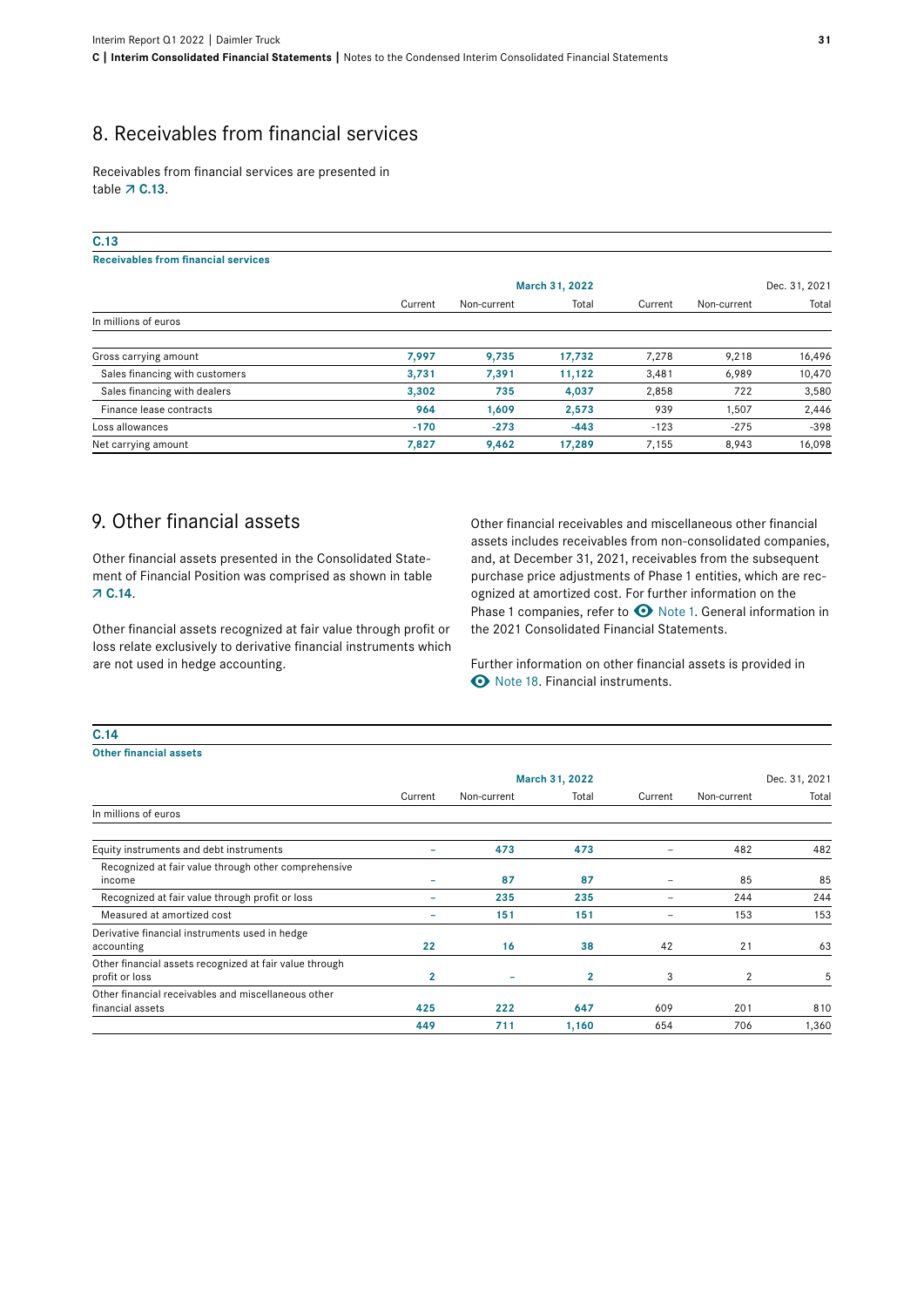## 10. Inventories

Inventories are shown in table  $\overline{7}$  C.15.

#### **C.15 Inventories March 31,**  Dec. 31,

|                                                       | 2022  | 2021  |
|-------------------------------------------------------|-------|-------|
| In millions of euros                                  |       |       |
| Raw materials and manufacturing supplies              | 1,432 | 1,314 |
| Work in progress                                      | 3,276 | 2,642 |
| Finished goods, parts and products held<br>for resale | 4,331 | 3,832 |
| Advance payments to suppliers                         |       | 5     |
|                                                       | 9.046 | 7.793 |

The increase in inventories is primarily due to semiconductors supply shortages leading to a significant number of trucks awaiting completion.

## 11. Equity

The individual components of equity and their development over the first quarters of 2022 and 2021 are presented in the Consolidated Statement of Changes in Equity  $\overline{7}$  C.05.

#### **Share capital**

At December 31, 2021, Mercedes-Benz Group AG held a 35.00% interest in the share capital of Daimler Truck Holding AG, of which 6.57% was held indirectly via Daimler Verwaltungsgesellschaft für Grundbesitz mbH, Schönefeld, a wholly-owned subsidiary of Mercedes Benz-Group AG.

In January 2022, Mercedes-Benz Group AG acquired 4.99% of the shares in Daimler Pension Trust e.V., which were previously held directly and included in the pension plan assets. At March 31, 2022, excluding the voting rights arising from these shares and including the existing shares held by Daimler Verwaltungsgesellschaft für Grundbesitz mbH, the voting share of Mercedes-Benz Group AG is 30.01%.

#### **Dividend**

It will be proposed to the Annual General Meeting that no dividend be paid for fiscal year 2021. The Annual General Meeting is scheduled for June 22, 2022.

#### **Other equity components**

Other equity components includes changes in the scope of consolidation, resulting from the first time consolidation of Daimler Trucks Asia Taiwan Ltd.

## 12. Pensions and similar obligations

#### **Composition of provisions for pensions and similar obligations**

The composition of provisions for pensions and similar obligations is shown in table **7 C.16**.

#### **C.16**

**Composition of provisions for pensions and similar obligations**

|                                     | March 31, | Dec. 31, |
|-------------------------------------|-----------|----------|
|                                     | 2022      | 2021     |
| In millions of euros                |           |          |
| Provision for pension benefits      | 1,476     | 1,850    |
| Provision for other post-employment |           |          |
| benefits                            | 596       | 621      |
|                                     | 2,072     | 2.471    |

#### **Development of funded status**

The funded status of pension obligations is shown in table  **C.17.** The decrease in the present value of defined benefit obligations resulted especially from the significant increase in discount rates.

#### **C.17**

#### **Development of funded status**

|                                      | March 31,<br>2022 | Dec. 31.<br>2021 |
|--------------------------------------|-------------------|------------------|
| In millions of euros                 |                   |                  |
| Present value of the defined         |                   |                  |
| benefit obligations                  | $-7,140$          | -7,951           |
| Fair value of plan assets            | 5,675             | 6,109            |
| Net defined benefit liability        | $-1,465$          | $-1,842$         |
| thereof recognized in other assets   | 11                | 8                |
| thereof recognized in provisions     |                   |                  |
| for pensions and similar obligations | -1.476            | $-1.850$         |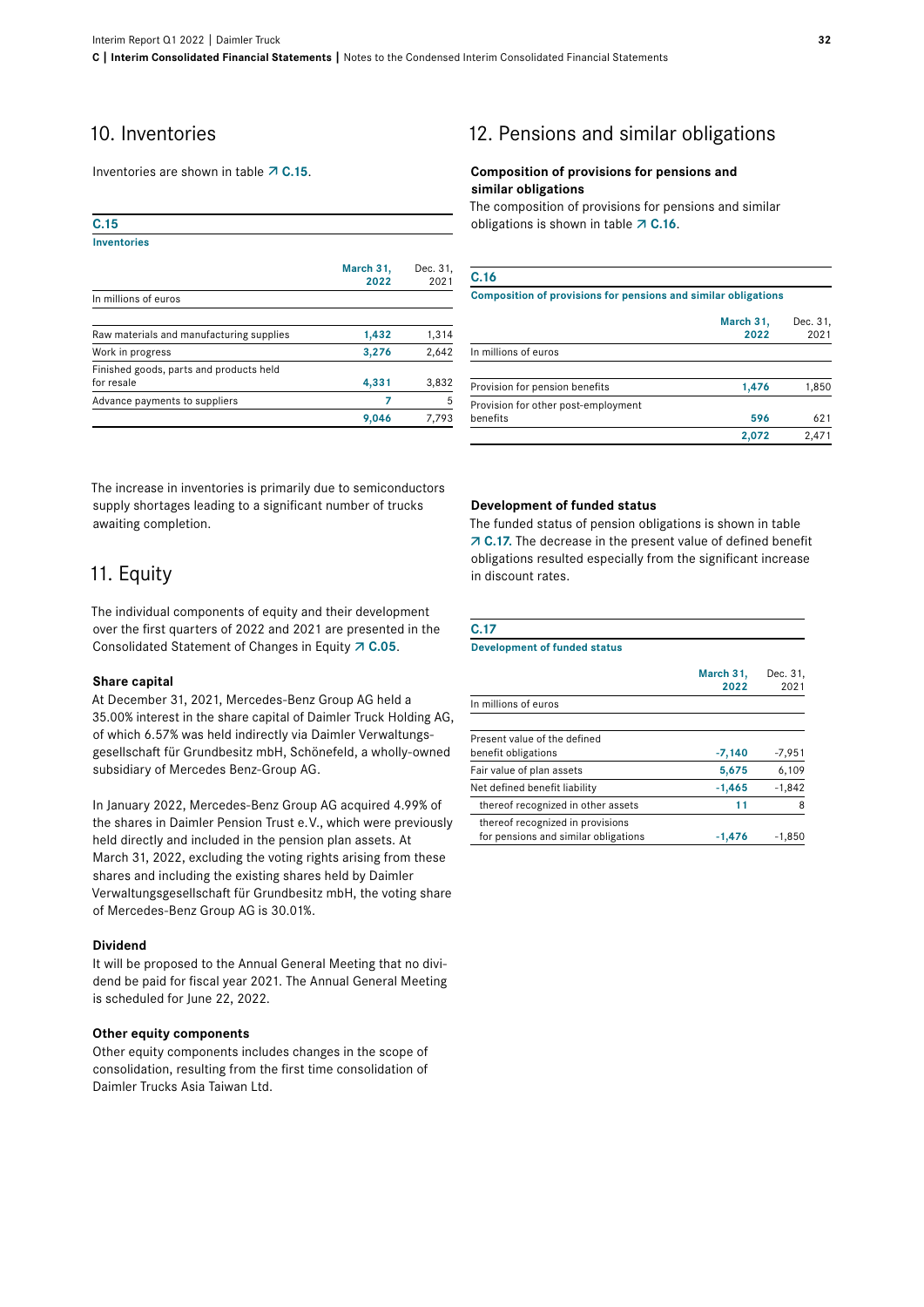## 13. Provisions for other risks

Provisions for other risks are comprised as shown in table  **C.18**.

The decrease in provisions for other risks was primarily due to updated valuation assumptions in personnel and social costs.

| C.18                                                      |         |             |                |         |             |               |
|-----------------------------------------------------------|---------|-------------|----------------|---------|-------------|---------------|
| <b>Provisions for other risks</b>                         |         |             |                |         |             |               |
|                                                           |         |             | March 31, 2022 |         |             | Dec. 31, 2021 |
|                                                           | Current | Non-current | Total          | Current | Non-current | Total         |
| In millions of euros                                      |         |             |                |         |             |               |
| <b>Product warranties</b>                                 | 799     | 892         | 1,691          | 811     | 877         | 1,688         |
| Personnel and social costs                                | 684     | 672         | 1,356          | 689     | 800         | 1,489         |
| Liability and litigation risks and regulatory proceedings | 249     | 824         | 1,073          | 201     | 869         | 1,070         |
| Other                                                     | 314     | 92          | 406            | 344     | 99          | 443           |
|                                                           | 2,046   | 2,480       | 4,526          | 2,045   | 2,645       | 4,690         |

## 14. Financing liabilities

Table  $\overline{7}$  C.19 shows the composition of the financing liabilities.

| C.19                                                                                                       |         |             |                |         |             |               |
|------------------------------------------------------------------------------------------------------------|---------|-------------|----------------|---------|-------------|---------------|
| <b>Financing liabilities</b>                                                                               |         |             |                |         |             |               |
|                                                                                                            |         |             | March 31, 2022 |         |             | Dec. 31, 2021 |
|                                                                                                            | Current | Non-current | Total          | Current | Non-current | Total         |
| In millions of euros                                                                                       |         |             |                |         |             |               |
| Notes/bonds                                                                                                | 479     | 6,833       | 7,312          | 470     | 6,837       | 7,307         |
| Liabilities to financial institutions                                                                      | 4,370   | 2,224       | 6,594          | 4,016   | 2,225       | 6,241         |
| Deposits in the direct banking business                                                                    | 262     | 339         | 601            | 191     | 361         | 552           |
| Liabilities from ABS transactions                                                                          | 408     | 146         | 554            | 501     | 250         | 751           |
| Lease liabilities                                                                                          | 178     | 1,016       | 1,194          | 174     | 1,061       | 1,235         |
| Loans, other financing liabilities                                                                         | 137     | 196         | 333            | 127     | 177         | 304           |
| Non-controlling shareholdings (puttable instruments)<br>in accordance with IAS 32 - Financial Instruments: |         |             |                |         |             |               |
| Presentation                                                                                               | 222     | ۰           | 222            | -       | 209         | 209           |
|                                                                                                            | 6,056   | 10,754      | 16,810         | 5,479   | 11,120      | 16,599        |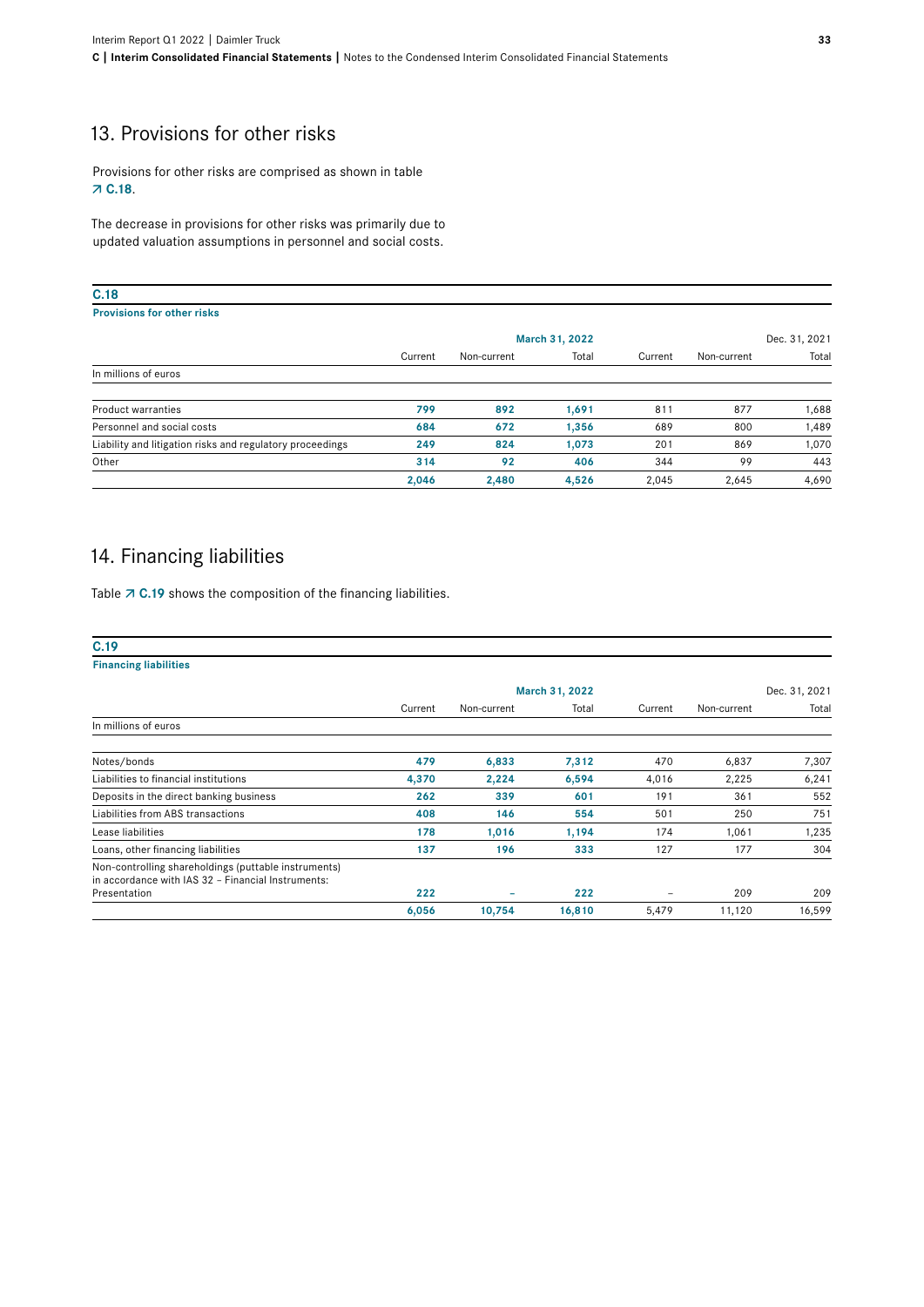## 15. Other financial liabilities

The composition of other financial liabilities is shown in table  **C.20**.

Financial liabilities measured at fair value through profit or loss relate to derivative financial instruments which are not used in hedge accounting.

Miscellaneous other financial liabilities include various financial obligations such as liabilities from residual-value guarantees, liabilities from wages and salaries, accrued interest expenses and deposits received.

Further information on other financial liabilities is provided in  $\odot$  Note 18. Financial instruments.

| C.20                                           |         |             |                |                   |                          |               |
|------------------------------------------------|---------|-------------|----------------|-------------------|--------------------------|---------------|
| <b>Other financial liabilities</b>             |         |             |                |                   |                          |               |
|                                                |         |             | March 31, 2022 |                   |                          | Dec. 31, 2021 |
|                                                | Current | Non-current | Total          | Current           | Non-current              | Total         |
| In millions of euros                           |         |             |                |                   |                          |               |
| Derivative financial instruments               |         |             |                |                   |                          |               |
| used in hedge accounting                       | 71      | 212         | 283            | $\qquad \qquad -$ | 17                       | 17            |
| Financial liabilities recognized at fair value |         |             |                |                   |                          |               |
| through profit or loss                         |         | ۰           |                | 3                 | $\overline{\phantom{a}}$ | 3             |
| Miscellaneous other financial liabilities      | 2,392   | 1,781       | 4,173          | 2,495             | 1,785                    | 4,280         |
| Liabilities from residual value guarantees     | 840     | 1,564       | 2,404          | 874               | 1,574                    | 2,448         |
| Liabilities from wages and salaries            | 584     | 42          | 626            | 554               | 40                       | 594           |
| Accrued interest expenses                      | 218     | ۰           | 218            | 138               | $\overline{\phantom{0}}$ | 138           |
| Deposits received                              | 269     | 22          | 291            | 289               | 26                       | 315           |
| Other                                          | 481     | 153         | 634            | 640               | 145                      | 785           |
|                                                | 2,464   | 1,993       | 4,457          | 2,498             | 1,802                    | 4,300         |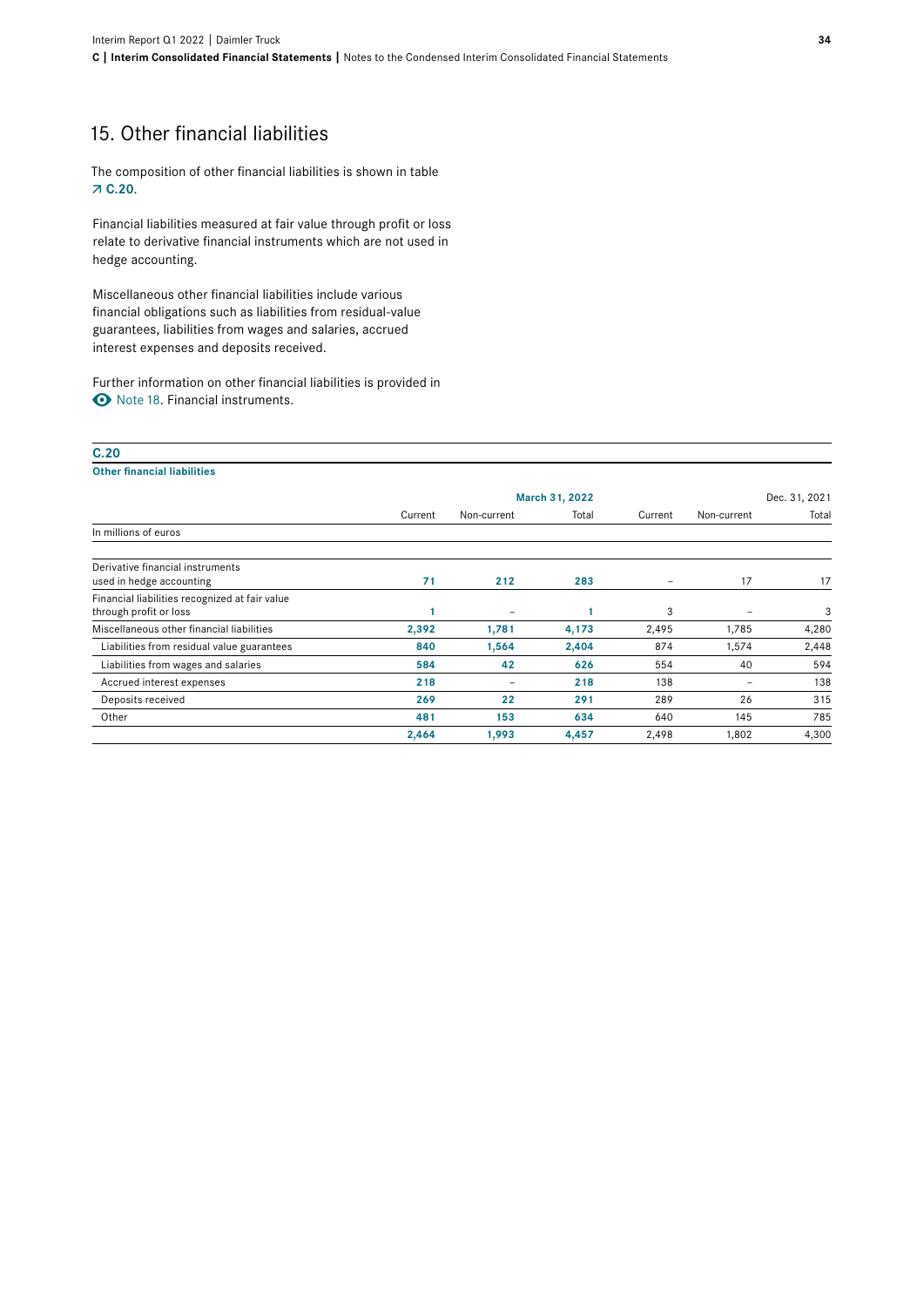## <span id="page-34-0"></span>16. Legal proceedings

The subsidiaries of Daimler Truck Holding AG (especially Daimler Truck AG) are confronted with various legal proceedings, claims as well as governmental investigations and orders (legal proceedings) on a large number of issues, including vehicle safety, dealer, supplier and other contractual relationships, intellectual property rights (including but not limited to patent-infringement actions), warranty claims, as well as antitrust matters (including actions for damages). If the outcome of such legal proceedings is negative for the Daimler Truck Group or such legal proceedings are settled, the Group may be required to pay substantial compensatory and punitive damages or to undertake service actions, recall campaigns, monetary penalties or other costly actions. Legal proceedings and related settlements may have an impact on the Group's reputation.

The Group generally records warranty provisions in its financial statements based on past experience and known claims, but such provisions may not be adequate for any liability ultimately incurred as a result of potential vehicle defects. In addition, defective products, product liability claims, warranty claims, product recalls and other similar issues could damage the Group's reputation.

**Antitrust law proceedings (including actions for damages)** Mercedes-Benz Group AG, under the former name Daimler AG the former parent entity of Daimler Truck AG, was subject to an antitrust proceeding initiated by the European Commission. In July 2016, the European Commission issued a settlement decision against Daimler AG (now known as Mercedes-Benz Group AG) and four other European truck manufacturers for their participation in anti-competitive behavior in violation of European antitrust rules with regard to pricing and passing on the costs of compliance with strict emission rules for trucks.

Following the settlement decision by the European Commission, legal actions, class actions and other forms of legal redress for damages by direct and indirect truck customers have been filed or initiated in several jurisdictions. Damage claims could result in substantial liabilities for the Daimler Truck Group as well as significant costs expended for defense measures, which may have a material adverse effect on its operations and liquidity and capital resources.

The Daimler Truck Group takes appropriate legal remedies to defend itself.

In accordance with IAS 37 – Provisions, Contingent Liabilities and Contingent Assets (paragraph 92), no further information is disclosed with respect to whether, or to what extent, provisions have been recognized and/or contingent liabilities have been disclosed, so as not to prejudice the Group's position.

#### **Accounting estimates and management judgments relating to all legal proceedings**

The Group recognizes provisions in connection with pending or impending proceedings to the extent that a loss is probable and can be reasonably estimated. Such provisions are recognized in the Group's Interim Financial Statements and are based on estimates. If quantifiable, contingent liabilities in connection with legal proceedings are considered in the preparation of the Group's financial statements. Risks resulting from legal proceedings sometimes cannot be assessed reliably or only to a limited extent. Consequently, provisions recognized for some legal proceedings may turn out to be insufficient once such proceedings have ended. The Group may also become liable for payments in legal proceedings for which no provisions were recognized and/or contingent liabilities are considered. Uncertainty exists with regard to the amounts or due dates of possible cash outflows. Although the final result of any such proceedings could materially affect the Daimler Truck Group's operating results and cash flows for a particular reporting period, the Daimler Truck Group believes that it should not exert a sustained influence on the Group's profitability, liquidity and capital resources or financial position.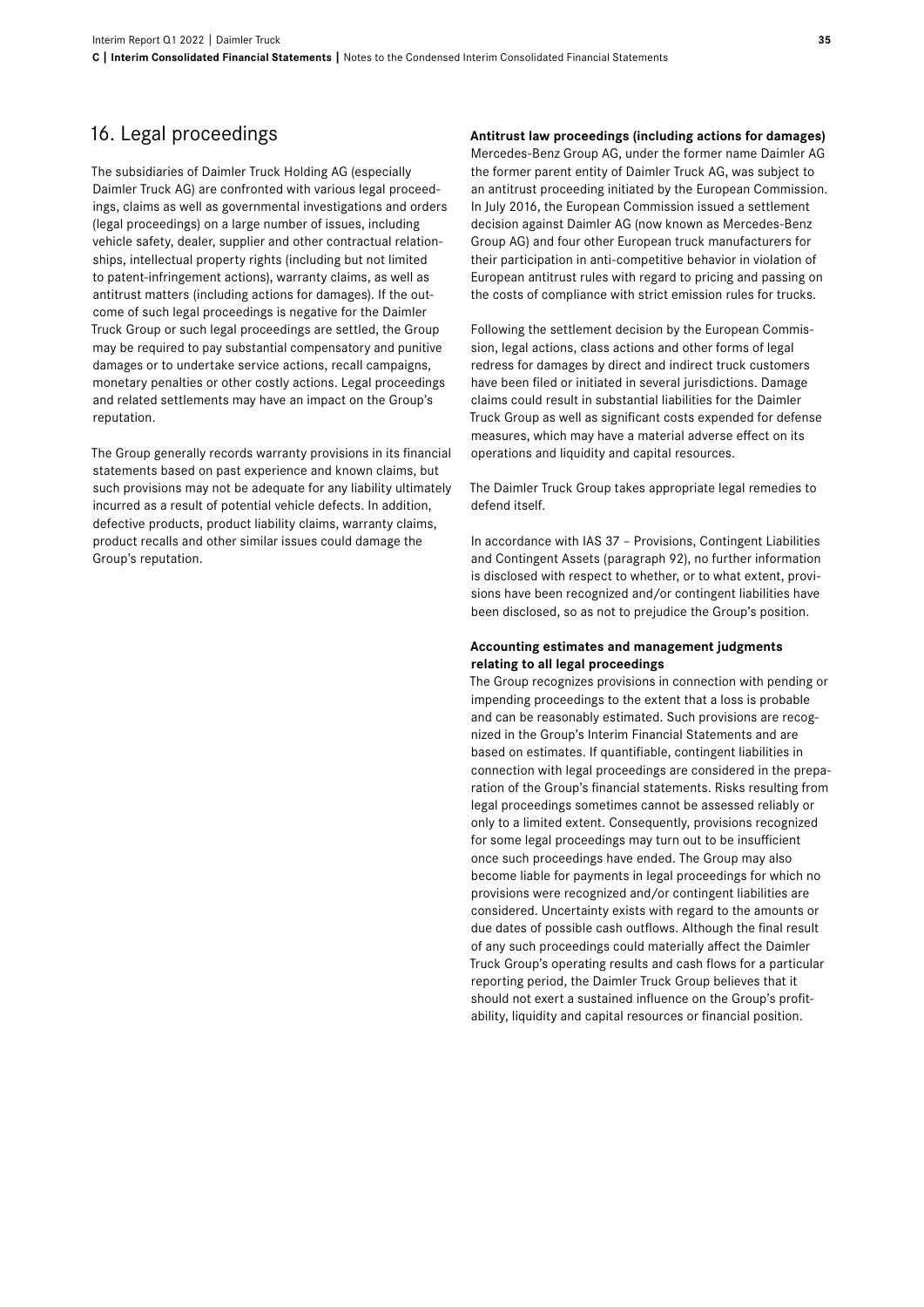### <span id="page-35-0"></span>17. Other financial obligations

#### **Phase 2 transactions**

As part of the demerger agreement, the Daimler Truck Group has committed to purchase the business of certain Phase 2 entities from the Mercedes-Benz Group in order to complete the reorganizational measures (refer to  $\bullet$  Note 1. Principles and methods used in the Interim Financial Statements). The transactions will take place in the form of either share deals or asset deals, at market value or fair value. A preliminary valuation of the consideration (purchase price) for the acquisition of the shares or net assets was carried out, with a preliminary expected total purchase price of €1.3 billion. As part of the determination of the transaction structure for certain Phase 2 transactions, it was agreed that the Daimler Truck Group would acquire and replace existing loans with the Mercedes-Benz Group, in the amount of €1.3 billion.

For a list of Phase 2 entities and expected transfer dates, refer to table  $\overline{7}$  **C.21**.

| P.              |   |  |
|-----------------|---|--|
|                 | v |  |
| ×<br>۰.<br>____ |   |  |

**Phase 2 – Reorganizational measures**

|                                                                                                               |                   |             | Expected            |
|---------------------------------------------------------------------------------------------------------------|-------------------|-------------|---------------------|
|                                                                                                               |                   | Transaction | acquisition         |
| Phase 2 entity                                                                                                | Country           | type        | date                |
| Daimler Truck Financial Services<br>Belgium N.V./S.A. <sup>2</sup>                                            | Belgium           | Share Deal  | Q2 2022             |
| Daimler Truck Financial Services<br>Italia S.p.A. <sup>2</sup>                                                | Italy             | Share Deal  | Q <sub>2</sub> 2022 |
| Daimler Truck Financial Services<br>Nederland B.V. <sup>2</sup>                                               | Netherlands       | Share Deal  | Q2 2022             |
| Daimler Truck Retail Italia S.r.I.                                                                            | Italy             | Share Deal  | Q <sub>2</sub> 2022 |
| Mercedes-Benz Broker<br>Argentina S.A. <sup>2</sup>                                                           | Argentina         | Share Deal  | Q2 2022             |
| Mercedes-Benz Financial<br>Services España, E.F.C., S.A. <sup>1</sup>                                         | Spain             | Share Deal  | Q3 2022             |
| Mercedes-Benz Financial<br><b>Services UK Limited</b>                                                         | United<br>Kingdom | Asset Deal  | Q3 2022             |
| Mercedes-Benz Finansman<br>Türk A.S.1                                                                         | Turkey            | Share Deal  | Q4 2022             |
| Mercedes-Benz Renting, S.A. <sup>2</sup>                                                                      | Spain             | Asset Deal  | Q2 2022             |
| Mercedes-Benz Retail, S.A.                                                                                    | Spain             | Share Deal  | Q4 2022             |
| Mercedes-Benz Retail,<br>Unipessoal Lda.                                                                      | Portugal          | Asset Deal  | Q3 2022             |
| Mercedes-Benz Servicios S.A.U<br>(including Mercedes-Benz Compañía<br>Financiera Argentina S.A.) <sup>2</sup> | Argentina         | Share Deal  | Q <sub>2</sub> 2022 |
| Mercedes-Benz Slovakia s.r.o.                                                                                 | Slovakia          | Asset Deal  | Q1 2023             |
| Mercedes-Benz Sosnowiec<br>Sp. z o.o.                                                                         | Poland            | Asset Deal  | Q1 2023             |
| Mercedes-Benz Warszawa<br>Sp. z o.o.                                                                          | Poland            | Asset Deal  | Q1 2023             |
| Sandown Motor Holdings<br>(Pty) Ltd                                                                           | South<br>Africa   | Share Deal  | Q3 2022             |

1 The Financial Services business operations will be locally demerged by the Mercedes-Benz Group to newly established entities, which will be subject to acquisition via share deals by the Daimler Truck Group.

2 Also refer to [Note 22.](#page-41-0) Events after the reporting period.

### 18. Financial instruments

Table  $\overline{7}$  C.22 shows the carrying amounts and fair values of the respective classes of the Group's financial instruments, excluding equity instruments measured at amortized cost and not in the scope of IFRS 9 – Financial Instruments, and lease liabilities.

The fair value of a financial instrument is the price that would be received to sell an asset or paid to transfer a liability in an orderly transaction between market participants at the measurement date. Given the varying influencing factors, the reported fair values can only be viewed as indicators of the prices that may actually be achieved on the market.

The fair values of the financial instruments were calculated on the basis of market information available on the reporting date. The following methods and premises were used:

#### **Marketable debt securities and similar investments and Other financial assets and liabilities**

*Marketable debt securities* are recognized at fair value through other comprehensive income or at fair value through profit or loss. Similar investments are measured at amortized cost and are not included in the measurement hierarchy, as their carrying amounts are a reasonable approximation of fair value due to the short terms of these financial instruments and the fundamentally low credit risk.

*Equity instruments* are recognized at fair value through other comprehensive income or at fair value through profit or loss. The Group does not generally intend to sell its equity instruments which are presented at March 31, 2022. Equity instruments held at amortized cost and not in the scope of IFRS 9 have been excluded.

Marketable debt securities and equity instruments recognized at fair value were measured using quoted market prices at the end of the reporting period. If quoted market prices are not available for these debt and equity instruments, fair value measurement is based on inputs that are either directly or indirectly observable in active markets. Fair values are calculated using recognized financial valuation models such as discounted cash flow models or multiples.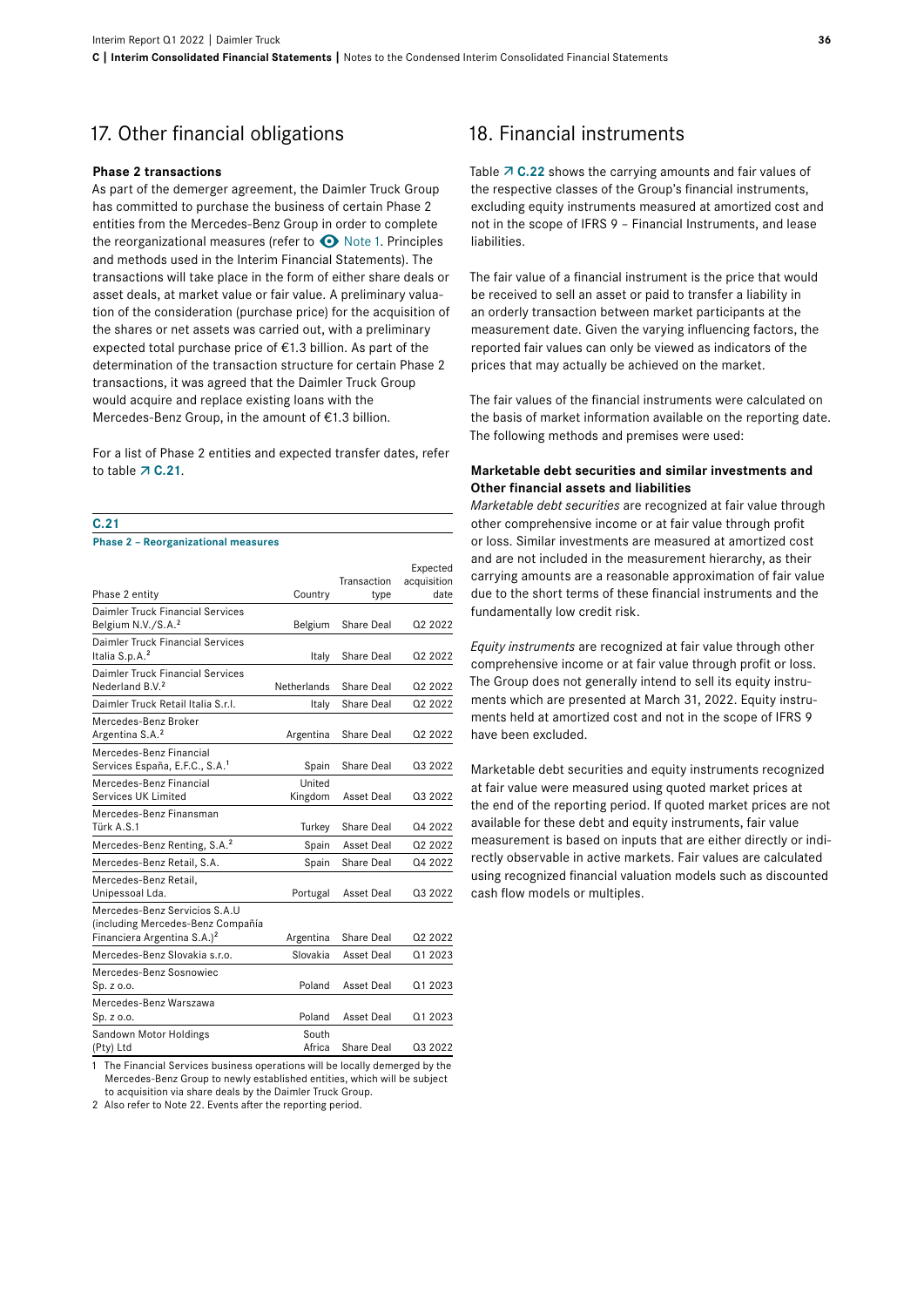**C.22**

| Carrying amounts and fair values of financial instruments              |                    |                |                    |            |  |
|------------------------------------------------------------------------|--------------------|----------------|--------------------|------------|--|
|                                                                        |                    | March 31, 2022 | Dec. 31, 2021      |            |  |
|                                                                        | Carrying<br>amount | Fair value     | Carrying<br>amount | Fair value |  |
| In millions of euros                                                   |                    |                |                    |            |  |
| <b>Financial assets</b>                                                |                    |                |                    |            |  |
| Receivables from financial services                                    | 17,289             | 17,208         | 16,098             | 16,173     |  |
| Trade receivables                                                      | 3,756              | 3,756          | 3,962              | 3,962      |  |
| Cash and cash equivalents                                              | 6,851              | 6,851          | 7,244              | 7,244      |  |
| Marketable debt securities and similar investments                     | 173                | 173            | 139                | 139        |  |
| Recognized at fair value through other comprehensive income            | 123                | 123            | 116                | 116        |  |
| Recognized at fair value through profit or loss                        | 38                 | 38             | 14                 | 14         |  |
| Measured at amortized cost                                             | 12                 | 12             | 9                  | 9          |  |
| <b>Other financial assets</b>                                          |                    |                |                    |            |  |
| Equity instruments and debt instruments                                | 322                | 322            | 329                | 329        |  |
| Recognized at fair value through other comprehensive income            | 87                 | 87             | 85                 | 85         |  |
| Recognized at fair value through profit or loss                        | 235                | 235            | 244                | 244        |  |
| Other financial assets recognized at fair value through profit or loss | $\overline{2}$     | $\overline{2}$ | 5                  | 5          |  |
| Derivative financial instruments used in hedge accounting              | 38                 | 38             | 63                 | 63         |  |
| Other financial receivables and miscellaneous other financial assets   | 647                | 647            | 810                | 810        |  |
|                                                                        | 29,078             | 28,997         | 28,650             | 28,725     |  |
| <b>Financial liabilities</b>                                           |                    |                |                    |            |  |
| <b>Financing liabilities</b>                                           | 15,616             | 15,514         | 15,364             | 15,445     |  |
| Trade payables                                                         | 5,119              | 5,119          | 4,359              | 4,359      |  |
| <b>Other financial liabilities</b>                                     |                    |                |                    |            |  |
| Financial liabilities recognized at fair value through profit or loss  | 1                  | $\overline{1}$ | 3                  | 3          |  |
| Derivative financial instruments used in hedge accounting              | 283                | 283            | 17                 | 17         |  |
| Miscellaneous other financial liabilities                              | 4,173              | 4,173          | 4,280              | 4,280      |  |
| <b>Contract and refund liabilities</b>                                 |                    |                |                    |            |  |
| Obligations from sales transactions                                    | 347                | 347            | 353                | 353        |  |
|                                                                        | 25,539             | 25,437         | 24,376             | 24,457     |  |

*Other financial assets and liabilities recognized at fair value through profit or loss and liabilities relate to derivative financial instruments not used in hedge accounting. These financial instruments as well as derivative financial instruments used in hedge accounting* comprise:

- Derivative currency hedging contracts; the fair values of cross-currency interest rate swaps are determined on the basis of the discounted estimated future cash flows (taking account of credit premiums and default risks) using market interest rates appropriate to the remaining terms of the financial instruments. The valuation of currency forwards is based on market quotes of forward curves;
- Derivative interest rate hedging contracts; the fair values of interest rate hedging instruments (e.g. interest rate swaps) are calculated on the basis of the discounted estimated future cash flows (taking account of credit premiums and default risks) using the market interest rates appropriate to the remaining terms of the financial instruments.

– Derivative commodity hedging contracts; the fair values of commodity hedging contracts (e.g. commodity forwards) are determined on the basis of current reference prices with consideration of forward premiums and discounts and default risks.

#### **Financing liabilities**

The fair values of loans, commercial paper, notes/bonds and liabilities from ABS transactions are calculated as present values of the estimated future cash flows (taking account of credit premiums and credit risks). Market interest rates for the appropriate terms are used for discounting. Financing liabilities exclude lease liabilities.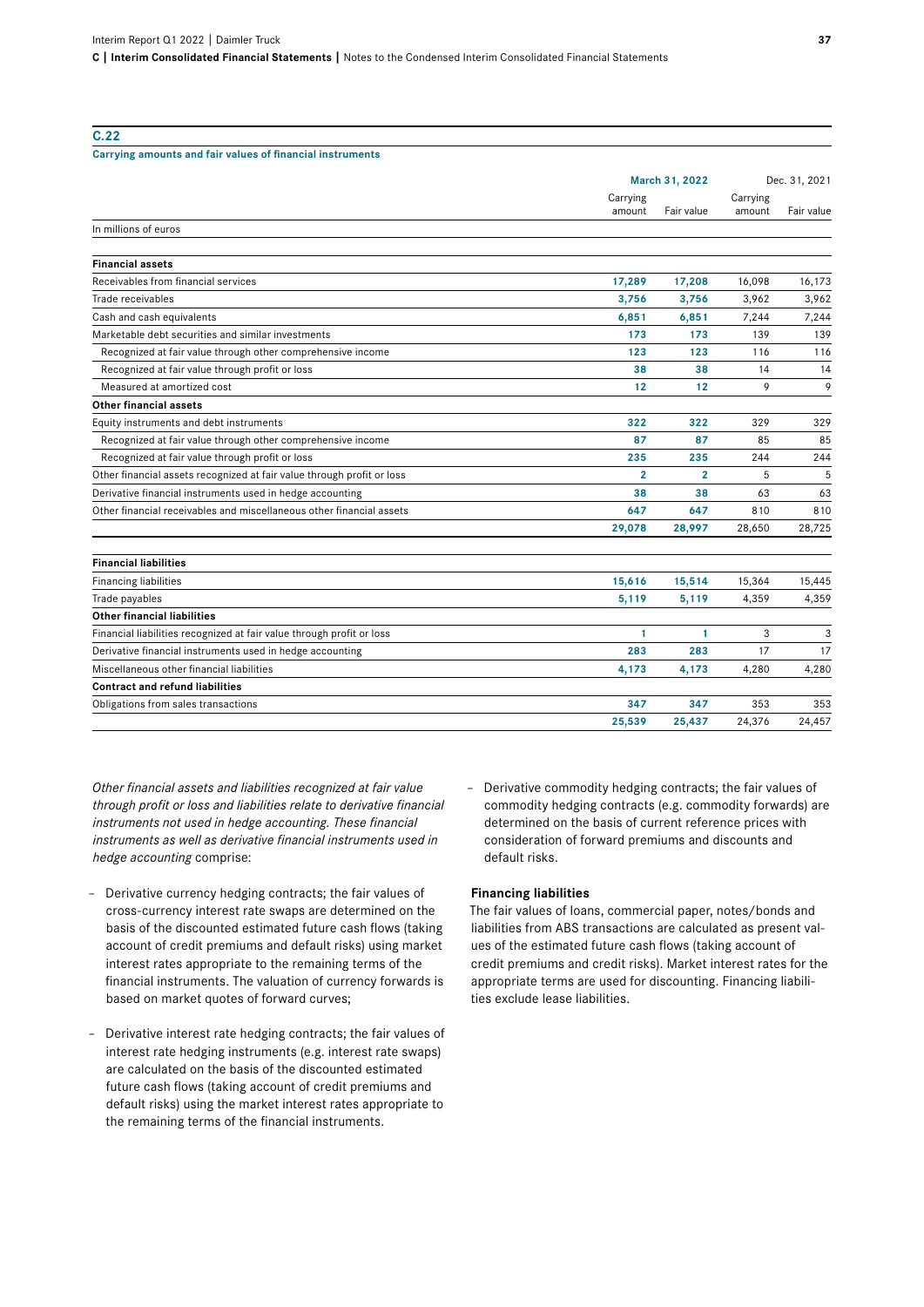#### **Other financial liabilities**

*Financial liabilities recognized at fair value through profit or loss* comprise derivative financial instruments not used in hedge accounting. For information regarding these financial instruments as well as derivative financial instruments used in hedge accounting, refer to the above under marketable debt securities and similar investments, other financial assets.

#### **Contract and refund liabilities**

*Contract and refund liabilities* include obligations from sales transactions that qualify as financial instruments. Obligations from sales transactions should generally be regarded as short term. Due to the short maturities of these financial instruments, it is assumed that their fair values are equal to their carrying amounts.

Table **7 C.23** provides an overview of the classification into measurement hierarchies of financial assets and liabilities recognized at fair value (according to IFRS13 – Fair value measurement). At the end of each reporting period, Daimler reviews the necessity for reclassification between the fairvalue hierarchies.

#### **C.23**

#### **Measurement hierarchy of financial assets and liabilities recognized at fair value**

|                                                                           | March 31, 2022 |            |                      |            |       | Dec. 31, 2021            |                      |            |
|---------------------------------------------------------------------------|----------------|------------|----------------------|------------|-------|--------------------------|----------------------|------------|
|                                                                           | Total          | Level $11$ | Level 2 <sup>2</sup> | Level $33$ | Total | Level $11$               | Level 2 <sup>2</sup> | Level $33$ |
| In millions of euros                                                      |                |            |                      |            |       |                          |                      |            |
| Financial assets recognized at fair value                                 |                |            |                      |            |       |                          |                      |            |
| Marketable debt securities                                                | 161            | 123        | 38                   | ۰          | 130   | 33                       | 96                   |            |
| Recognized at fair value through<br>other comprehensive income            | 123            | 123        |                      | L,         | 116   | 33                       | 83                   |            |
| Recognized at fair value through<br>profit or loss                        | 38             | ۰          | 38                   | -          | 14    | $\overline{\phantom{a}}$ | 13                   |            |
| Equity instruments and<br>debt instruments                                | 322            | 176        | 20                   | 126        | 329   | 185                      | 20                   | 124        |
| Recognized at fair value through<br>other comprehensive income            | 87             | 79         |                      | 8          | 85    | 76                       | ۰                    | 9          |
| Recognized at fair value<br>through profit or loss                        | 235            | 97         | 20                   | 118        | 244   | 109                      | 20                   | 115        |
| Other financial assets recognized at<br>fair value through profit or loss | $\mathbf{2}$   | ۳          | $\overline{2}$       | -          | 5     |                          | 5                    |            |
| Derivative financial instruments<br>used in hedge accounting              | 38             |            | 38                   |            | 63    |                          | 63                   |            |
|                                                                           | 523            | 299        | 98                   | 126        | 527   | 218                      | 184                  | 125        |
| Financial liabilities recognized<br>at fair value                         |                |            |                      |            |       |                          |                      |            |
| Financial liabilities recognized<br>at fair value through profit or loss  | 1              | ۰          | 1                    | ۰          | 3     | $\overline{\phantom{0}}$ | 3                    |            |
| Derivative financial instruments<br>used in hedge accounting              | 283            | ۰          | 283                  | ۰          | 17    | $\overline{\phantom{a}}$ | 17                   |            |
|                                                                           | 284            | ÷          | 284                  | L,         | 20    | $\overline{\phantom{0}}$ | 20                   |            |

1 Fair-value measurement based on quoted prices (unadjusted) in active markets for these or identical assets or liabilities.

2 Fair-value measurement based on inputs that are observable in active markets either directly (i.e. as prices) or indirectly (i.e. derived from prices).

3 Fair-value measurement based on inputs for which no observable market data is available.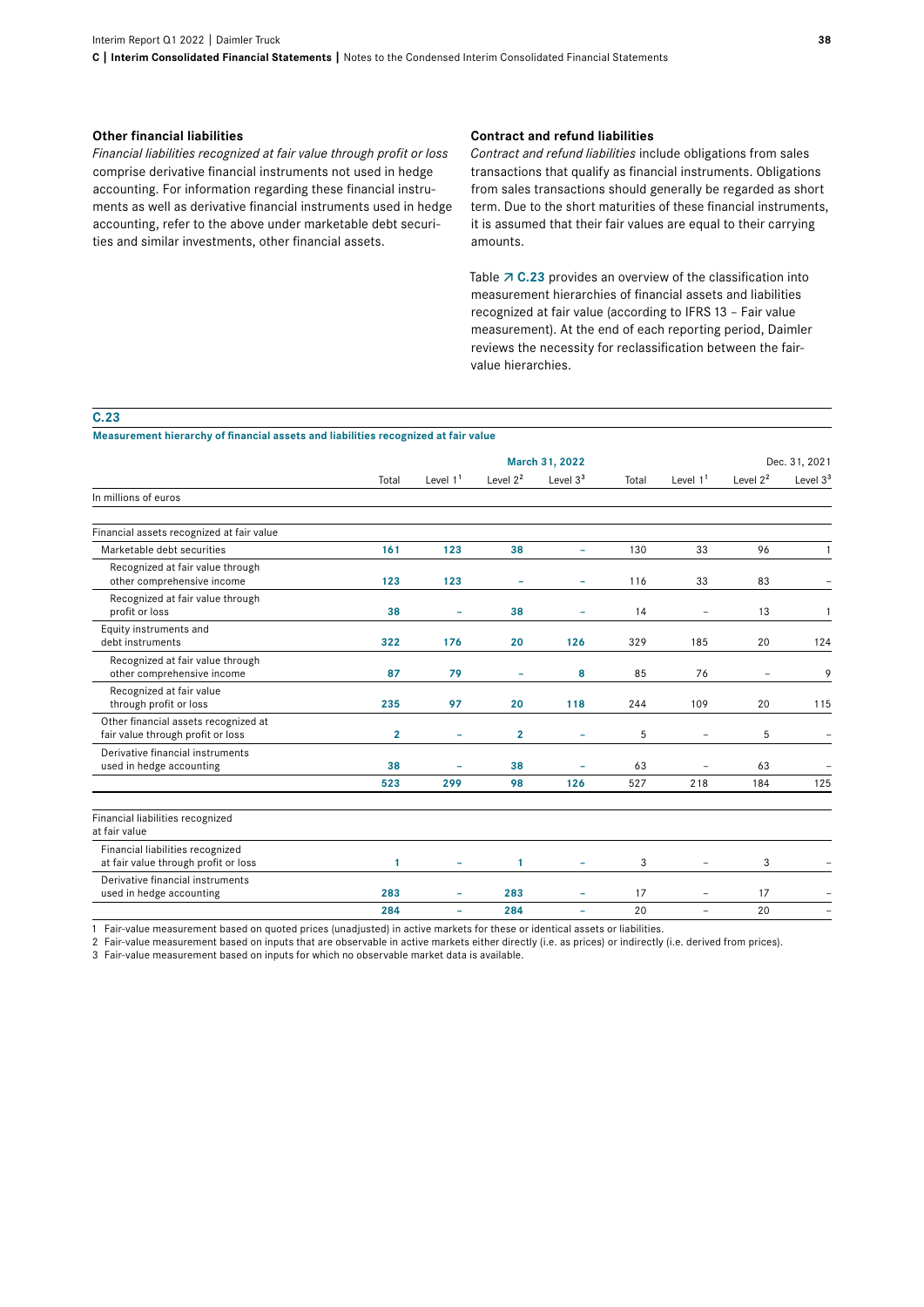## <span id="page-38-0"></span>19. Segment reporting

Segment information for the first quarters of 2022 and 2021 can be found in table  $\overline{7}$  C.24.

#### **C.24 Segment reporting** Trucks North America Mercedes-Benz Trucks Asia Daimler Buses Financial Services Total segments Reconciliation Truck Group Daimler In millions of euros **Q1 2022** External revenue **4,558 3,744 1,348 <sup>596</sup> <sup>305</sup> 10,551 - 10,551** Intersegment revenue **<sup>25</sup> <sup>561</sup> <sup>73</sup> <sup>30</sup> <sup>4</sup> <sup>693</sup> -693 -** Total revenue **4,583 4,305 1,421 626 309 11,244 -693 10,551** Segment profit/loss (EBIT) **386 176 24 -61 47 572 -111 461 March 31, 2022** Segment assets **6,930 13,621 5,737 3,190 18,849 48,327 1,393 49,720** Segment liabilities **6,206 8,628 1,914 2,114 17,087 35,949 413 36,362 Q1 2021** external revenue 2001 2010 3,470 3,392 1,409 475 277 9,023 - 9,023 Intersegment revenue <sup>26</sup> <sup>413</sup> <sup>69</sup> <sup>31</sup> <sup>1</sup> <sup>540</sup> -540 - Total revenue 3,496 3,805 1,478 506 278 9,563 -540 9,023 Segment profit/loss (EBIT) 414 103 59 -88 36 524 1,175 1,699 **December 31, 2021** Segment assets 6,385 13,127 5,731 3,282 17,926 46,451 1,300 47,751 Segment liabilities 5,674 8,357 1,987 2,240 16,361 34,619 290 34,909

#### **Reconciliation**

The reconciliation of the total segments' profit/loss (EBIT) to the Daimler Truck Group's EBIT is as shown in table  $\overline{7}$  C.25.

| C.25                                                                      |         |         |
|---------------------------------------------------------------------------|---------|---------|
| Reconciliation of the segments to the Consolidated Statement of<br>Income |         |         |
|                                                                           | Q1 2022 | Q1 2021 |
| In millions of euros                                                      |         |         |
|                                                                           |         |         |
| Total segments profit/loss (EBIT)                                         | 572     | 524     |
| Profit/loss on equity-method investments                                  | $-17$   | -6      |
| Other operating income                                                    |         | 1,215   |
| Other business activities                                                 |         |         |
| and corporate items                                                       | $-59$   | -33     |
| Eliminations                                                              | $-35$   | -1      |
| <b>EBIT</b> of the Group                                                  | 461     | 1,699   |

The reconciliation comprises business activities for which the Group's headquarters is responsible. Transactions between the segments are eliminated in the context of consolidation.

In the first quarter of 2021, other operating income includes the gain from the loss of control of cellcentric GmbH & Co. KG (cellcentric), resulting in a positive effect on earnings of €1,215 million.

In the first quarter of 2022, "Other business activities and corporate items" is comprised primarily of operational expenses of €36 million related to the Daimler Truck Group's autonomous driving business activities (Q1 2021: €21 million).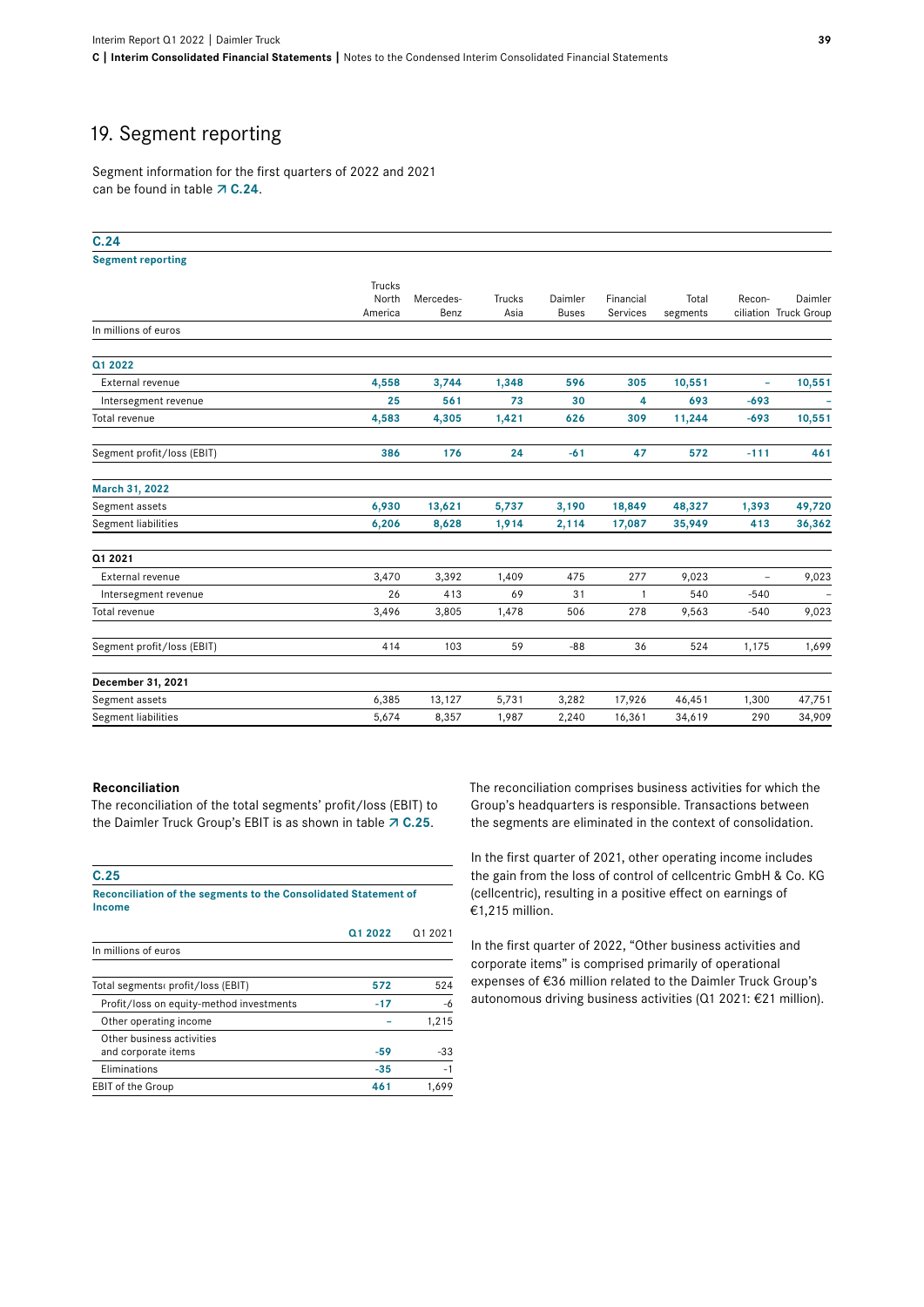### <span id="page-39-0"></span>20. Earnings per share

The calculation of basic and diluted earnings per share is based on net profit attributable to shareholders of the Daimler Truck Group. As a newly listed company, there are no dilutive effects on the shares. For the first quarter of 2022, the profit/ loss attributable to shareholders of the Daimler Truck Group (basic and diluted) amounts to €257 million (Q1 2021: €1,434 million). The weighted-average number of shares outstanding (basic and diluted) corresponded to the total number of shares issued after the execution of the demerger agreement and amount to 822,951,882.

This included 50,000 shares that are entitled to dividends for fiscal year 2021 and are held completely by the Mercedes-Benz Group. The remaining shares are only entitled to dividends for fiscal years starting January 1, 2022. Since the distribution of a dividend for the fiscal year 2021 (in relation to the 50,000 shares entitled to dividends) is not intended and a different resolution of the Annual General Meeting can de facto be ruled out, the result is calculated for 822,951,882 shares in each case.

The same number of shares was used to calculate earnings per share for the respective periods. There are currently no instruments outstanding or planned with a potential dilutive effect on the earnings per share.

Table  $\overline{A}$  C.26 shows the numerator and the denominator for the calculation of earnings per share.

| C.26                                         |         |         |
|----------------------------------------------|---------|---------|
| <b>Earnings per share</b>                    |         |         |
|                                              | Q1 2022 | Q1 2021 |
| In millions of euros                         |         |         |
| Consolidated profit/loss attributable to     |         |         |
| shareholders                                 | 257     | 1,434   |
| In millions of shares                        |         |         |
| Weighted-average number                      |         |         |
| of shares outstanding -<br>basic and diluted | 823     | 823     |
| Earnings per share -                         |         |         |
| basic and diluted                            | 0.31    | 174     |

## 21. Transactions with related parties

Related parties (companies or persons) are deemed to be Mercedes-Benz Group entities, associated companies, joint ventures and subsidiaries not in the scope of consolidation, as well as persons who exercise a significant influence on the financial and business policy of the Daimler Truck Group. For further information regarding related parties and the nature of the business relationships, refer to Note 39. Transactions with related parties of the 2021 Consolidated Financial Statements.

Goods and services supplied between the Daimler Truck Group and related parties are listed in table  $\overline{7}$  C.27.

#### **Lease contracts with the Mercedes-Benz Group**

For the sale of vehicles to Mercedes-Benz Group companies by which the Daimler Truck Group is obliged to repurchase the vehicles, which are accounted for as a lease, the corresponding balances of residual-value guarantees at March 31, 2022 amount to €1,333 million (December 31, 2021: €1,393 million). Deferred income at March 31, 2022 amount to €844 million (December 31, 2021: €902 million).

For lease transactions where Financial Services leases passenger vehicles to third-party customers, which were previously acquired from external dealers, the Mercedes-Benz Group issued residual-value guarantees. At March 31, 2022, the residual-value guarantees issued by the Mercedes-Benz Group to Financial Services with respect to the capitalized leased passenger cars (leased out to end customers under operating leases) amount to €49 million (December 31, 2021: €47 million). Residual-value guarantees issued by the Mercedes-Benz Group to Financial Services where passenger cars were leased out to customers under a finance lease amount to €63 million (December 31, 2021: €60 million).

In addition, prior to the spin-off, the Daimler Truck Group granted Financial Services part of the Mercedes-Benz Group credit risk guarantees which required the issuer to make specified payments to reimburse the holder for a loss it incurs because its customers fail to make payments when due. Financial liabilities due to Mercedes-Benz Group companies at March 31, 2021 amount to €18 million (December 31, 2021: €32 million).

The corresponding off-balance-sheet amounts for the financial liabilities resulting from credit risk guarantees issued to the Mercedes-Benz Group at March 31, 2022 amount to €33 million (December 31, 2021: €32 million).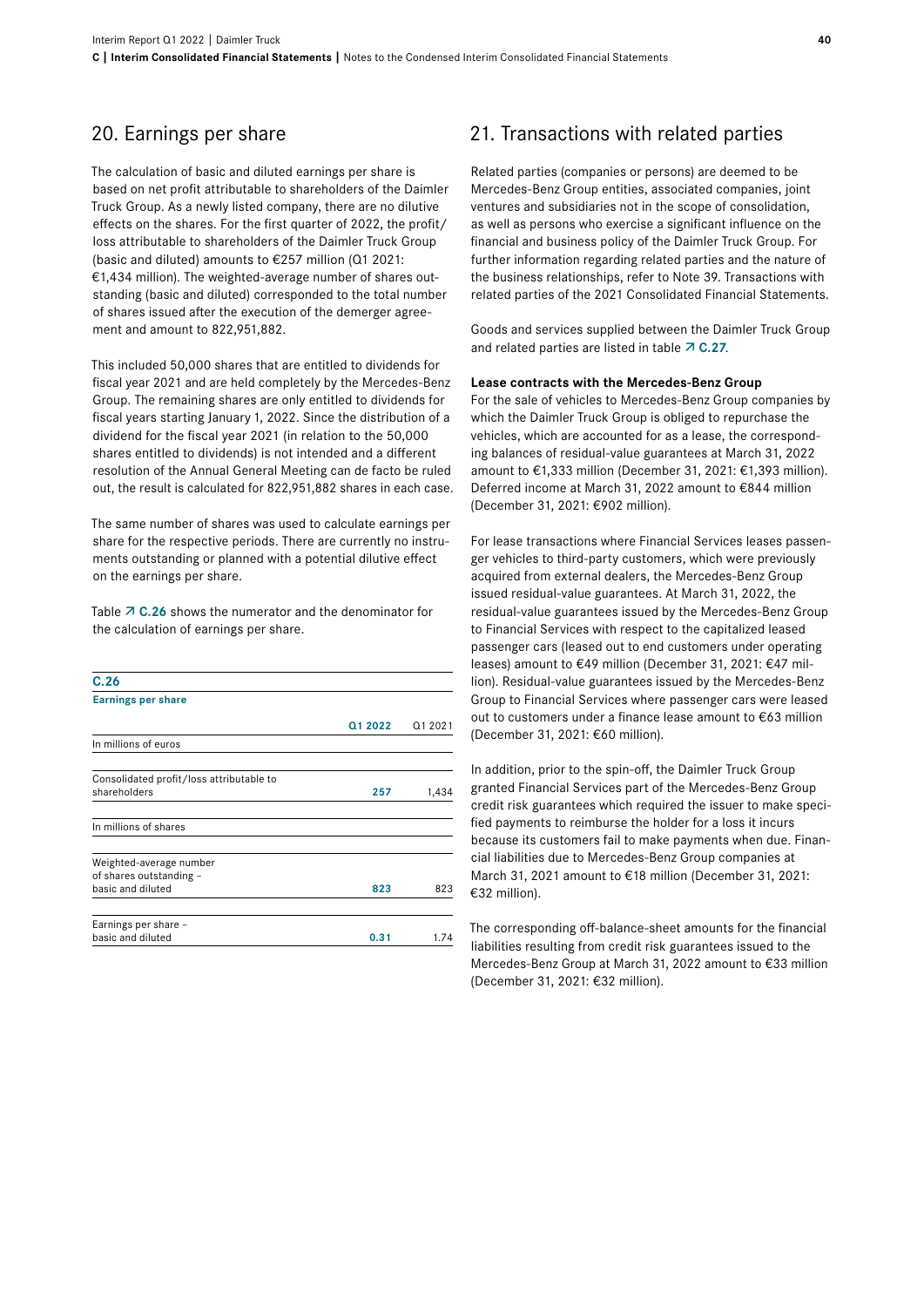Financial liabilities resulting from transactions with companies of the Mercedes-Benz Group include financial liabilities from sale and leaseback transactions where the sale does not satisfy the requirements of IFRS 15.

#### **Guarantees**

The Mercedes-Benz Group issued letters of credit and guarantees in favor of the Daimler Truck Group and its customers.

#### **C.27**

#### **Transactions with related companies**

At March 31, 2022, the guarantees issued by the Mercedes-Benz Group amount to €415 million (December 31, 2021: €582 million).

The guarantees issued by the Daimler Truck Group in favor of the Mercedes-Benz Group, as well as associates and joint ventures, at March 31, 2022 amount to €87 million (December 31, 2021: €100 million).

| In millions of euros                                 | Sales of goods<br>and services<br>and other income |         | Purchases of goods<br>and services<br>and other expenses <sup>4</sup> |         |                   | Receivables <sup>1</sup> |                   | Payables <sup>2</sup> |
|------------------------------------------------------|----------------------------------------------------|---------|-----------------------------------------------------------------------|---------|-------------------|--------------------------|-------------------|-----------------------|
|                                                      | Q1 2022                                            | Q1 2021 | Q1 2022                                                               | Q1 2021 | March 31,<br>2022 | Dec. 31,<br>2021         | March 31,<br>2022 | Dec. 31,<br>2021      |
| Associated companies                                 | 33                                                 | 67      | З                                                                     | 13      | 17                | 21                       | $\mathbf{2}$      | $\overline{2}$        |
| thereof KAMAZ PAO3                                   |                                                    | 48      |                                                                       | 10      |                   |                          |                   |                       |
| thereof MFTBC investees                              | 28                                                 | 19      | з                                                                     | 3       | 11                | 16                       | $\overline{2}$    | $\overline{2}$        |
| Joint ventures                                       | 81                                                 | 88      | 52                                                                    | 3       | 57                | 87                       | 4                 | 12                    |
| thereof DKTH <sup>5</sup>                            | 33                                                 | 70      | 50                                                                    |         |                   | 53                       |                   | -                     |
| thereof National Automobile Industry Company<br>Ltd. | 43                                                 | 17      |                                                                       |         | 43                | 22                       |                   |                       |
| thereof BFDA                                         | 5                                                  |         |                                                                       |         | 6                 | 3                        |                   |                       |
| Mercedes-Benz Group                                  | 800                                                | 896     | 298                                                                   | 459     | 401               | 739                      | 2,191             | 2,530                 |

1 Receivables include trade receivables as well as loans and other receivables. Receivables have been presented after total loss allowances of €56 million, of which €49 million relates to DKTH (December 31, 2021: €0 million, thereof €0 million with DKTH).

2 Payables comprise liabilities that lead to potential future cash outflows such as trade accounts payable, residual value guarantees, default risks from guarantees, financing liabilities, lease liabilities and other liabilities.

3 The Group transferred its equity-method investment in KAMAZ PAO to Mercedes-Benz Group AG on September 21, 2021, effective on September 28, 2021. As a result of the spin-off, KAMAZ PAO is no longer considered a related party of the Daimler Truck Group. For Q1 2021, the Consolidated Statement of Income reflects all transactions with KAMAZ PAO. Receivables and liabilities at December 31, 2021 and the Consolidated Statement of Income for Q1 2022 no longer include balances and transactions with KAMAZ PAO.

4 Thereof expenses for services received from the Mercedes-Benz Group of €129 million (Q1 2021:€130 million).

5 Business activities with DKTH were discontinued on February 27, 2022 until further notice. In the first quarter of 2022, purchases of goods and services and other expenses for DKTH include impairment losses on trade receivables of €49 million (Q1 2021: €0 million).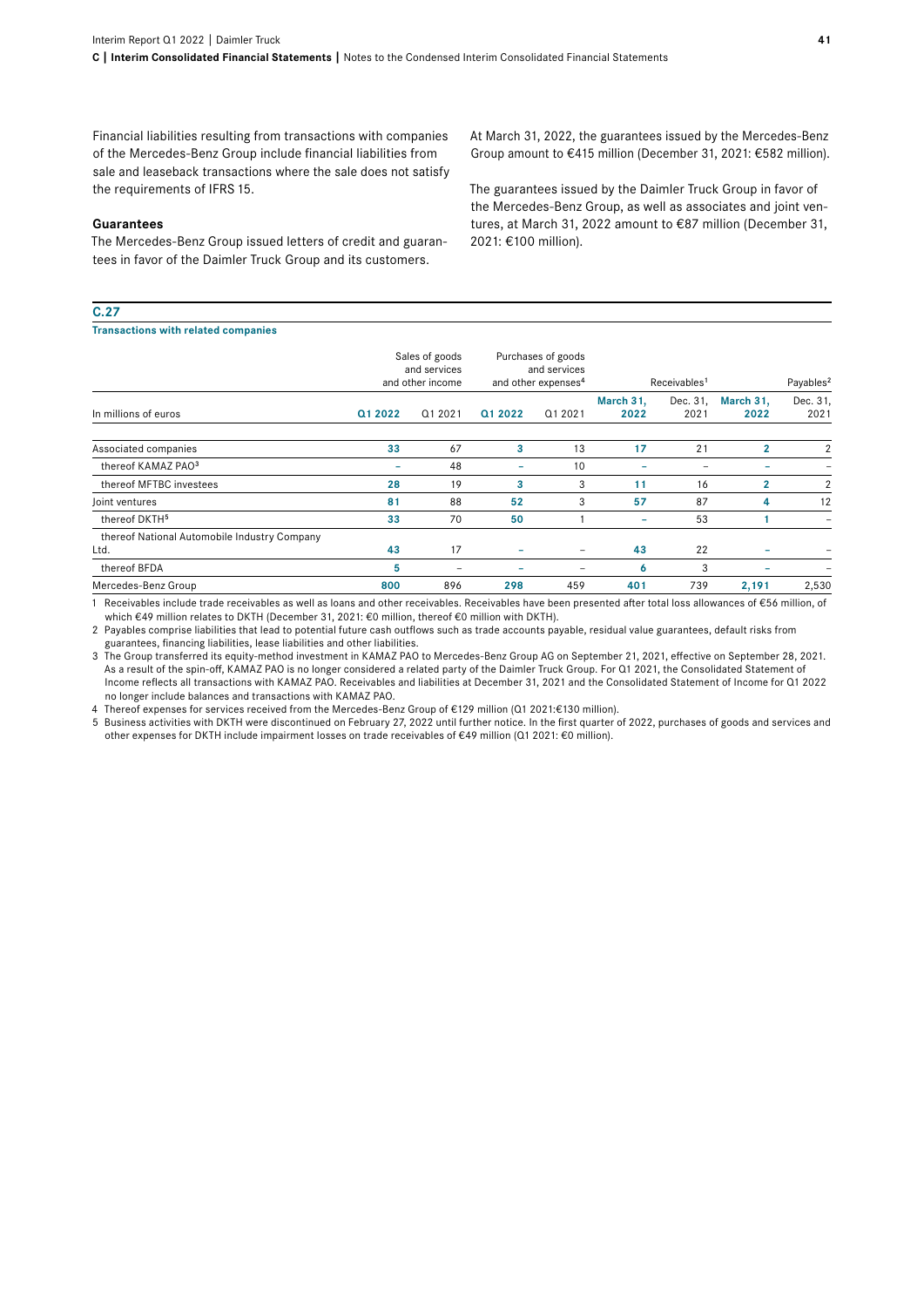## <span id="page-41-0"></span>22. Events after the reporting period

#### **Acquisition of Financial Services companies and business units from the Mercedes-Benz Group (Phase 2)**

In connection with the Phase 2 transactions described in E[Note17.](#page-35-0) Other financial obligations, the Daimler Truck Group acquired certain Financial Services companies and a Financial Services business unit (collectively also referred to below as the "acquired Financial Services business") from the Mercedes-Benz Group on April 1, 2022 and May 6, 2022.

On April 1, 2022, the Daimler Truck Group acquired 100% of the shares in the Financial Services companies Mercedes-Benz Broker Argentina S.A. and Mercedes-Benz Servicios S.A.U. including the shares in its subsidiary Mercedes-Benz Compañía Financiera Argentina S.A. based in Buenos Aires, Argentina, Daimler Truck Financial Services Belgium S.A./N.V. based in Brussels, Belgium, Mercedes-Benz Trucks Financial Services Italia S.p.A. based in Rome, Italy, and Daimler Truck Financial Services Nederland B.V. based in the Utrecht, Netherlands, via share deals (jointly also referred to below as "share deal transactions"). The share deal transactions are business combinations as defined by IFRS 3 – Business Combinations.

In addition, on May 6, 2022, the Daimler Truck Group acquired the truck and bus-related Financial Services division of Mercedes-Benz Renting, S.A. via an asset deal (hereinafter also referred to as "asset deal transaction"). The asset deal transaction also represents a business combination as defined by IFRS 3.

With the acquired Financial Services business, the Daimler Truck Group is strengthening its focus on leasing and financial services in Europe and South America.

Before the acquisition, a pre-existing relationship had been established between the Daimler Truck Group as the acquirer and the Financial Services entities as acquirees, in the context of the financing of truck and bus sales, which are structured as a head-sublease transaction (accounted for as operating leases). The head-lease between the Daimler Truck Group and Financial Services entities represents the financing of the Industrial Business segments, whereas the sublease is the financing to external customers by Financial Services. The preexisting relationships resulting from the head-lease are accounted for separately to the business combinations. At the date of issuance of the Interim Financial Statements, the fair values for the fulfilment of the pre-existing relationships had not yet been determined. Any gains or losses arising from the fulfilment of the pre-existing relationships will be recognized in the Consolidated Statement of Income of the second quarter of 2022 and are fully integrated into the Financial Services segment.

In connection with the terms of the demerger agreement and the obligation of the Daimler Truck Group to acquire certain financial services transactions from Mercedes-Benz Group, a preliminary valuation of the consideration (purchase prices) for the acquisition of shares as part of the share deal transactions or the acquisition of net assets as part of the asset deal was carried out in October 2021. The preliminary consideration was measured at €0.3 billion and took into account financing liabilities of the acquired Financial Services companies to the Mercedes-Benz Group. The consideration and fair values of the acquired net assets determined in the preliminary valuation may still be subject to changes thereafter as a result of changes in the acquired lease portfolios and changes in the framework conditions.

After the execution of the demerger agreement, further information will only be available after the respective acquisition dates due to the applicable antitrust regulations. For this reason, the fair values and purchase prices will be recalculated or the purchase price allocation re-performed on the respective acquisition dates and are not yet completed due to the complexity of the transactions and the temporal proximity of the acquisition date to the date of issuance of the Interim Financial Statements. It is contractually stipulated that the purchase price determination will be finalized by the end of May (share deal transactions) or by the end of June 2022 (asset deal transaction). Further information will therefore be published in the next Interim Financial Statements of the Daimler Truck Group.

The measurement of the assets acquired and the liabilities assumed is expected to result primarily in the recognition of intangible assets in connection with customer relationships. Other fair value adjustments are expected to be recognized primarily for assets in lease portfolios (receivables from financial services and leased assets).

On April 1, 2022, the Daimler Truck Group replaced existing financing liabilities between the Financial Services companies acquired and the Mercedes-Benz Group in the amount of €1.1 billion, as a necessary condition of the business combinations in Belgium, Italy and the Netherlands. The payment is part of the consideration transferred for the business combinations within the meaning of IFRS 3.

The acquired Financial Services business will be fully integrated into the Financial Services segment.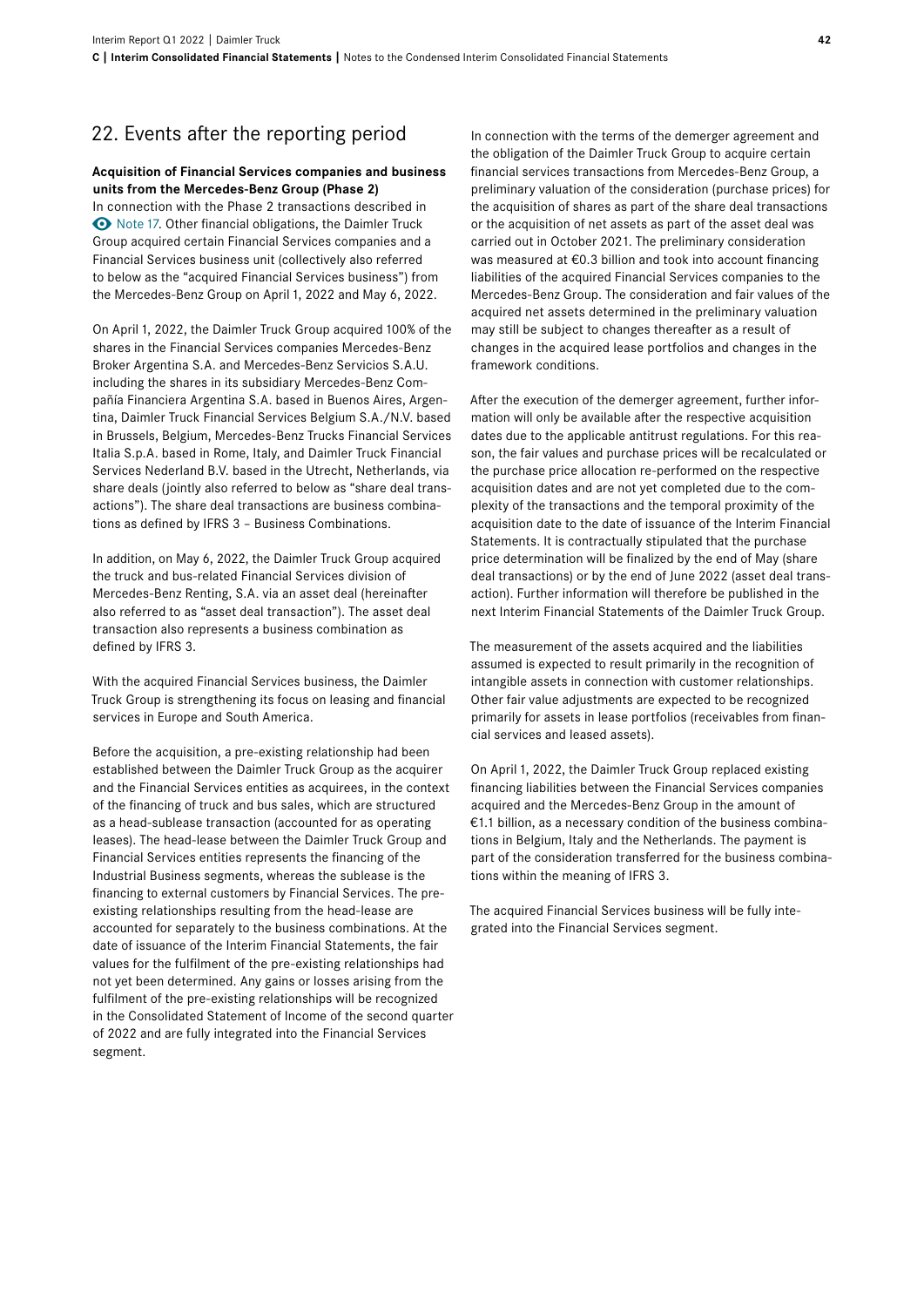## **Auditor's Review Report**

#### To Daimler Truck Holding AG, Stuttgart

We have reviewed the condensed interim consolidated financial statements of Daimler Truck Holding AG – comprising consolidated statement of income/loss, consolidated statement of comprehensive income/loss, consolidated statement of financial position, consolidated statement of changes in equity, consolidated statement of cash flows and selected, explanatory notes – together with the interim group management report of the Daimler Truck Holding AG, for the period from January1 to March 31, 2022 that are part of the quarterly financial report according to §115 WpHG ["Wertpapierhandelsgesetz": "German Securities Trading Act"]. The preparation of the condensed interim consolidated financial statements in accordance with International Accounting Standard IAS 34 "Interim Financial Reporting" as adopted by the EU, and of the interim group management report in accordance with the requirements of the WpHG applicable to interim group management reports, is the responsibility of the Company's management. Our responsibility is to issue a report on the condensed interim consolidated financial statements and on the interim group management report based on our review.

We performed our review of the condensed interim consolidated financial statements and the interim group management report in accordance with the German generally accepted standards for the review of financial statements promulgated by the Institut der Wirtschaftsprüfer (IDW). Those standards require that we plan and perform the review so that we can preclude through critical evaluation, with a certain level of assurance, that the condensed interim consolidated financial statements have not been prepared, in material respects, in accordance with IAS 34, "Interim Financial Reporting" as adopted by the EU, and that the interim group management report has not been prepared, in material respects, in accordance with the requirements of the WpHG applicable to interim group management reports. A review is limited primarily to inquiries of company employees and analytical assessments and therefore does not provide the assurance attainable in a financial statement audit. Since, in accordance with our engagement, we have not performed a financial statement audit, we cannot issue an auditor's report.

Based on our review, no matters have come to our attention that cause us to presume that the condensed interim consolidated financial statements have not been prepared, in material respects, in accordance with IAS 34, "Interim Financial Reporting" as adopted by the EU, or that the interim group management report has not been prepared, in material respects, in accordance with the requirements of the WpHG applicable to interim group management reports.

Stuttgart, May16, 2022

KPMG AG Wirtschaftsprüfungsgesellschaft

Pritzer Mokler Wirtschaftsprüfer Wirtschaftsprüfer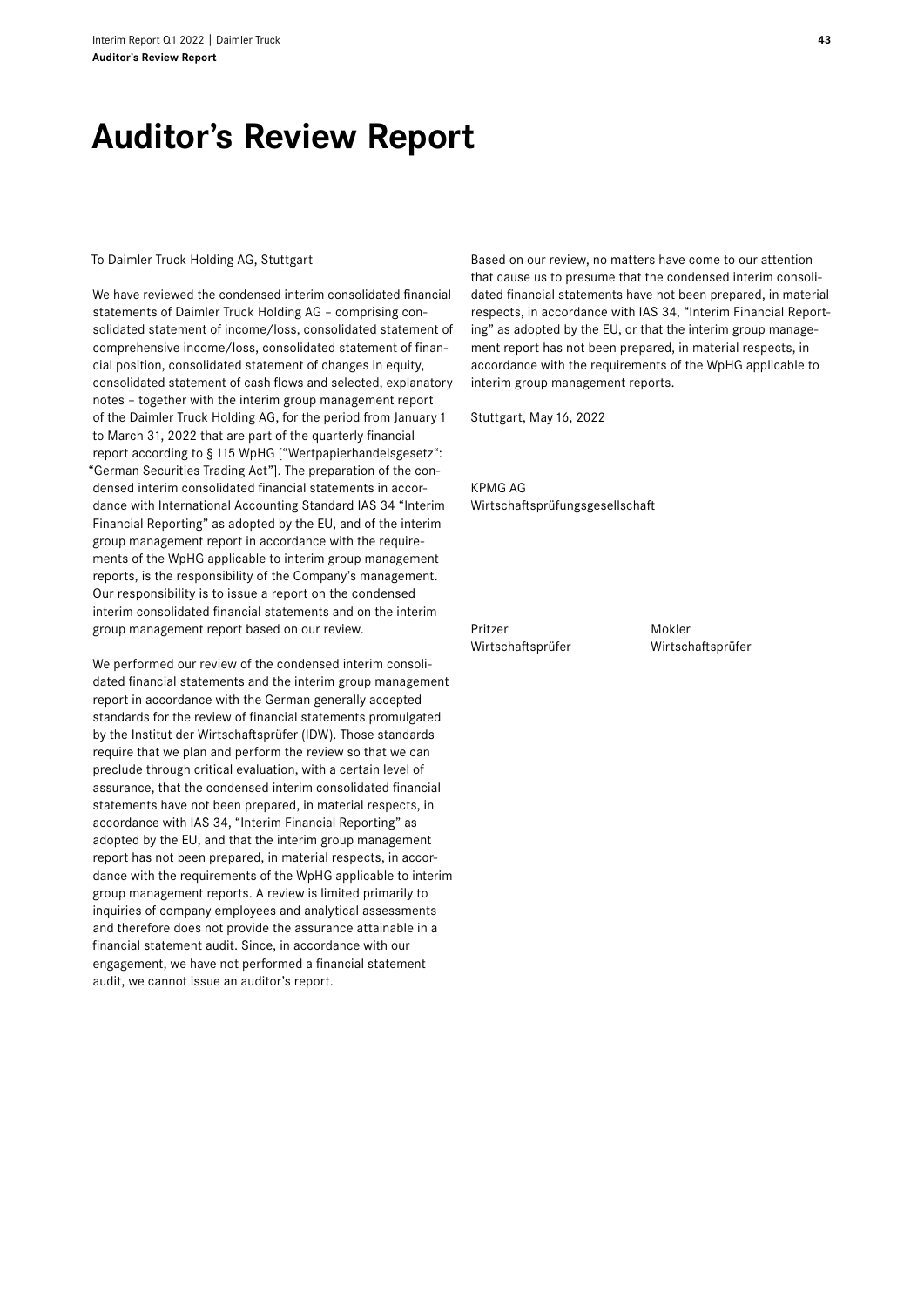## **Further Information Financial Calendar**

#### **Information on the Internet**

Specific information on our stocks and Profitability development can be found on our website [www.daimlertruck.com](https://www.daimlertruck.com/en/) under the heading Investors. The annual and interim reports and the company financial statements of Daimler Truck Holding AG are and can be accessed there.

You can also find topical reports, presentations, an overview of various key figures, information on our share price and other services.

#### **A** [Website](https://www.daimlertruck.com/investors/)

For sustainability reasons, the annual and interim reports and the financial statements are not printed in hard copy. We make all annual and interim reports available online and as PDF files to download.

Daimler Truck Holding AG **Investor Relations** 70771 Leinfelden-Echterdingen Fax +49 711177 901 342 2 Tel. +49 711 8485 0 ir@daimlertruck.com Fax +49 711 8485 2000 [www.daimlertruck.com](https://www.daimlertruck.com/en/)

**Annual General Meeting 2022** June 22, 2022

#### **Interim Report Q2 2022** August11, 2022

**Interim Report Q3 2022** November11, 2022

Since we are cannot rule out that deadlines, being rescheduled, we recommend you check the current status on the Internet a short time in advance.